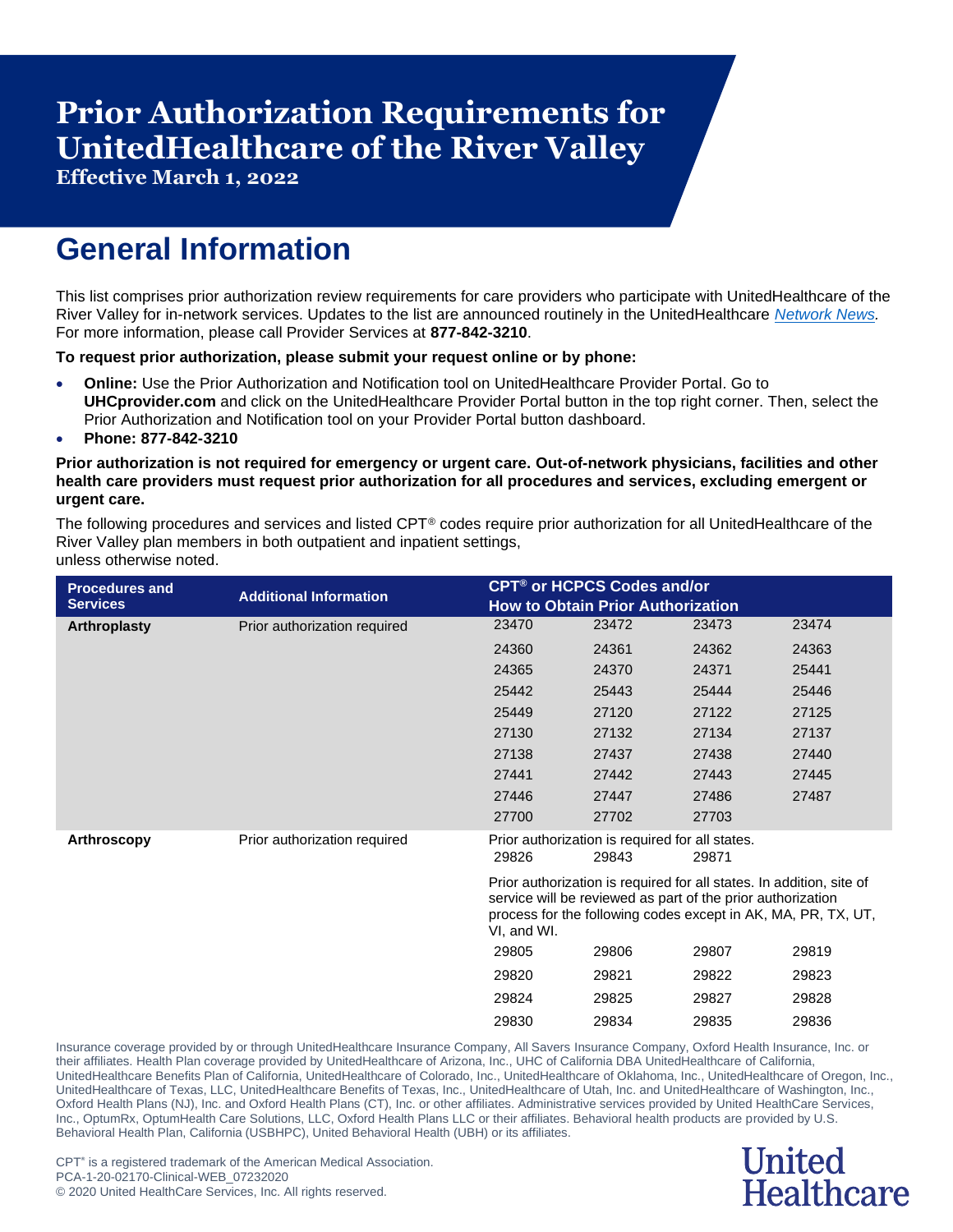| <b>Procedures and</b>                                        | <b>Additional Information</b>                                                                                                              | <b>CPT<sup>®</sup> or HCPCS Codes and/or</b>                                                                      |                                                                        |                                                |                                                                                                                                     |  |
|--------------------------------------------------------------|--------------------------------------------------------------------------------------------------------------------------------------------|-------------------------------------------------------------------------------------------------------------------|------------------------------------------------------------------------|------------------------------------------------|-------------------------------------------------------------------------------------------------------------------------------------|--|
| <b>Services</b>                                              |                                                                                                                                            | <b>How to Obtain Prior Authorization</b>                                                                          |                                                                        |                                                |                                                                                                                                     |  |
| Arthroscopy                                                  |                                                                                                                                            | 29837                                                                                                             | 29838                                                                  | 29840                                          | 29844                                                                                                                               |  |
| (continued)                                                  |                                                                                                                                            | 29845                                                                                                             | 29846                                                                  | 29847                                          | 29848                                                                                                                               |  |
|                                                              |                                                                                                                                            | 29860                                                                                                             | 29861                                                                  | 29862                                          | 29863                                                                                                                               |  |
|                                                              |                                                                                                                                            | 29870                                                                                                             | 29873                                                                  | 29874                                          | 29875                                                                                                                               |  |
|                                                              |                                                                                                                                            | 29876                                                                                                             | 29877                                                                  | 29879                                          | 29880                                                                                                                               |  |
|                                                              |                                                                                                                                            | 29881                                                                                                             | 29882                                                                  | 29883                                          | 29884                                                                                                                               |  |
|                                                              |                                                                                                                                            | 29885                                                                                                             | 29886                                                                  | 29887                                          | 29888                                                                                                                               |  |
|                                                              |                                                                                                                                            | 29889                                                                                                             | 29891                                                                  | 29892                                          | 29893                                                                                                                               |  |
|                                                              |                                                                                                                                            | 29894                                                                                                             | 29895                                                                  | 29897                                          | 29898                                                                                                                               |  |
|                                                              |                                                                                                                                            | 29899                                                                                                             | 29914                                                                  | 29915                                          | 29916                                                                                                                               |  |
| <b>Bariatric surgery</b>                                     | Prior authorization required                                                                                                               | 43644                                                                                                             | 43645                                                                  | 43659                                          | 43770                                                                                                                               |  |
| Bariatric surgery and                                        | There is a Center of Excellence                                                                                                            | 43771                                                                                                             | 43772                                                                  | 43773                                          | 43774                                                                                                                               |  |
| specific obesity-related<br>services                         | requirement for coverage of                                                                                                                | 43775                                                                                                             | 43842                                                                  | 43843                                          | 43845                                                                                                                               |  |
|                                                              | bariatric surgery and services.                                                                                                            | 43846                                                                                                             | 43847                                                                  | 43848                                          | 43860*                                                                                                                              |  |
|                                                              | In certain situations, bariatric<br>surgery and other obesity-related                                                                      | 43865*                                                                                                            | 43886                                                                  | 43887                                          | 43888                                                                                                                               |  |
|                                                              | services aren't covered by some                                                                                                            | *Notification/prior authorization required for the following                                                      |                                                                        |                                                |                                                                                                                                     |  |
|                                                              | benefit plans. For more<br>information, please call                                                                                        | diagnosis codes: E66.01, E66.09, E66.1-E66.3, E66.8, E66.9,<br>Z68.1, Z68.20-Z68.22, Z68.30-Z68.39, Z68.41-Z68.45 |                                                                        |                                                |                                                                                                                                     |  |
|                                                              | 877-842-3210.                                                                                                                              |                                                                                                                   |                                                                        |                                                |                                                                                                                                     |  |
| <b>Behavioral health</b><br>services                         | Many of our benefit plans only<br>provide coverage for behavioral<br>health services through a<br>designated behavioral health<br>network. |                                                                                                                   |                                                                        | health and substance abuse/substance services. | For specific codes requiring prior authorization, please call the<br>number on the member's health plan ID card to refer for mental |  |
| <b>Bone growth stimulator</b>                                | Prior authorization required                                                                                                               | 20974                                                                                                             | 20975                                                                  | 20979                                          |                                                                                                                                     |  |
| Electronic stimulation<br>or ultrasound to heal<br>fractures |                                                                                                                                            |                                                                                                                   |                                                                        |                                                |                                                                                                                                     |  |
| <b>Breast reconstruction</b>                                 | Prior authorization required                                                                                                               | 19300                                                                                                             | 19316                                                                  | 19318                                          | 19325                                                                                                                               |  |
| (non-mastectomy)                                             |                                                                                                                                            | 19328                                                                                                             | 19330                                                                  | 19340                                          | 19342                                                                                                                               |  |
| Reconstruction of the                                        |                                                                                                                                            | 19350                                                                                                             | 19357                                                                  | 19361                                          | 19364                                                                                                                               |  |
| breast, except when<br>following mastectomy                  |                                                                                                                                            | 19367                                                                                                             | 19368                                                                  | 19369                                          | 19370                                                                                                                               |  |
|                                                              |                                                                                                                                            | 19371                                                                                                             | 19380                                                                  | 19396                                          | L8600                                                                                                                               |  |
|                                                              |                                                                                                                                            |                                                                                                                   | Prior authorization not required for the<br>following diagnosis codes: |                                                |                                                                                                                                     |  |
|                                                              |                                                                                                                                            | C50.019                                                                                                           | C50.011                                                                | C50.012                                        | C50.111                                                                                                                             |  |
|                                                              |                                                                                                                                            | C50.112                                                                                                           | C50.119                                                                | C50.211                                        | C50.212                                                                                                                             |  |
|                                                              |                                                                                                                                            | C50.219                                                                                                           | C50.311                                                                | C50.312                                        | C50.319                                                                                                                             |  |
|                                                              |                                                                                                                                            | C50.411                                                                                                           | C50.412                                                                | C50.419                                        | C50.511                                                                                                                             |  |
|                                                              |                                                                                                                                            | C50.512                                                                                                           | C50.519                                                                | C50.611                                        | C50.612                                                                                                                             |  |
|                                                              |                                                                                                                                            | C50.619                                                                                                           | C50.811                                                                | C50.812                                        | C50.819                                                                                                                             |  |
|                                                              |                                                                                                                                            | C50.911                                                                                                           | C50.912                                                                | C50.919                                        | C50.029                                                                                                                             |  |
|                                                              |                                                                                                                                            | C50.021                                                                                                           | C50.022                                                                | C50.121                                        | C50.122                                                                                                                             |  |
|                                                              |                                                                                                                                            | C50.129                                                                                                           | C50.221                                                                | C50.222                                        | C50.229                                                                                                                             |  |

### **United Healthcare**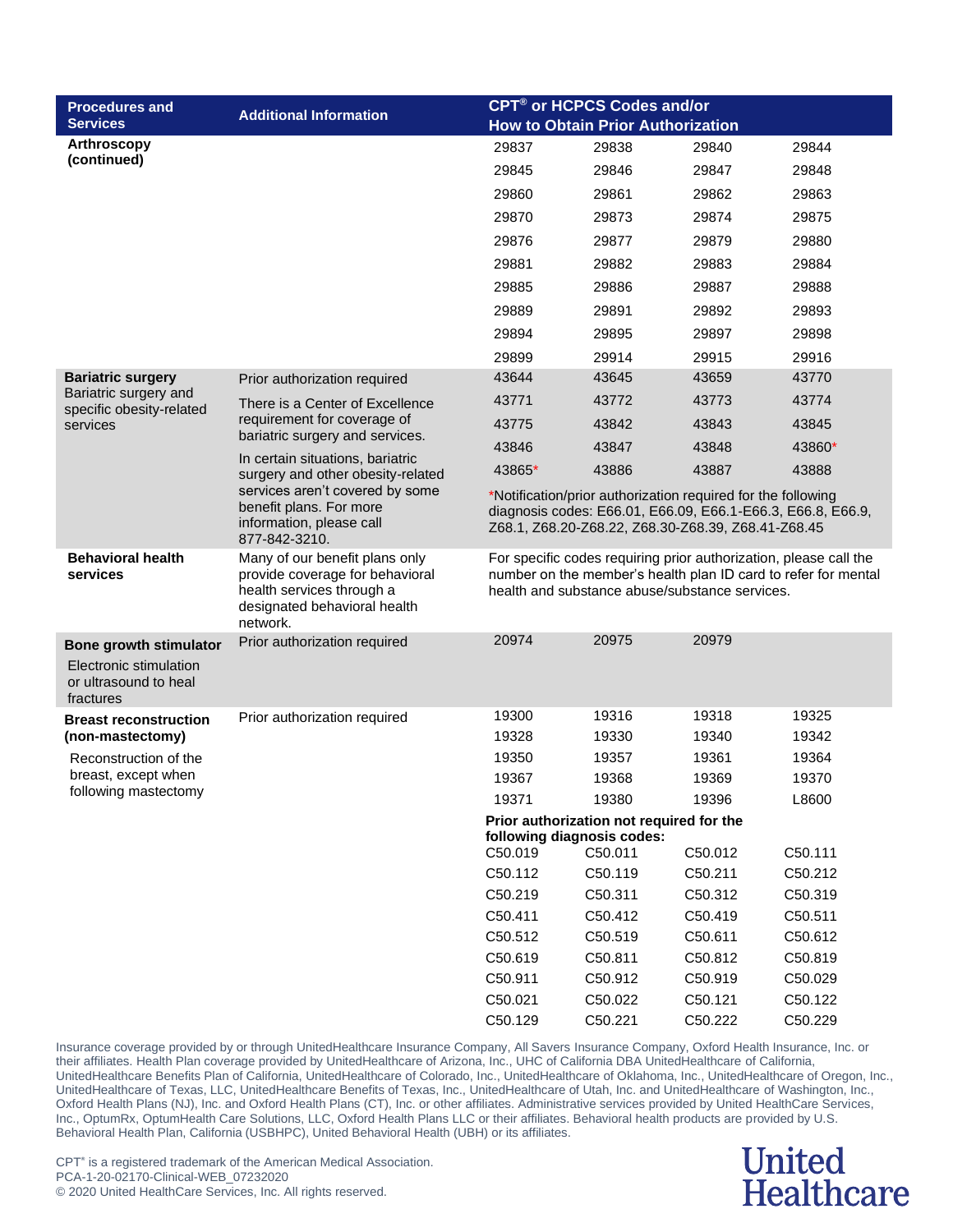| <b>Procedures and</b>         | <b>Additional Information</b>                                                                                                                                    |                                                         | CPT <sup>®</sup> or HCPCS Codes and/or                  |         |         |  |
|-------------------------------|------------------------------------------------------------------------------------------------------------------------------------------------------------------|---------------------------------------------------------|---------------------------------------------------------|---------|---------|--|
| <b>Services</b>               |                                                                                                                                                                  | <b>How to Obtain Prior Authorization</b>                |                                                         |         |         |  |
| <b>Breast reconstruction</b>  |                                                                                                                                                                  | C50.321                                                 | C50.322                                                 | C50.329 | C50.421 |  |
| (non-mastectomy)              |                                                                                                                                                                  | C50.422                                                 | C50.429                                                 | C50.521 | C50.522 |  |
| (continued)                   |                                                                                                                                                                  | C50.529                                                 | C50.621                                                 | C50.622 | C50.629 |  |
|                               |                                                                                                                                                                  | C50.821                                                 | C50.822                                                 | C50.829 | C50.921 |  |
|                               |                                                                                                                                                                  | C50.922                                                 | C50.929                                                 | C79.81  | D05.90  |  |
|                               |                                                                                                                                                                  | D05.00                                                  | D05.01                                                  | D05.02  | D05.10  |  |
|                               |                                                                                                                                                                  | D05.11                                                  | D05.12                                                  | D05.80  | D05.81  |  |
|                               |                                                                                                                                                                  | D05.82                                                  | D05.91                                                  | D05.92  | Z85.3   |  |
|                               |                                                                                                                                                                  | Z90.10                                                  | Z90.11                                                  | Z90.12  | Z90.13  |  |
| <b>Cancer supportive care</b> | Prior authorization required for                                                                                                                                 | Z42.1                                                   | <b>Anti-Emetics that require prior authorization</b>    |         |         |  |
|                               | injectable chemotherapy drugs                                                                                                                                    |                                                         | Akynzeo® (palonosetron/fosnetupitant)                   |         |         |  |
|                               | administered in an outpatient<br>setting, including intravenous,<br>intravesical and intrathecal for a<br>cancer diagnosis                                       | J1454                                                   |                                                         |         |         |  |
|                               |                                                                                                                                                                  |                                                         | Cinvanti™ (aprepitant)                                  |         |         |  |
|                               | Prior authorization required for                                                                                                                                 | J0185                                                   |                                                         |         |         |  |
|                               | colony-stimulating factor drugs<br>administered in an outpatient<br>setting for a cancer diagnosis<br>*Codes J0897, J1442, J1447,<br>J2506, Q5101, Q5108, Q5110, | Emend® (fosaprepitant)                                  |                                                         |         |         |  |
|                               |                                                                                                                                                                  | J1453                                                   |                                                         |         |         |  |
|                               |                                                                                                                                                                  | Sustol® (granisetron extended release)                  |                                                         |         |         |  |
|                               |                                                                                                                                                                  | J1627                                                   |                                                         |         |         |  |
|                               | Q5111, Q5120 and Q5122 also                                                                                                                                      | Bone-modifying agent that requires prior authorization: |                                                         |         |         |  |
|                               | require prior authorization for non-<br>oncology DX. See Injectable                                                                                              | Denosumab (Prolia®, Xgeva®)                             |                                                         |         |         |  |
|                               | medications section below.                                                                                                                                       | $J0897*$                                                |                                                         |         |         |  |
|                               |                                                                                                                                                                  | prior authorization:                                    | Injectable colony-stimulating factor drugs that require |         |         |  |
|                               |                                                                                                                                                                  |                                                         | Filgrastim (Neupogen <sup>®</sup> )                     |         |         |  |
|                               |                                                                                                                                                                  | $J1442*$                                                |                                                         |         |         |  |
|                               |                                                                                                                                                                  |                                                         | Filgrastim-aafi (Nivestym™)                             |         |         |  |
|                               |                                                                                                                                                                  | Q5110*                                                  |                                                         |         |         |  |
|                               |                                                                                                                                                                  |                                                         | Filgrastim-sndz (Zarxio <sup>®</sup> )                  |         |         |  |
|                               |                                                                                                                                                                  | Q5101*                                                  |                                                         |         |         |  |
|                               |                                                                                                                                                                  |                                                         | Pegfilgrastim (Neulasta®)                               |         |         |  |
|                               |                                                                                                                                                                  | $J2506*$                                                |                                                         |         |         |  |
|                               |                                                                                                                                                                  | Pegfilgrastim-apgf (Nyvepria™)                          |                                                         |         |         |  |
|                               |                                                                                                                                                                  | Q5122*                                                  |                                                         |         |         |  |
|                               |                                                                                                                                                                  |                                                         | Pegfilgrastim-bmez (Ziextenzo®)                         |         |         |  |
|                               |                                                                                                                                                                  | Q5120*                                                  |                                                         |         |         |  |
|                               |                                                                                                                                                                  |                                                         | Pegfilgrastim-cbqv (UDENYCA™)                           |         |         |  |
|                               |                                                                                                                                                                  | Q5111*                                                  |                                                         |         |         |  |
|                               |                                                                                                                                                                  |                                                         | Pegfilgrastim-jmdb (Fulphila™)                          |         |         |  |
|                               |                                                                                                                                                                  | Q5108*                                                  |                                                         |         |         |  |

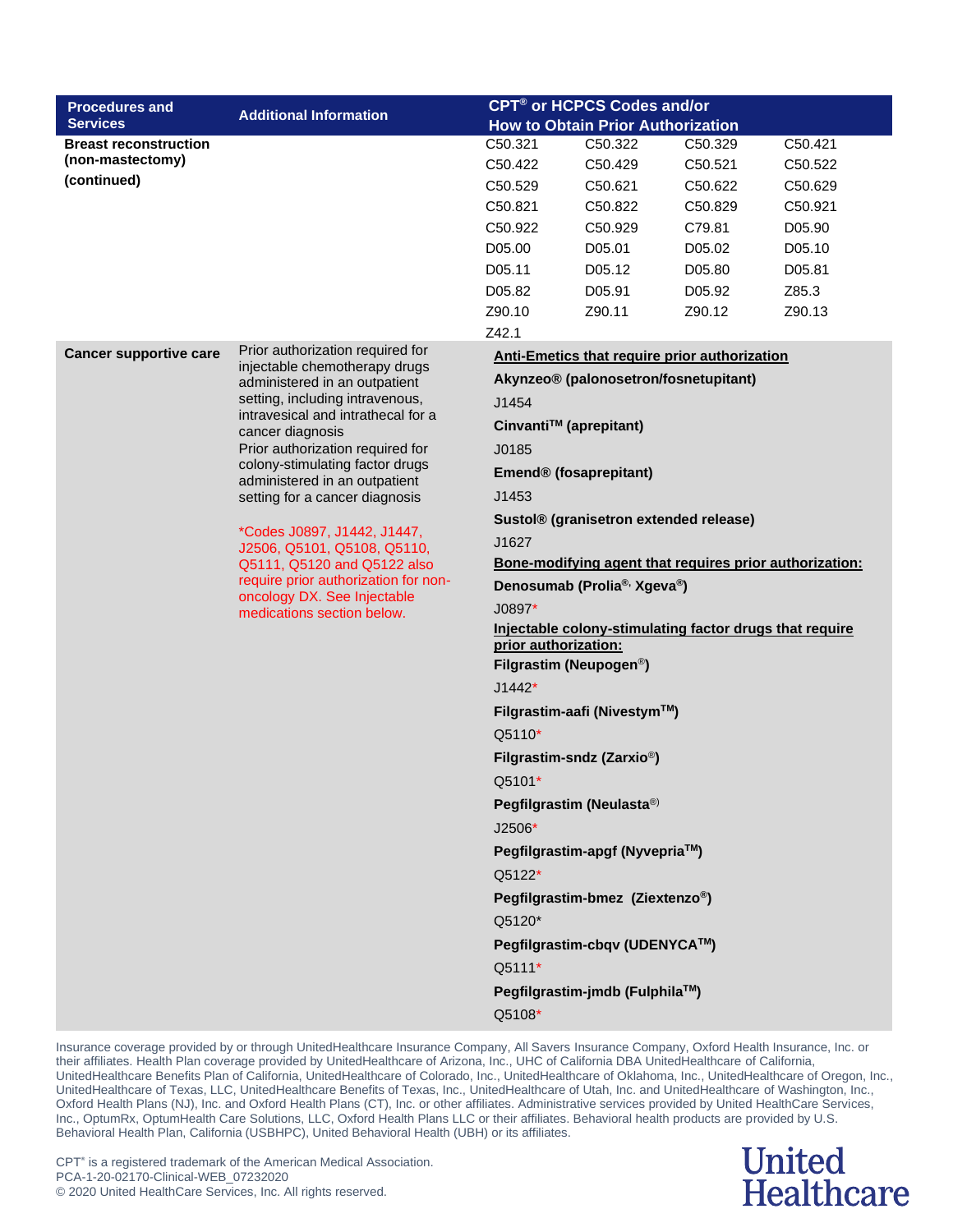| <b>Procedures and</b><br><b>Services</b> | <b>Additional Information</b>                                                                                                                                                                                                                                                                                                                                                                                     | <b>CPT<sup>®</sup> or HCPCS Codes and/or</b><br><b>How to Obtain Prior Authorization</b>                                                                                                                                                                                                                                                                                                              |         |         |         |  |
|------------------------------------------|-------------------------------------------------------------------------------------------------------------------------------------------------------------------------------------------------------------------------------------------------------------------------------------------------------------------------------------------------------------------------------------------------------------------|-------------------------------------------------------------------------------------------------------------------------------------------------------------------------------------------------------------------------------------------------------------------------------------------------------------------------------------------------------------------------------------------------------|---------|---------|---------|--|
| <b>Cancer supportive care</b>            |                                                                                                                                                                                                                                                                                                                                                                                                                   | Sargramostim (Leukine <sup>®</sup> )                                                                                                                                                                                                                                                                                                                                                                  |         |         |         |  |
| (continued)                              |                                                                                                                                                                                                                                                                                                                                                                                                                   | J2820                                                                                                                                                                                                                                                                                                                                                                                                 |         |         |         |  |
|                                          |                                                                                                                                                                                                                                                                                                                                                                                                                   | Tbo-filgrastim (Granix <sup>®</sup> )                                                                                                                                                                                                                                                                                                                                                                 |         |         |         |  |
|                                          |                                                                                                                                                                                                                                                                                                                                                                                                                   | $J1447*$                                                                                                                                                                                                                                                                                                                                                                                              |         |         |         |  |
|                                          |                                                                                                                                                                                                                                                                                                                                                                                                                   | Trilaciclib (Cosela™)                                                                                                                                                                                                                                                                                                                                                                                 |         |         |         |  |
|                                          |                                                                                                                                                                                                                                                                                                                                                                                                                   | J1448                                                                                                                                                                                                                                                                                                                                                                                                 |         |         |         |  |
|                                          | For prior authorization requests, please submit requests online<br>by using the Prior Authorization and Notification tool on<br>UnitedHealthcare Provider Portal. Go to UHCprovider.com<br>and click on the UnitedHealthcare Provider Portal button in the<br>top right corner. Then, select the Prior Authorization and<br>Notification tool on your Provider Portal button dashboard. Or,<br>call 888-397-8129. |                                                                                                                                                                                                                                                                                                                                                                                                       |         |         |         |  |
| Cardiology                               | Prior authorization required for<br>outpatient and office-based<br>diagnostic catheterizations,<br>electrophysiology implants,<br>echocardiograms and stress<br>echoes prior to performance                                                                                                                                                                                                                       | For prior authorization, please submit requests online by using<br>the Prior Authorization and Notification tool on UnitedHealthcare<br>Provider Portal. Go to UHCprovider.com and click on the<br>UnitedHealthcare Provider Portal button in the top right corner.<br>Then, select the Prior Authorization and Notification tool on your<br>Provider Portal button dashboard. Or, call 866-889-8054. |         |         |         |  |
|                                          |                                                                                                                                                                                                                                                                                                                                                                                                                   | For more details and the CPT codes that require prior<br>authorization, please visit UHCprovider.com/priorauth ><br>Cardiology > Commercial.                                                                                                                                                                                                                                                          |         |         |         |  |
| Cardiovascular                           | Prior authorization required                                                                                                                                                                                                                                                                                                                                                                                      | Cardiology                                                                                                                                                                                                                                                                                                                                                                                            |         |         |         |  |
|                                          |                                                                                                                                                                                                                                                                                                                                                                                                                   | 33285                                                                                                                                                                                                                                                                                                                                                                                                 | 37220   | 37221   | 37224   |  |
|                                          | For Vascular codes, prior<br>authorization required for lower                                                                                                                                                                                                                                                                                                                                                     | 37225                                                                                                                                                                                                                                                                                                                                                                                                 | 37226   | 37227   | 37228   |  |
|                                          | extremity angiogram                                                                                                                                                                                                                                                                                                                                                                                               | 37229<br>E0616                                                                                                                                                                                                                                                                                                                                                                                        | 93580** | 93653   | 93656   |  |
|                                          |                                                                                                                                                                                                                                                                                                                                                                                                                   | <b>Vascular</b>                                                                                                                                                                                                                                                                                                                                                                                       |         |         |         |  |
|                                          |                                                                                                                                                                                                                                                                                                                                                                                                                   | 75710*                                                                                                                                                                                                                                                                                                                                                                                                | 75716*  |         |         |  |
|                                          |                                                                                                                                                                                                                                                                                                                                                                                                                   | ** Prior authorization is required for patients ages 18 and older.<br>See the Congenital Heart Disease section in this document for<br>patients under age 18.<br>*Prior authorization required for the following diagnosis codes:<br>E08.51<br>E08.52<br>E08.621<br>E08.59                                                                                                                            |         |         |         |  |
|                                          |                                                                                                                                                                                                                                                                                                                                                                                                                   | E09.51                                                                                                                                                                                                                                                                                                                                                                                                | E09.52  | E09.59  | E09.621 |  |
|                                          |                                                                                                                                                                                                                                                                                                                                                                                                                   | E10.51                                                                                                                                                                                                                                                                                                                                                                                                | E10.52  | E10.59  | E10.621 |  |
|                                          |                                                                                                                                                                                                                                                                                                                                                                                                                   | E11.51                                                                                                                                                                                                                                                                                                                                                                                                | E11.52  | E11.59  | E11.621 |  |
|                                          |                                                                                                                                                                                                                                                                                                                                                                                                                   | E13.51                                                                                                                                                                                                                                                                                                                                                                                                | E13.52  | E13.59  | E13.621 |  |
|                                          |                                                                                                                                                                                                                                                                                                                                                                                                                   | 170.201                                                                                                                                                                                                                                                                                                                                                                                               | 170.202 | 170.203 | 170.208 |  |
|                                          |                                                                                                                                                                                                                                                                                                                                                                                                                   | 170.209                                                                                                                                                                                                                                                                                                                                                                                               | 170.211 | 170.212 | 170.213 |  |
|                                          |                                                                                                                                                                                                                                                                                                                                                                                                                   | 170.218                                                                                                                                                                                                                                                                                                                                                                                               | 170.219 | 170.221 | 170.222 |  |
|                                          |                                                                                                                                                                                                                                                                                                                                                                                                                   | 170.223                                                                                                                                                                                                                                                                                                                                                                                               | 170.228 | 170.229 | 170.231 |  |
|                                          |                                                                                                                                                                                                                                                                                                                                                                                                                   | 170.232                                                                                                                                                                                                                                                                                                                                                                                               | 170.233 | 170.234 | 170.235 |  |
|                                          |                                                                                                                                                                                                                                                                                                                                                                                                                   | 170.238                                                                                                                                                                                                                                                                                                                                                                                               | 170.239 | 170.241 | 170.242 |  |
|                                          |                                                                                                                                                                                                                                                                                                                                                                                                                   | 170.243                                                                                                                                                                                                                                                                                                                                                                                               | 170.244 | 170.245 | 170.248 |  |
|                                          |                                                                                                                                                                                                                                                                                                                                                                                                                   | 170.249                                                                                                                                                                                                                                                                                                                                                                                               | 170.25  | 170.261 | 170.262 |  |

#### **United** Healthcare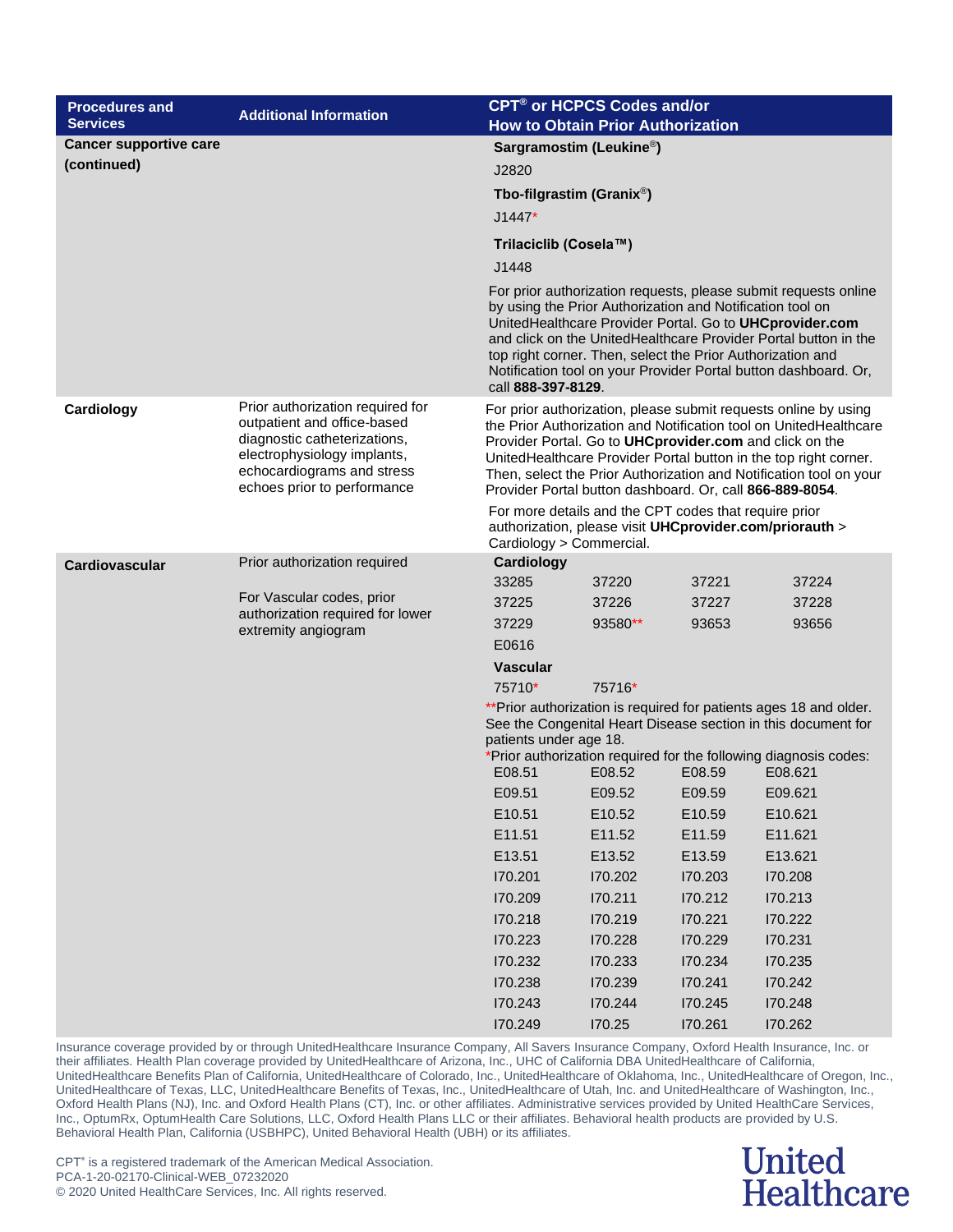| <b>Procedures and</b> |                               |         | CPT® or HCPCS Codes and/or               |         |         |
|-----------------------|-------------------------------|---------|------------------------------------------|---------|---------|
| <b>Services</b>       | <b>Additional Information</b> |         | <b>How to Obtain Prior Authorization</b> |         |         |
| Cardiovascular        |                               | 170.263 | 170.268                                  | 170.269 | 170.291 |
| (continued)           |                               | 170.292 | 170.293                                  | 170.298 | 170.299 |
|                       |                               | 170.301 | 170.302                                  | 170.303 | 170.308 |
|                       |                               | 170.309 | 170.311                                  | 170.312 | 170.313 |
|                       |                               | 170.318 | 170.319                                  | 170.321 | 170.322 |
|                       |                               | 170.323 | 170.329                                  | 170.331 | 170.332 |
|                       |                               | 170.333 | 170.334                                  | 170.335 | 170.338 |
|                       |                               | 170.339 | 170.341                                  | 170.342 | 170.343 |
|                       |                               | 170.344 | 170.345                                  | 170.348 | 170.349 |
|                       |                               | 170.35  | 170.361                                  | 170.362 | 170.363 |
|                       |                               | 170.369 | 170.391                                  | 170.392 | 170.393 |
|                       |                               | 170.399 | 170.401                                  | 170.402 | 170.403 |
|                       |                               | 170.408 | 170.409                                  | 170.411 | 170.412 |
|                       |                               | 170.413 | 170.418                                  | 170.421 | 170.422 |
|                       |                               | 170.423 | 170.428                                  | 170.429 | 170.431 |
|                       |                               | 170.432 | 170.433                                  | 170.434 | 170.435 |
|                       |                               | 170.438 | 170.439                                  | 170.441 | 170.442 |
|                       |                               | 170.443 | 170.444                                  | 170.445 | 170.448 |
|                       |                               | 170.449 | 170.461                                  | 170.462 | 170.463 |
|                       |                               | 170.468 | 170.469                                  | 170.491 | 170.492 |
|                       |                               | 170.493 | 170.498                                  | 170.499 | 170.501 |
|                       |                               | 170.502 | 170.503                                  | 170.508 | 170.509 |
|                       |                               | 170.511 | 170.512                                  | 170.513 | 170.518 |
|                       |                               | 170.519 | 170.521                                  | 170.522 | 170.523 |
|                       |                               | 170.528 | 170.529                                  | 170.531 | 170.532 |
|                       |                               | 170.533 | 170.534                                  | 170.535 | 170.538 |
|                       |                               | 170.539 | 170.541                                  | 170.542 | 170.543 |
|                       |                               | 170.544 | 170.545                                  | 170.548 | 170.549 |
|                       |                               | 170.561 | 170.562                                  | 170.563 | 170.568 |
|                       |                               | 170.569 | 170.591                                  | 170.592 | 170.593 |
|                       |                               | 170.598 | 170.599                                  | 170.601 | 170.602 |
|                       |                               | 170.603 | 170.608                                  | 170.609 | 170.611 |
|                       |                               | 170.612 | 170.613                                  | 170.618 | 170.619 |
|                       |                               | 170.621 | 170.622                                  | 170.623 | 170.628 |
|                       |                               | 170.629 | 170.631                                  | 170.632 | 170.633 |
|                       |                               | 170.634 | 170.635                                  | 170.638 | 170.639 |
|                       |                               | 170.641 | 170.642                                  | 170.643 | 170.644 |
|                       |                               | 170.645 | 170.648                                  | 170.649 | 170.661 |
|                       |                               | 170.662 | 170.663                                  | 170.668 | 170.669 |
|                       |                               | 170.691 | 170.692                                  | 170.693 | 170.698 |
|                       |                               | 170.699 | 170.701                                  | 170.702 | 170.703 |
|                       |                               | 170.708 | 170.709                                  | 170.711 | 170.712 |

I70.713 I70.718 I70.719 I70.721

Insurance coverage provided by or through UnitedHealthcare Insurance Company, All Savers Insurance Company, Oxford Health Insurance, Inc. or their affiliates. Health Plan coverage provided by UnitedHealthcare of Arizona, Inc., UHC of California DBA UnitedHealthcare of California, UnitedHealthcare Benefits Plan of California, UnitedHealthcare of Colorado, Inc., UnitedHealthcare of Oklahoma, Inc., UnitedHealthcare of Oregon, Inc., UnitedHealthcare of Texas, LLC, UnitedHealthcare Benefits of Texas, Inc., UnitedHealthcare of Utah, Inc. and UnitedHealthcare of Washington, Inc., Oxford Health Plans (NJ), Inc. and Oxford Health Plans (CT), Inc. or other affiliates. Administrative services provided by United HealthCare Services, Inc., OptumRx, OptumHealth Care Solutions, LLC, Oxford Health Plans LLC or their affiliates. Behavioral health products are provided by U.S. Behavioral Health Plan, California (USBHPC), United Behavioral Health (UBH) or its affiliates.

### **United Healthcare**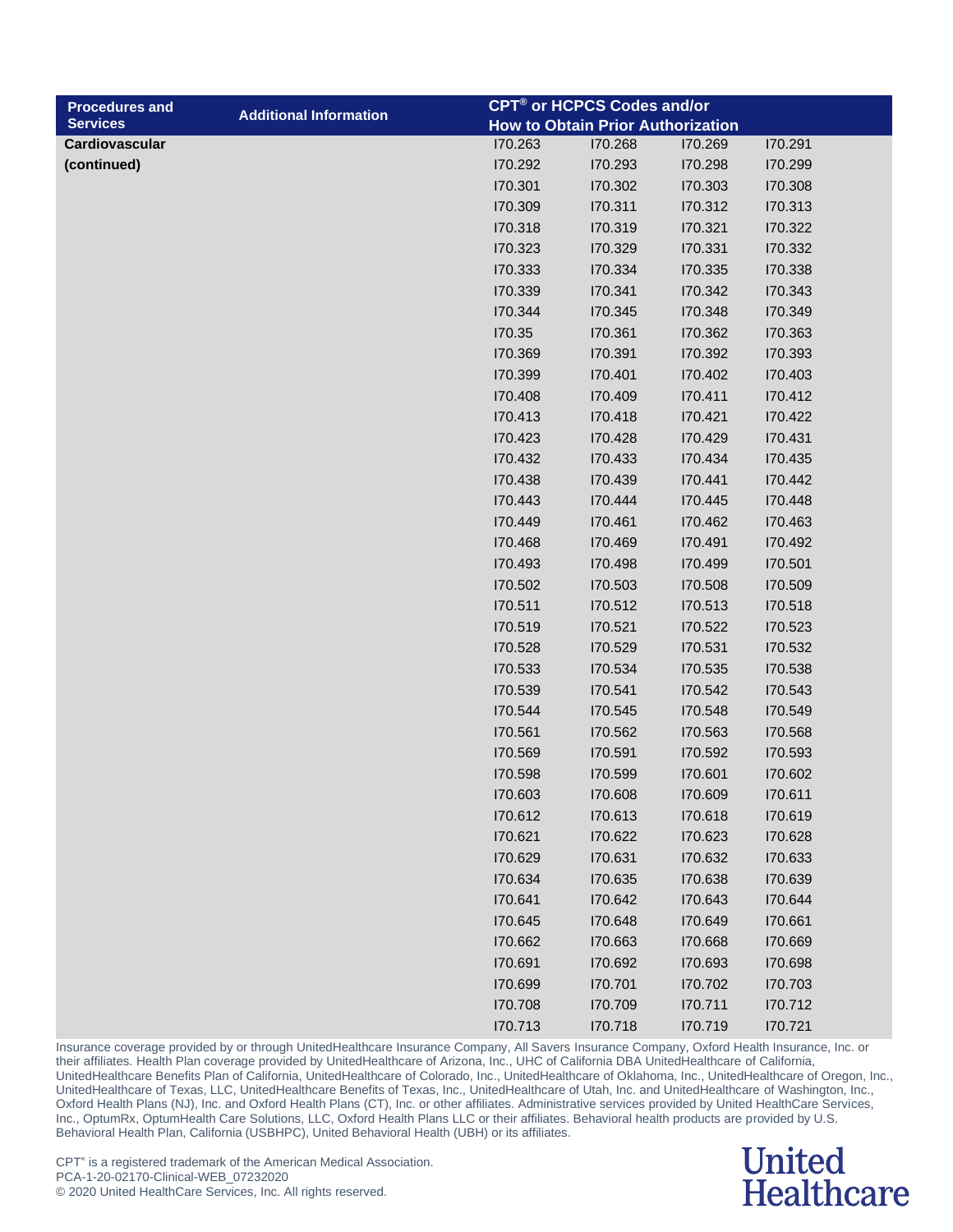| <b>Procedures and</b>                                   | <b>Additional Information</b>                                                                    | CPT <sup>®</sup> or HCPCS Codes and/or                                                                                             |          |          |          |
|---------------------------------------------------------|--------------------------------------------------------------------------------------------------|------------------------------------------------------------------------------------------------------------------------------------|----------|----------|----------|
| <b>Services</b>                                         |                                                                                                  | <b>How to Obtain Prior Authorization</b>                                                                                           |          |          |          |
| Cardiovascular                                          |                                                                                                  | 170.722                                                                                                                            | 170.723  | 170.728  | 170.729  |
| (continued)                                             |                                                                                                  | 170.731                                                                                                                            | 170.732  | 170.733  | 170.734  |
|                                                         |                                                                                                  | 170.735                                                                                                                            | 170.738  | 170.739  | 170.741  |
|                                                         |                                                                                                  | 170.742                                                                                                                            | 170.743  | 170.744  | 170.745  |
|                                                         |                                                                                                  | 170.748                                                                                                                            | 170.749  | 170.761  | 170.762  |
|                                                         |                                                                                                  | 170.763                                                                                                                            | 170.768  | 170.769  | 170.791  |
|                                                         |                                                                                                  | 170.792                                                                                                                            | 170.793  | 170.798  | 170.799  |
|                                                         |                                                                                                  | 170.8                                                                                                                              | 170.90   | 170.91   | 170.92   |
|                                                         |                                                                                                  | I72.3                                                                                                                              | 172.4    | 172.8    | 172.9    |
|                                                         |                                                                                                  | 173.89                                                                                                                             | 173.9    | I74.3    | 174.4    |
|                                                         |                                                                                                  | I74.5                                                                                                                              | 174.8    | 174.9    | 175.021  |
|                                                         |                                                                                                  | 175.022                                                                                                                            | 175.023  | 175.029  | I75.89   |
|                                                         |                                                                                                  | 177.1                                                                                                                              | 177.2    | 177.70   | 177.72   |
|                                                         |                                                                                                  | 177.77                                                                                                                             | 177.79   | 196      | L03.115  |
|                                                         |                                                                                                  | L03.116                                                                                                                            | L97.319  | L97.329  | L97.419  |
|                                                         |                                                                                                  | L97.429                                                                                                                            | L97.511  | L97.512  | L97.513  |
|                                                         |                                                                                                  | L97.519                                                                                                                            | L97.521  | L97.522  | L97.529  |
|                                                         |                                                                                                  | L97.819                                                                                                                            | L97.828  | L97.829  | L97.909  |
|                                                         |                                                                                                  | L97.919                                                                                                                            | L97.929  | L98.491  | L98.499  |
|                                                         |                                                                                                  | M79.604                                                                                                                            | M79.605  | M79.606  | M79.609  |
|                                                         |                                                                                                  | M79.651                                                                                                                            | M79.652  | M79.659  | M79.661  |
|                                                         |                                                                                                  | M79.662                                                                                                                            | M79.669  | M79.671  | M79.672  |
|                                                         |                                                                                                  | M79.673                                                                                                                            | M79.674  | M79.675  | M79.676  |
|                                                         |                                                                                                  | M86.661                                                                                                                            | M86.662  | M86.669  | M86.671  |
|                                                         |                                                                                                  | M86.672                                                                                                                            | M86.679  | M86.8X7  | Q27.30   |
|                                                         |                                                                                                  | Q27.32                                                                                                                             | Q27.39   | Q27.8    | Q27.9    |
|                                                         |                                                                                                  | Q87.2                                                                                                                              | R93.6    | S35.511A | S35.512A |
|                                                         |                                                                                                  | S81.801A                                                                                                                           | S81.802A | S81.809A | S91.301A |
|                                                         |                                                                                                  | S91.302A                                                                                                                           | S91.309A | T82.312A | T82.318A |
|                                                         |                                                                                                  | T82.319A                                                                                                                           | T82.338A | T82.392A | T82.398A |
|                                                         |                                                                                                  | T82.399A                                                                                                                           | T82.818A | T82.856A | T82.858A |
|                                                         |                                                                                                  | T82.868A                                                                                                                           | T82.898A | Z95.820  | Z98.62   |
| <b>Cartilage implants</b>                               | Prior authorization required.                                                                    | 27412                                                                                                                              | 27415    | 27416    | 29866    |
|                                                         |                                                                                                  | 29867                                                                                                                              | 29868    | J7330    | S2112    |
| <b>Cerebral seizure</b>                                 | Prior authorization required for                                                                 | 95700                                                                                                                              | 95711    | 95712    | 95713    |
| monitoring $-$                                          | inpatient services.                                                                              | 95714                                                                                                                              | 95715    | 95716    | 95718    |
| <b>Inpatient video</b><br>Electroencephalogram<br>(EEG) | Prior authorization is not required<br>for outpatient hospital or<br>ambulatory surgical center. | 95720                                                                                                                              | 95722    | 95724    | 95726    |
| Chemotherapy                                            | Prior authorization required for                                                                 | Injectable chemotherapy drugs that require prior                                                                                   |          |          |          |
| services                                                | injectable chemotherapy drugs                                                                    | authorization:                                                                                                                     |          |          |          |
|                                                         | administered in an outpatient<br>setting, including intravenous,                                 | • Chemotherapy injectable drugs (J9000-J9999), Leucovorin<br>(J0640), Levoleucovorin (J0641, J0642), Leuprolide acetate<br>(J1950) |          |          |          |

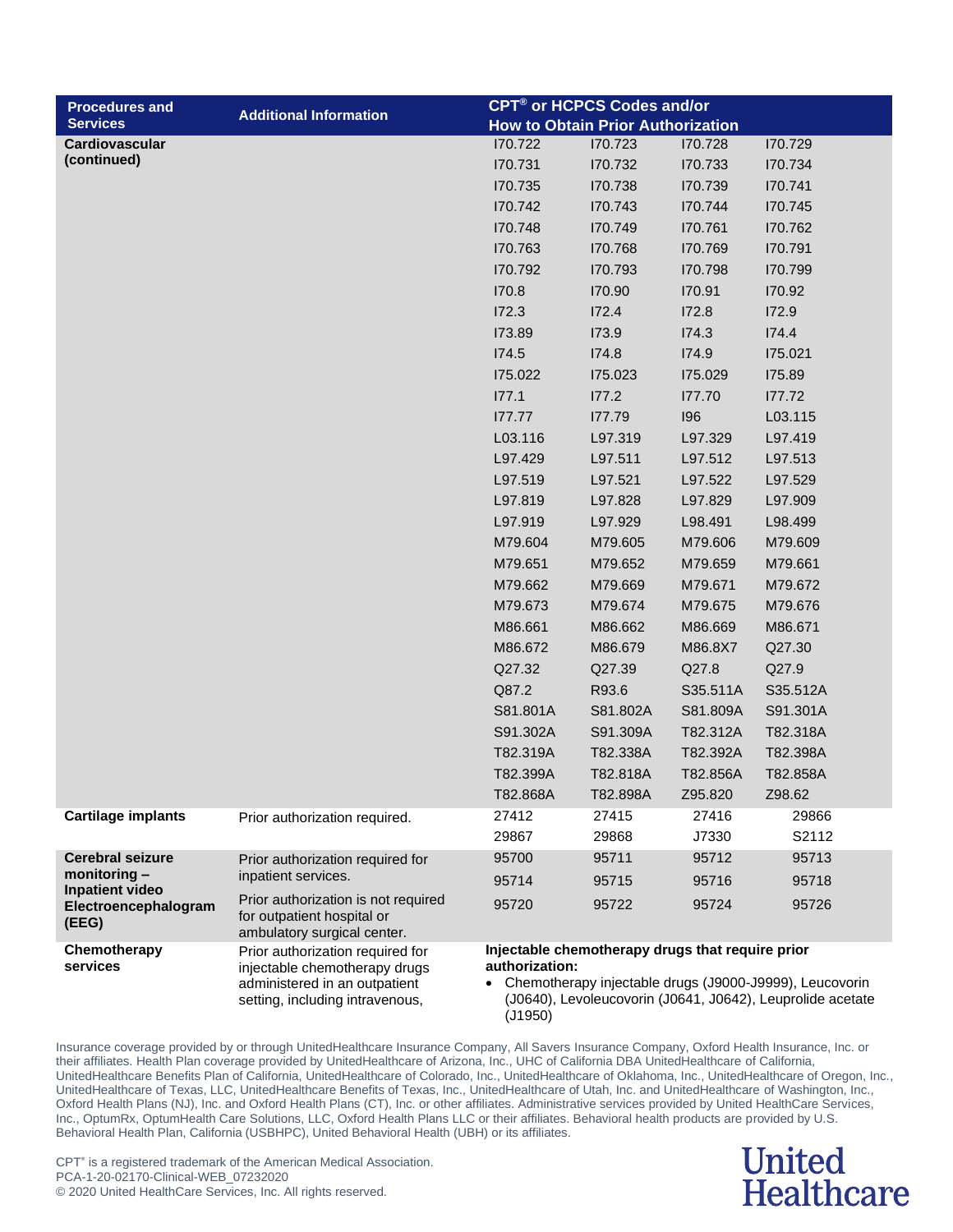| <b>Procedures and</b>                                                                                                                                                                                                       | <b>Additional Information</b>                          | <b>CPT<sup>®</sup> or HCPCS Codes and/or</b>                                                                                                                                                                                                                                                                                                                                                                                                                                                                                                                                                                                                                            |                                          |                                                                                                                                      |                |  |
|-----------------------------------------------------------------------------------------------------------------------------------------------------------------------------------------------------------------------------|--------------------------------------------------------|-------------------------------------------------------------------------------------------------------------------------------------------------------------------------------------------------------------------------------------------------------------------------------------------------------------------------------------------------------------------------------------------------------------------------------------------------------------------------------------------------------------------------------------------------------------------------------------------------------------------------------------------------------------------------|------------------------------------------|--------------------------------------------------------------------------------------------------------------------------------------|----------------|--|
| <b>Services</b>                                                                                                                                                                                                             |                                                        |                                                                                                                                                                                                                                                                                                                                                                                                                                                                                                                                                                                                                                                                         | <b>How to Obtain Prior Authorization</b> |                                                                                                                                      |                |  |
| Chemotherapy<br>services (continued)                                                                                                                                                                                        | intravesical and intrathecal for a<br>cancer diagnosis | Chemotherapy injectable drugs that have a Q code<br>$\bullet$<br>Chemotherapy injectable drugs that have not yet received an<br>assigned code and will be billed under a miscellaneous<br>Healthcare Common Procedure Coding System (HCPCS)<br>code<br>Prior authorization requests:<br>Please submit requests online by using the Prior Authorization<br>and Notification tool on UnitedHealthcare Provider Portal. Go<br>to UHCprovider.com and click on the UnitedHealthcare<br>Provider Portal button in the top right corner. Then, select the<br>Prior Authorization and Notification tool on your Provider Portal<br>button dashboard. Or, call<br>888-397-8129. |                                          |                                                                                                                                      |                |  |
| <b>Clinical trials</b><br>A rigorously controlled<br>study of a new drug,<br>medical device or other<br>treatment on eligible<br>human subjects subject<br>to oversight by an<br><b>Institutional Review</b><br>Board (IRB) | Prior authorization required                           | S9988                                                                                                                                                                                                                                                                                                                                                                                                                                                                                                                                                                                                                                                                   | S9990                                    | S9991                                                                                                                                |                |  |
| <b>Cochlear and other</b><br>auditory implants<br>A medical device within<br>the inner ear and with<br>an external portion to<br>help persons with<br>profound sensorineural<br>deafness achieve<br>conversational speech   | Prior authorization required                           | 69710<br>L8619                                                                                                                                                                                                                                                                                                                                                                                                                                                                                                                                                                                                                                                          | 69714<br>L8690                           | 69930<br>L8691                                                                                                                       | L8614<br>L8692 |  |
| <b>Congenital heart</b><br>disease<br>Congenital heart                                                                                                                                                                      | Prior authorization required                           | ID card.                                                                                                                                                                                                                                                                                                                                                                                                                                                                                                                                                                                                                                                                |                                          | For notification/prior authorization, please call 888-936-7246 or<br>the notification number on the back of the member's health plan |                |  |
| disease-related                                                                                                                                                                                                             |                                                        | 33251                                                                                                                                                                                                                                                                                                                                                                                                                                                                                                                                                                                                                                                                   | 33254                                    | 33255                                                                                                                                | 33256          |  |
| services, including pre-                                                                                                                                                                                                    |                                                        | 33257                                                                                                                                                                                                                                                                                                                                                                                                                                                                                                                                                                                                                                                                   | 33258                                    | 33259                                                                                                                                | 33261          |  |
| treatment evaluation                                                                                                                                                                                                        |                                                        | 33404                                                                                                                                                                                                                                                                                                                                                                                                                                                                                                                                                                                                                                                                   | 33414                                    | 33415                                                                                                                                | 33416          |  |
|                                                                                                                                                                                                                             |                                                        | 33417                                                                                                                                                                                                                                                                                                                                                                                                                                                                                                                                                                                                                                                                   | 33476                                    | 33478                                                                                                                                | 33500          |  |
|                                                                                                                                                                                                                             |                                                        | 33501                                                                                                                                                                                                                                                                                                                                                                                                                                                                                                                                                                                                                                                                   | 33502                                    | 33503                                                                                                                                | 33504          |  |
|                                                                                                                                                                                                                             |                                                        | 33505                                                                                                                                                                                                                                                                                                                                                                                                                                                                                                                                                                                                                                                                   | 33506                                    | 33507                                                                                                                                | 33600          |  |
|                                                                                                                                                                                                                             |                                                        | 33602                                                                                                                                                                                                                                                                                                                                                                                                                                                                                                                                                                                                                                                                   | 33606                                    | 33608                                                                                                                                | 33610          |  |
|                                                                                                                                                                                                                             |                                                        | 33611                                                                                                                                                                                                                                                                                                                                                                                                                                                                                                                                                                                                                                                                   | 33612                                    | 33615                                                                                                                                | 33617          |  |
|                                                                                                                                                                                                                             |                                                        | 33619                                                                                                                                                                                                                                                                                                                                                                                                                                                                                                                                                                                                                                                                   | 33641                                    | 33645                                                                                                                                | 33647          |  |
|                                                                                                                                                                                                                             |                                                        | 33660                                                                                                                                                                                                                                                                                                                                                                                                                                                                                                                                                                                                                                                                   | 33665                                    | 33670                                                                                                                                | 33675          |  |
|                                                                                                                                                                                                                             |                                                        | 33676                                                                                                                                                                                                                                                                                                                                                                                                                                                                                                                                                                                                                                                                   | 33677                                    | 33681                                                                                                                                | 33684          |  |
|                                                                                                                                                                                                                             |                                                        | 33688                                                                                                                                                                                                                                                                                                                                                                                                                                                                                                                                                                                                                                                                   | 33690                                    | 33692                                                                                                                                | 33694          |  |
|                                                                                                                                                                                                                             |                                                        | 33697                                                                                                                                                                                                                                                                                                                                                                                                                                                                                                                                                                                                                                                                   | 33702                                    | 33710                                                                                                                                | 33720          |  |
|                                                                                                                                                                                                                             |                                                        | 33724                                                                                                                                                                                                                                                                                                                                                                                                                                                                                                                                                                                                                                                                   | 33726                                    | 33730                                                                                                                                | 33732          |  |
|                                                                                                                                                                                                                             |                                                        | 33735                                                                                                                                                                                                                                                                                                                                                                                                                                                                                                                                                                                                                                                                   | 33736                                    | 33737                                                                                                                                | 33750          |  |
|                                                                                                                                                                                                                             |                                                        | 33755                                                                                                                                                                                                                                                                                                                                                                                                                                                                                                                                                                                                                                                                   | 33762                                    | 33764                                                                                                                                | 33766          |  |

#### **United Healthcare**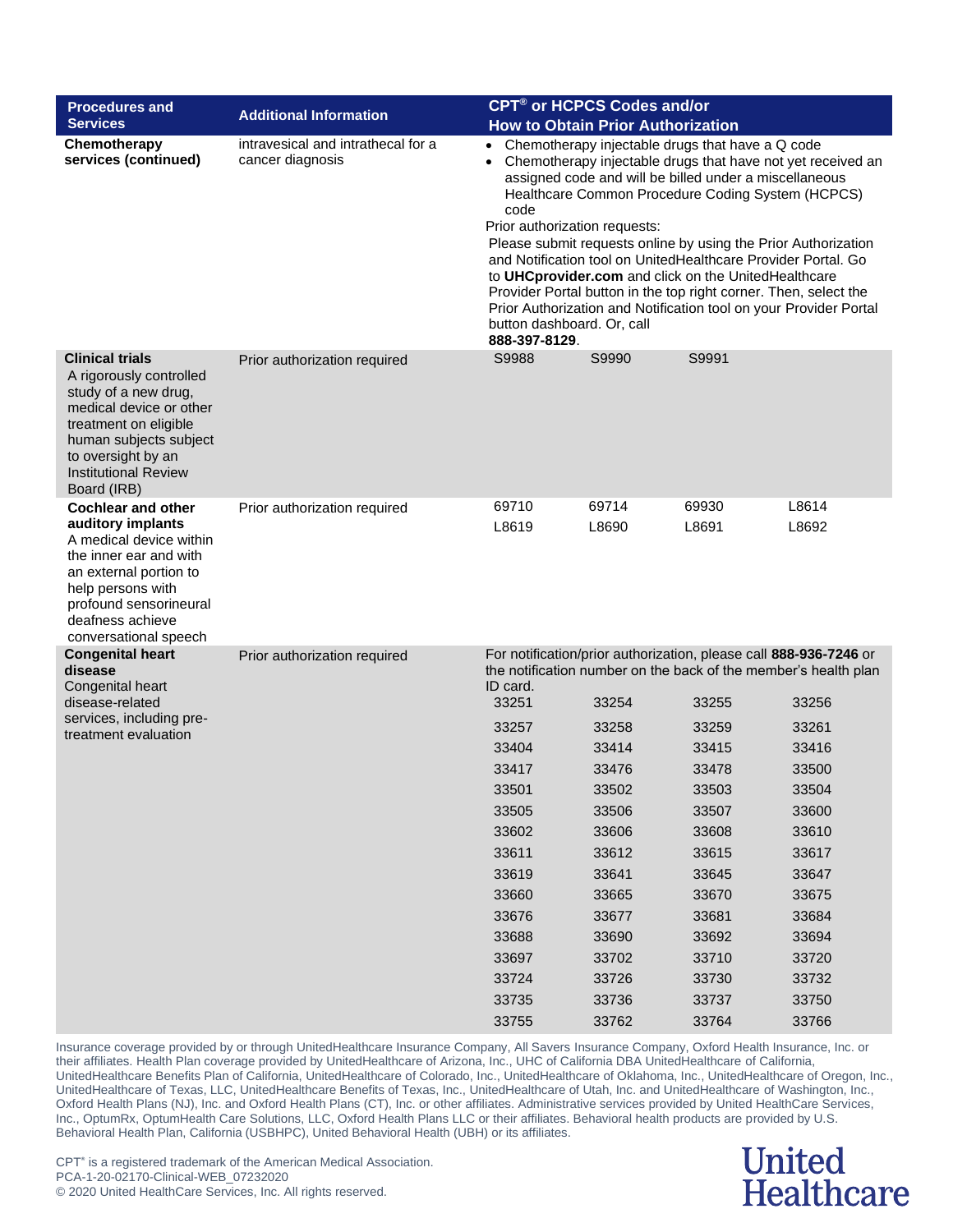| <b>Procedures and</b>                 | <b>Additional Information</b>     |                                                          | <b>CPT<sup>®</sup> or HCPCS Codes and/or</b>                  |        |        |
|---------------------------------------|-----------------------------------|----------------------------------------------------------|---------------------------------------------------------------|--------|--------|
| <b>Services</b>                       |                                   |                                                          | <b>How to Obtain Prior Authorization</b>                      |        |        |
| <b>Congenital heart</b>               |                                   | 33767                                                    | 33768                                                         | 33770  | 33771  |
| disease (continued)                   |                                   | 33774                                                    | 33775                                                         | 33776  | 33777  |
|                                       |                                   | 33778                                                    | 33779                                                         | 33780  | 33781  |
|                                       |                                   | 33786                                                    | 33788                                                         | 33802  | 33803  |
|                                       |                                   | 33820                                                    | 33822                                                         | 33840  | 33845  |
|                                       |                                   | 33851                                                    | 33852                                                         | 33853  | 33917  |
|                                       |                                   | 33920<br><b>Congenital heart disease codes:</b>          | 33924                                                         | 93580  | 93581  |
|                                       |                                   | In combination with the following<br>ICD-10-CM codes:    |                                                               |        |        |
|                                       |                                   | Q20.0                                                    | Q20.3                                                         | Q20.1  | Q20.5  |
|                                       |                                   | Q20.2                                                    | Q20.3                                                         | Q20.8  | Q21.3  |
|                                       |                                   | Q20.4                                                    | Q21.0                                                         | Q21.1  | Q21.2  |
|                                       |                                   | Q21.8                                                    | Q21.2                                                         | Q21.2  | Q20.8  |
|                                       |                                   | Q20.6                                                    | Q20.8                                                         | Q21.4  | Q21.8  |
|                                       |                                   | Q21.9                                                    | Q21.9                                                         | Q22.3  | Q22.0  |
|                                       |                                   | Q22.1                                                    | Q22.2                                                         | Q22.4  | Q22.6  |
|                                       |                                   | Q22.8                                                    | Q22.9                                                         | Q22.5  | Q23.0  |
|                                       |                                   | Q23.1                                                    | Q23.2                                                         | Q23.3  | Q23.4  |
|                                       |                                   | Q24.4                                                    | Q24.2                                                         | Q24.3  | Q24.8  |
|                                       |                                   | Q24.5                                                    | Q24.6                                                         | Q24.0  | Q24.1  |
|                                       |                                   | Q24.8                                                    | Q23.8                                                         | Q23.9  | Q24.8  |
|                                       |                                   | Q20.9                                                    | Q24.9                                                         | Q25.0  | Q25.1  |
|                                       |                                   | Q25.2                                                    | Q25.4                                                         | Q25.4  | Q25.2  |
|                                       |                                   | Q25.3                                                    | Q25.4                                                         | Q25.8  | Q25.9  |
|                                       |                                   | Q25.5                                                    | Q25.71                                                        | Q25.72 | Q25.6  |
|                                       |                                   | Q25.79                                                   | Q26.9                                                         | Q26.2  | Q26.3  |
|                                       |                                   | Q26.4                                                    | Q26.0                                                         | Q26.1  | Q26.8  |
|                                       |                                   | Q27.0                                                    | Q27.9                                                         | Q26.5  | Q26.6  |
|                                       |                                   | Q27.33                                                   | Q27.8                                                         | Q27.1  | Q27.2  |
|                                       |                                   | Q27.34                                                   | Q27.31                                                        | Q27.32 | Q27.39 |
|                                       |                                   | Q27.8                                                    | Q28.2                                                         | Q28.3  |        |
|                                       |                                   | ages 18 and older,                                       | *See the Cardiovascular section of this document for patients |        |        |
| <b>Continuous Glucose</b>             | Prior authorization required with | A4226                                                    | A9276                                                         | A9277  | A9278  |
| <b>Monitor</b>                        | Type 2 Diabetes Diagnosis         | E0787                                                    | K0553                                                         | K0554  |        |
| <b>Cosmetic and</b><br>reconstructive | Prior authorization required      | Prior authorization is required for all states.<br>11960 | 11970                                                         | 11971  | 14020  |
| procedures                            |                                   | 14021                                                    | 14061                                                         | 14302  | 15570  |
|                                       |                                   | 15572                                                    | 15574                                                         | 15730  | 15733  |
|                                       |                                   | 15740                                                    | 15756                                                         | 15820  | 15821  |

### **United Healthcare**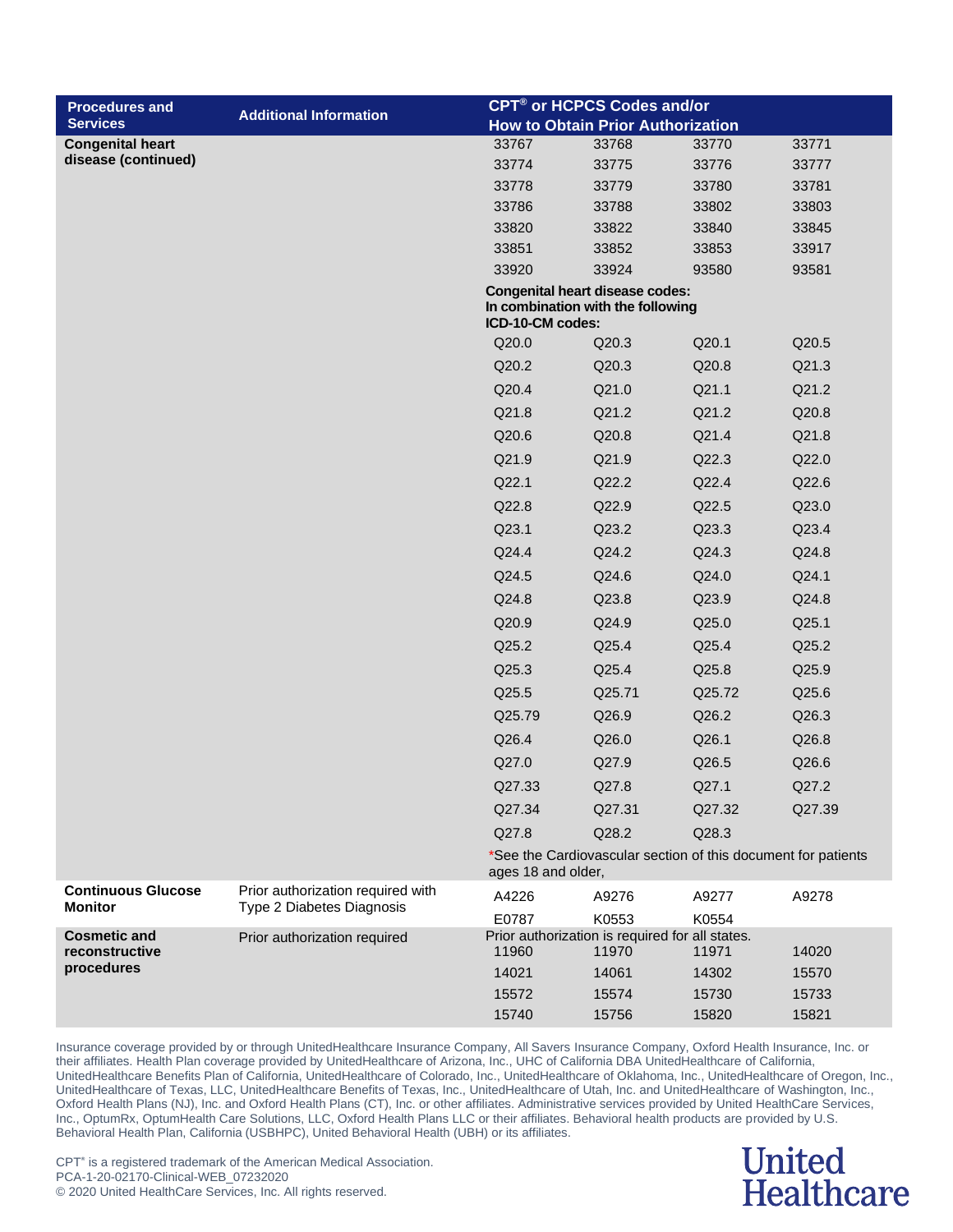| <b>Procedures and</b>                           | <b>Additional Information</b>                                       | <b>CPT<sup>®</sup> or HCPCS Codes and/or</b>                                                                                                                                                                        |                                          |       |       |
|-------------------------------------------------|---------------------------------------------------------------------|---------------------------------------------------------------------------------------------------------------------------------------------------------------------------------------------------------------------|------------------------------------------|-------|-------|
| <b>Services</b>                                 |                                                                     |                                                                                                                                                                                                                     | <b>How to Obtain Prior Authorization</b> |       |       |
| <b>Cosmetic and</b>                             |                                                                     | 15822                                                                                                                                                                                                               | 15823                                    | 15830 | 15847 |
| reconstructive<br>procedures                    |                                                                     | 15877                                                                                                                                                                                                               | 15878                                    | 15879 | 17999 |
| (continued)                                     |                                                                     | 21137                                                                                                                                                                                                               | 21138                                    | 21139 | 21172 |
| Cosmetic procedures                             |                                                                     | 21175                                                                                                                                                                                                               | 21179                                    | 21180 | 21181 |
| that change or improve                          |                                                                     | 21182                                                                                                                                                                                                               | 21183                                    | 21184 | 21230 |
| physical appearance<br>without significantly    |                                                                     | 21235                                                                                                                                                                                                               | 21256                                    | 21260 | 21261 |
| improving or restoring                          |                                                                     | 21263                                                                                                                                                                                                               | 21267                                    | 21268 | 21275 |
| physiological function                          |                                                                     | 21280                                                                                                                                                                                                               | 21282                                    | 21295 | 21740 |
| Reconstructive                                  |                                                                     | 21742                                                                                                                                                                                                               | 21743                                    | 28344 | 30540 |
| procedures that treat a<br>medical condition or |                                                                     | 30545                                                                                                                                                                                                               | 30560                                    | 30620 | 54400 |
| improve or restore                              |                                                                     | 54401                                                                                                                                                                                                               | 54405                                    | 67900 | 67901 |
| physiologic function                            |                                                                     | 67902                                                                                                                                                                                                               | 67903                                    | 67904 | 67906 |
|                                                 |                                                                     | 67908                                                                                                                                                                                                               | 67909                                    | 67911 | 67912 |
|                                                 |                                                                     | 67914                                                                                                                                                                                                               | 67915                                    | 67916 | 67917 |
|                                                 |                                                                     | 67921                                                                                                                                                                                                               | 67922                                    | 67923 | 67924 |
|                                                 |                                                                     | 67950                                                                                                                                                                                                               | 67961                                    | 67966 | Q2026 |
|                                                 |                                                                     | Prior authorization is required for all states. In addition, site of<br>service will be reviewed as part of the prior authorization<br>process for the following codes except in AK, MA, PR, TX, UT,<br>VI, and WI. |                                          |       |       |
|                                                 |                                                                     | 17106                                                                                                                                                                                                               | 17107                                    | 17108 |       |
| <b>Durable medical</b>                          | Prior authorization required only                                   | A7025                                                                                                                                                                                                               | A7026                                    | E0194 | E0265 |
| equipment (DME)                                 | for DME codes listed with a retail                                  | E0266                                                                                                                                                                                                               | E0277                                    | E0296 | E0297 |
|                                                 | purchase or cumulative rental cost<br>of more than \$1,000          | E0300                                                                                                                                                                                                               | E0302                                    | E0304 | E0328 |
|                                                 |                                                                     | E0329                                                                                                                                                                                                               | E0466                                    | E0471 | E0483 |
|                                                 | Some home health care services                                      | E0745                                                                                                                                                                                                               | E0764                                    | E0766 | E0770 |
|                                                 | may qualify under the durable                                       | E0784                                                                                                                                                                                                               | E0984                                    | E0986 | E1002 |
|                                                 | medical equipment requirement<br>but are not subject to the \$1,000 | E1003                                                                                                                                                                                                               | E1004                                    | E1005 | E1006 |
|                                                 | retail purchase or cumulative retail                                | E1007                                                                                                                                                                                                               | E1008                                    | E1010 | E1016 |
|                                                 | rental cost threshold - see Home                                    | E1018                                                                                                                                                                                                               | E1236                                    | E1238 | E1399 |
|                                                 | health care.<br>Some payer groups may have                          | E1802                                                                                                                                                                                                               | E1805                                    | E1825 | E1830 |
|                                                 | different DME prior authorization                                   | E1840                                                                                                                                                                                                               | E2402                                    | E2502 | E2504 |
|                                                 | requirements for their benefit                                      | E2506                                                                                                                                                                                                               | E2508                                    | E2510 | E2511 |
|                                                 | plans.                                                              | E2512                                                                                                                                                                                                               | E2599                                    | K0005 | K0012 |
|                                                 |                                                                     | K0014                                                                                                                                                                                                               | K0812                                    | K0848 | K0849 |
|                                                 |                                                                     | K0850                                                                                                                                                                                                               | K0851                                    | K0852 | K0853 |
|                                                 |                                                                     | K0854                                                                                                                                                                                                               | K0855                                    | K0856 | K0857 |
|                                                 |                                                                     | K0858                                                                                                                                                                                                               | K0859                                    | K0860 | K0861 |
|                                                 |                                                                     | K0862                                                                                                                                                                                                               | K0863                                    | K0864 | K0868 |
|                                                 |                                                                     | K0869                                                                                                                                                                                                               | K0870                                    | K0871 | K0877 |
|                                                 |                                                                     | K0878                                                                                                                                                                                                               | K0879                                    | K0880 | K0884 |
|                                                 |                                                                     | K0885                                                                                                                                                                                                               | K0886                                    | K0890 | K0891 |

S1040

Insurance coverage provided by or through UnitedHealthcare Insurance Company, All Savers Insurance Company, Oxford Health Insurance, Inc. or their affiliates. Health Plan coverage provided by UnitedHealthcare of Arizona, Inc., UHC of California DBA UnitedHealthcare of California, UnitedHealthcare Benefits Plan of California, UnitedHealthcare of Colorado, Inc., UnitedHealthcare of Oklahoma, Inc., UnitedHealthcare of Oregon, Inc., UnitedHealthcare of Texas, LLC, UnitedHealthcare Benefits of Texas, Inc., UnitedHealthcare of Utah, Inc. and UnitedHealthcare of Washington, Inc., Oxford Health Plans (NJ), Inc. and Oxford Health Plans (CT), Inc. or other affiliates. Administrative services provided by United HealthCare Services, Inc., OptumRx, OptumHealth Care Solutions, LLC, Oxford Health Plans LLC or their affiliates. Behavioral health products are provided by U.S. Behavioral Health Plan, California (USBHPC), United Behavioral Health (UBH) or its affiliates.

### **United Healthcare**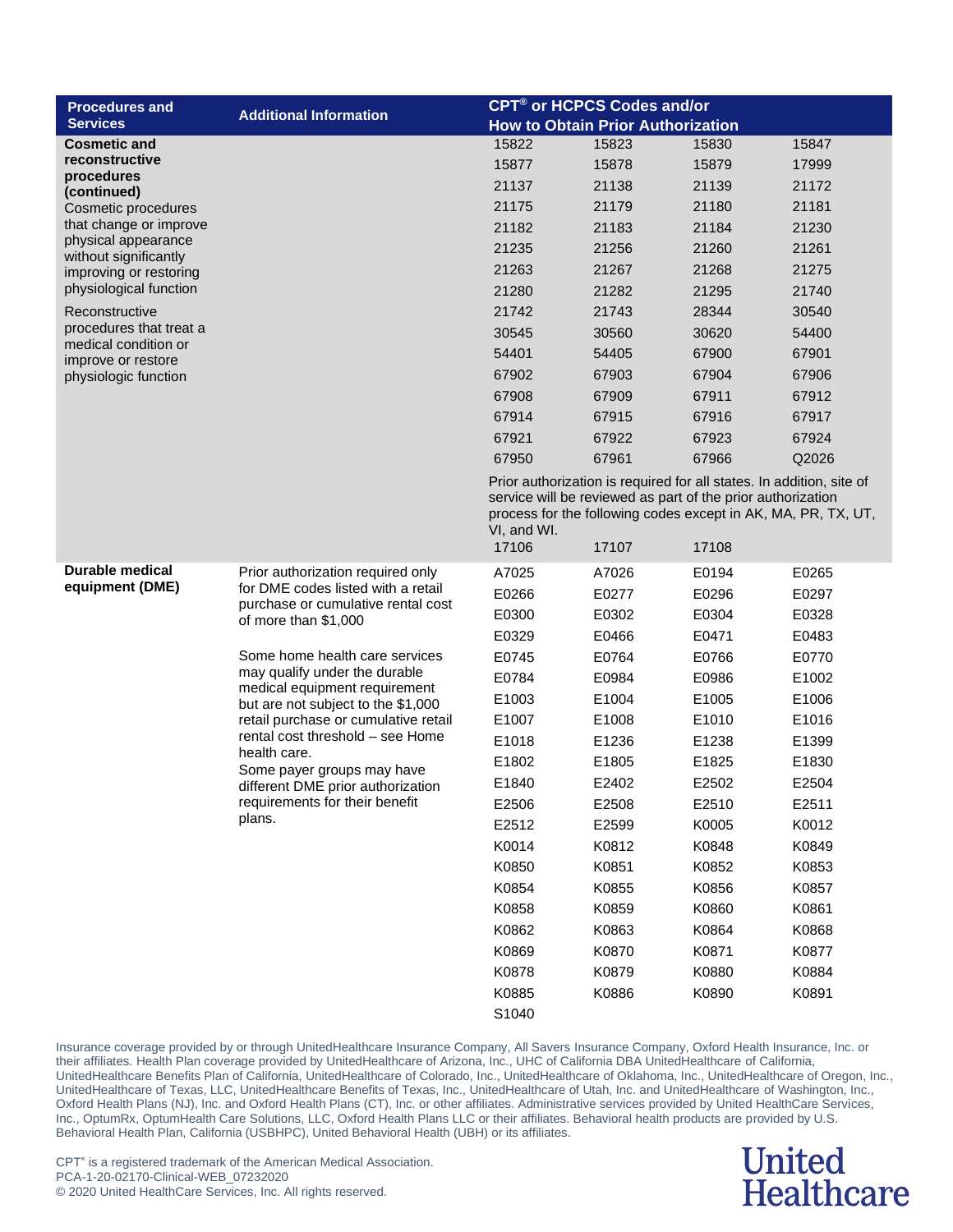| <b>Procedures and</b><br><b>Services</b>                                                                                                                    | <b>Additional Information</b>                                                                                                                                                                                                                                                                                                                                          | <b>CPT<sup>®</sup> or HCPCS Codes and/or</b><br><b>How to Obtain Prior Authorization</b>                                                                                                                                                                |       |       |       |  |  |
|-------------------------------------------------------------------------------------------------------------------------------------------------------------|------------------------------------------------------------------------------------------------------------------------------------------------------------------------------------------------------------------------------------------------------------------------------------------------------------------------------------------------------------------------|---------------------------------------------------------------------------------------------------------------------------------------------------------------------------------------------------------------------------------------------------------|-------|-------|-------|--|--|
| End-stage renal<br>disease<br>(ESRD) dialysis<br>services<br>Services for treating<br>end-stage renal disease,<br>including outpatient<br>dialysis services | Prior authorization required<br>when members are referred to<br>an out-of-network care provider<br>for dialysis services.<br>Prior authorization not required for<br>ESRD when a member travels<br>outside of the service area.<br>Please note: Your agreement with<br>us may include restrictions on<br>referring members outside of the<br>UnitedHealthcare network. | Please call 888-936-7246 to initiate case management and<br>utilization management.                                                                                                                                                                     |       |       |       |  |  |
| <b>Foot surgery</b>                                                                                                                                         | Prior authorization required                                                                                                                                                                                                                                                                                                                                           | Prior authorization is required for all states. In addition, site of<br>service will be reviewed as part of the prior authorization<br>process for the following codes except in AK, MA, PR, TX, UT,<br>VI, and WI.<br>28285<br>28289<br>28291<br>28292 |       |       |       |  |  |
|                                                                                                                                                             |                                                                                                                                                                                                                                                                                                                                                                        | 28296                                                                                                                                                                                                                                                   | 28297 | 28298 | 28299 |  |  |
| <b>Functional endoscopic</b>                                                                                                                                | Prior authorization required                                                                                                                                                                                                                                                                                                                                           | 31240                                                                                                                                                                                                                                                   | 31253 | 31254 | 31255 |  |  |
| sinus surgery (FESS)                                                                                                                                        |                                                                                                                                                                                                                                                                                                                                                                        | 31256                                                                                                                                                                                                                                                   | 31257 | 31259 | 31267 |  |  |
|                                                                                                                                                             |                                                                                                                                                                                                                                                                                                                                                                        | 31276                                                                                                                                                                                                                                                   | 31287 | 31288 |       |  |  |
| Gender dysphoria<br>treatment                                                                                                                               | Prior authorization required                                                                                                                                                                                                                                                                                                                                           | Prior authorization required for the following regardless of<br>diagnosis code:<br>55970<br>55980                                                                                                                                                       |       |       |       |  |  |
|                                                                                                                                                             |                                                                                                                                                                                                                                                                                                                                                                        | Prior authorization required for the following when<br>submitted with a diagnosis code F64.0, F64.1, F64.2, F64.8,<br>F64.9 or Z87.890:                                                                                                                 |       |       |       |  |  |
|                                                                                                                                                             |                                                                                                                                                                                                                                                                                                                                                                        | 14000                                                                                                                                                                                                                                                   | 14001 | 14041 | 15734 |  |  |
|                                                                                                                                                             |                                                                                                                                                                                                                                                                                                                                                                        | 15738                                                                                                                                                                                                                                                   | 15750 | 15757 | 15758 |  |  |
|                                                                                                                                                             |                                                                                                                                                                                                                                                                                                                                                                        | 19303                                                                                                                                                                                                                                                   | 53410 | 53430 | 54125 |  |  |
|                                                                                                                                                             |                                                                                                                                                                                                                                                                                                                                                                        | 54520                                                                                                                                                                                                                                                   | 54660 | 54690 | 55175 |  |  |
|                                                                                                                                                             |                                                                                                                                                                                                                                                                                                                                                                        | 55180                                                                                                                                                                                                                                                   | 56625 | 56800 | 56805 |  |  |
|                                                                                                                                                             |                                                                                                                                                                                                                                                                                                                                                                        | 57110                                                                                                                                                                                                                                                   | 57335 | 58260 | 58661 |  |  |
|                                                                                                                                                             |                                                                                                                                                                                                                                                                                                                                                                        | 58720                                                                                                                                                                                                                                                   | 58940 | 64856 | 64892 |  |  |
|                                                                                                                                                             |                                                                                                                                                                                                                                                                                                                                                                        | 64896                                                                                                                                                                                                                                                   |       |       |       |  |  |
| <b>Genetic and molecular</b>                                                                                                                                | Prior authorization required for                                                                                                                                                                                                                                                                                                                                       | 81105                                                                                                                                                                                                                                                   | 81106 | 81107 | 81108 |  |  |
| testing to include                                                                                                                                          | genetic and molecular testing                                                                                                                                                                                                                                                                                                                                          | 81109                                                                                                                                                                                                                                                   | 81110 | 81111 | 81120 |  |  |
| <b>BRCA</b> gene testing                                                                                                                                    | performed in an outpatient setting.                                                                                                                                                                                                                                                                                                                                    | 81121                                                                                                                                                                                                                                                   | 81161 | 81162 | 81163 |  |  |
|                                                                                                                                                             | Care providers requesting                                                                                                                                                                                                                                                                                                                                              | 81164                                                                                                                                                                                                                                                   | 81165 | 81166 | 81167 |  |  |
|                                                                                                                                                             | laboratory testing will be required                                                                                                                                                                                                                                                                                                                                    | 81168                                                                                                                                                                                                                                                   | 81170 | 81171 | 81172 |  |  |
|                                                                                                                                                             | to complete the prior                                                                                                                                                                                                                                                                                                                                                  | 81173                                                                                                                                                                                                                                                   | 81174 | 81175 | 81176 |  |  |
|                                                                                                                                                             | authorization/notification process,<br>which includes indicating the                                                                                                                                                                                                                                                                                                   | 81177                                                                                                                                                                                                                                                   | 81178 | 81179 | 81180 |  |  |
|                                                                                                                                                             | laboratory and test name. Payment                                                                                                                                                                                                                                                                                                                                      | 81181                                                                                                                                                                                                                                                   | 81182 | 81183 | 81184 |  |  |
|                                                                                                                                                             | will be authorized for those CPT<br>codes registered with the Genetic                                                                                                                                                                                                                                                                                                  | 81185                                                                                                                                                                                                                                                   | 81186 | 81187 | 81188 |  |  |
|                                                                                                                                                             | and Molecular Testing Prior                                                                                                                                                                                                                                                                                                                                            | 81189                                                                                                                                                                                                                                                   | 81190 | 81191 | 81192 |  |  |
|                                                                                                                                                             | Authorization/ Notification Program                                                                                                                                                                                                                                                                                                                                    | 81193                                                                                                                                                                                                                                                   | 81194 | 81200 | 81201 |  |  |
|                                                                                                                                                             | for each specified genetic test.                                                                                                                                                                                                                                                                                                                                       | 81203                                                                                                                                                                                                                                                   | 81204 | 81205 | 81208 |  |  |

#### **United Healthcare**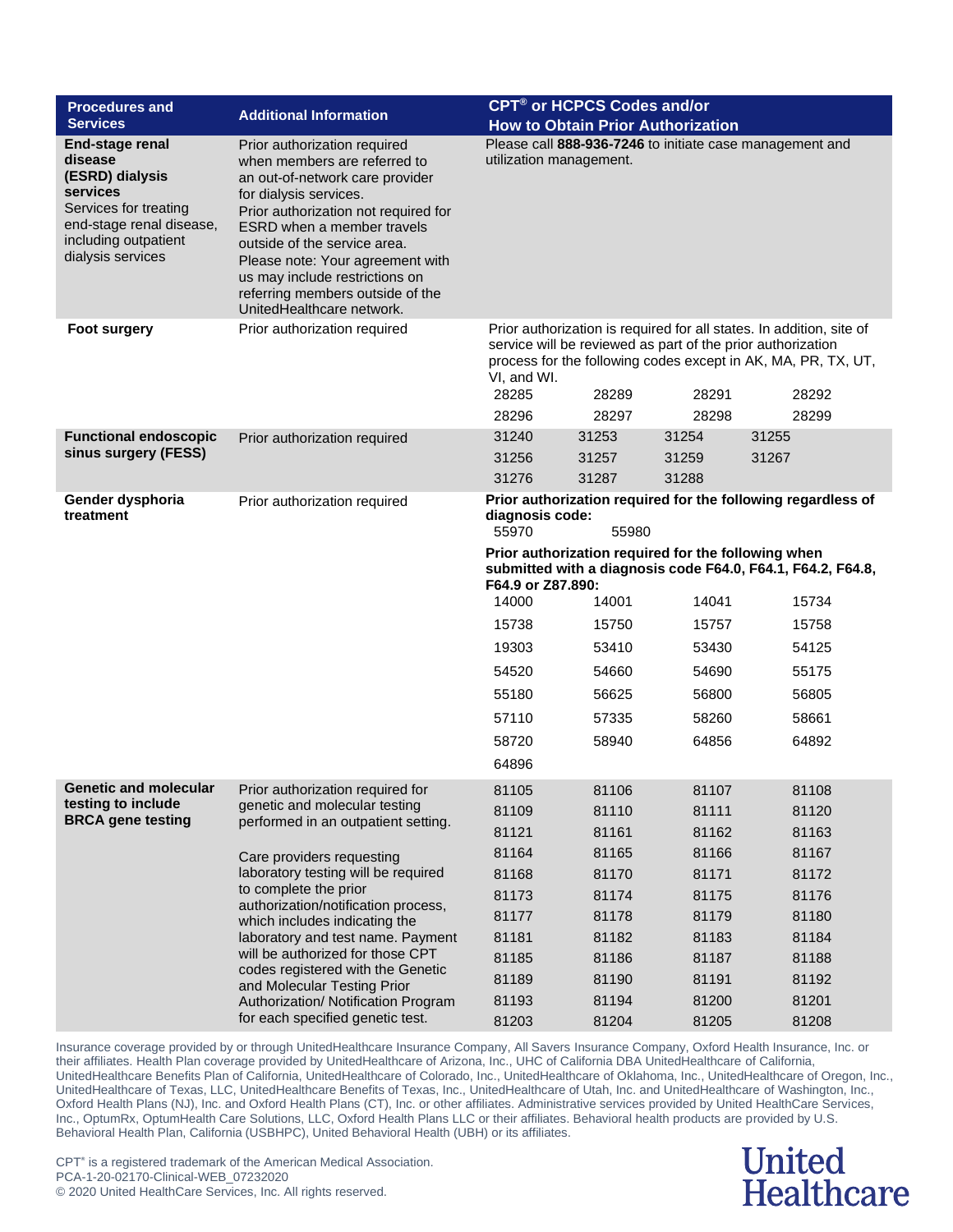| <b>Procedures and</b>                          | <b>Additional Information</b>                                        | <b>CPT<sup>®</sup> or HCPCS Codes and/or</b> |                                          |       |       |
|------------------------------------------------|----------------------------------------------------------------------|----------------------------------------------|------------------------------------------|-------|-------|
| <b>Services</b>                                |                                                                      |                                              | <b>How to Obtain Prior Authorization</b> |       |       |
| <b>Genetic and molecular</b>                   | Notification/prior authorization                                     | 81209                                        | 81216                                    | 81218 | 81220 |
| testing to include<br><b>BRCA</b> gene testing | required for BRCA testing before<br>DNA sequencing is performed. The | 81222                                        | 81223                                    | 81224 | 81225 |
| (continued)                                    | ordering care provider must notify                                   | 81226                                        | 81227                                    | 81228 | 81229 |
|                                                | the laboratory conducting the test                                   | 81230                                        | 81231                                    | 81232 | 81233 |
|                                                | and the laboratory will notify<br>UnitedHealthcare.                  | 81234                                        | 81236                                    | 81237 | 81238 |
|                                                |                                                                      | 81239                                        | 81240                                    | 81241 | 81242 |
|                                                |                                                                      | 81243                                        | 81244                                    | 81245 | 81246 |
|                                                |                                                                      | 81247                                        | 81248                                    | 81249 | 81250 |
|                                                |                                                                      | 81251                                        | 81252                                    | 81253 | 81254 |
|                                                |                                                                      | 81255                                        | 81256                                    | 81257 | 81258 |
|                                                |                                                                      | 81259                                        | 81260                                    | 81261 | 81262 |
|                                                |                                                                      | 81263                                        | 81264                                    | 81265 | 81266 |
|                                                |                                                                      | 81267                                        | 81268                                    | 81269 | 81271 |
|                                                |                                                                      | 81272                                        | 81273                                    | 81274 | 81276 |
|                                                |                                                                      | 81277                                        | 81278                                    | 81279 | 81283 |
|                                                |                                                                      | 81284                                        | 81285                                    | 81286 | 81287 |
|                                                |                                                                      | 81288                                        | 81289                                    | 81290 | 81291 |
|                                                |                                                                      | 81292                                        | 81294                                    | 81295 | 81297 |
|                                                |                                                                      | 81298                                        | 81300                                    | 81302 | 81303 |
|                                                |                                                                      | 81304                                        | 81305                                    | 81306 | 81307 |
|                                                |                                                                      | 81309                                        | 81310                                    | 81312 | 81313 |
|                                                |                                                                      | 81314                                        | 81315                                    | 81316 | 81317 |
|                                                |                                                                      | 81318                                        | 81319                                    | 81320 | 81321 |
|                                                |                                                                      | 81322                                        | 81323                                    | 81324 | 81325 |
|                                                |                                                                      | 81326                                        | 81327                                    | 81328 | 81329 |
|                                                |                                                                      | 81330                                        | 81331                                    | 81332 | 81333 |
|                                                |                                                                      | 81334                                        | 81335                                    | 81336 | 81337 |
|                                                |                                                                      | 81338                                        | 81339                                    | 81340 | 81341 |
|                                                |                                                                      | 81342                                        | 81343                                    | 81344 | 81345 |
|                                                |                                                                      | 81346                                        | 81347                                    | 81348 | 81350 |
|                                                |                                                                      | 81351                                        | 81352                                    | 81353 | 81355 |
|                                                |                                                                      | 81357                                        | 81360                                    | 81361 | 81362 |
|                                                |                                                                      | 81363                                        | 81364                                    | 81370 | 81371 |
|                                                |                                                                      | 81372                                        | 81373                                    | 81375 | 81376 |
|                                                |                                                                      | 81377                                        | 81378                                    | 81379 | 81380 |
|                                                |                                                                      | 81381                                        | 81382                                    | 81383 | 81400 |
|                                                |                                                                      | 81401                                        | 81402                                    | 81403 | 81404 |
|                                                |                                                                      | 81405                                        | 81406                                    | 81407 | 81408 |
|                                                |                                                                      | 81410                                        | 81411                                    | 81412 | 81413 |
|                                                |                                                                      | 81414                                        | 81415                                    | 81416 | 81417 |
|                                                |                                                                      | 81419                                        | 81420                                    | 81430 | 81431 |
|                                                |                                                                      | 81432                                        | 81433                                    | 81434 | 81435 |
|                                                |                                                                      | 81436                                        | 81437                                    | 81438 | 81439 |

#### **United Healthcare**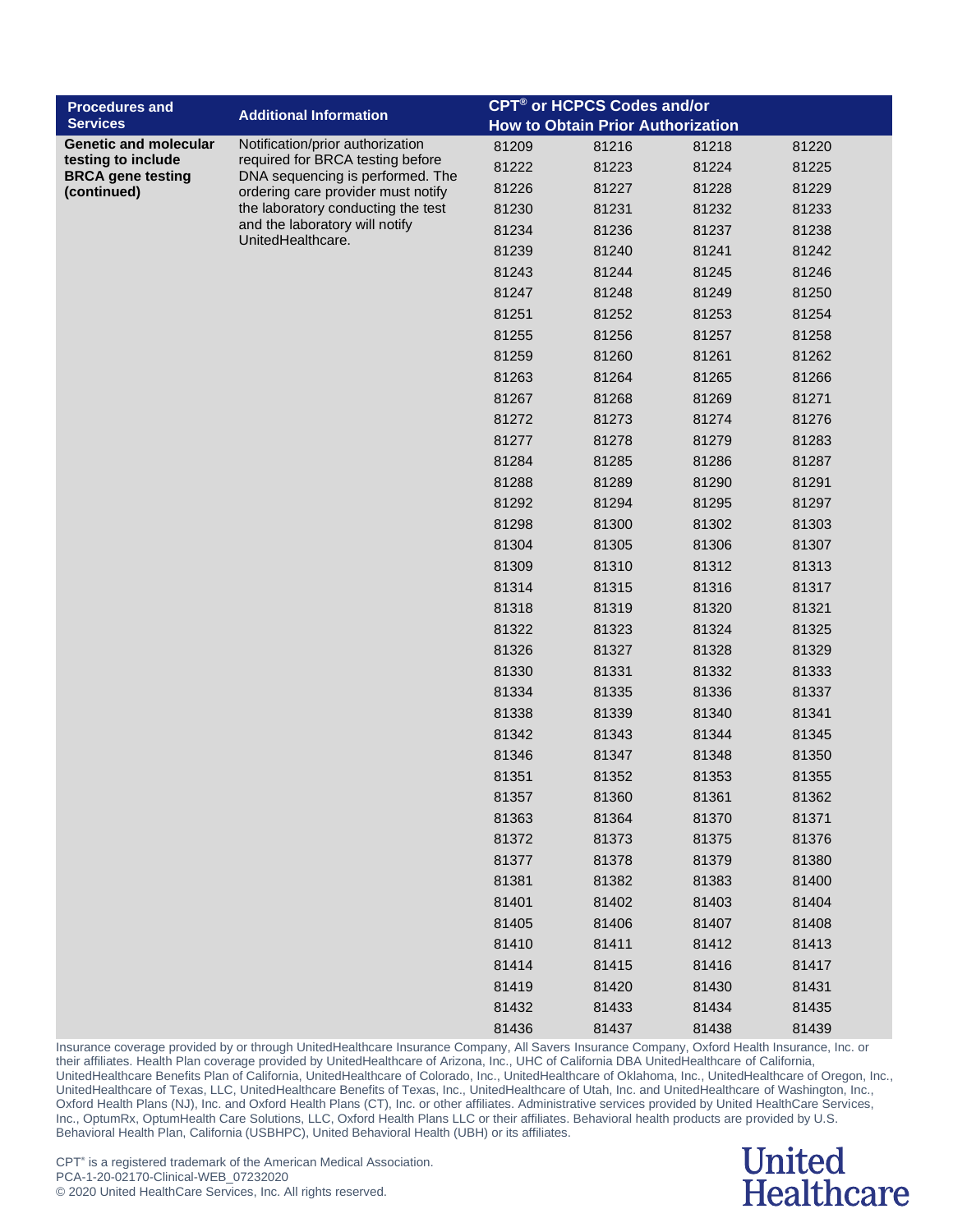| <b>Procedures and</b>                           |                                                                                                                 |       | <b>CPT<sup>®</sup> or HCPCS Codes and/or</b> |       |       |
|-------------------------------------------------|-----------------------------------------------------------------------------------------------------------------|-------|----------------------------------------------|-------|-------|
| <b>Services</b>                                 | <b>Additional Information</b>                                                                                   |       | <b>How to Obtain Prior Authorization</b>     |       |       |
| <b>Genetic and molecular</b>                    |                                                                                                                 | 81440 | 81442                                        | 81443 | 81445 |
| testing to include<br><b>BRCA</b> gene testing  |                                                                                                                 | 81448 | 81460                                        | 81465 | 81470 |
| (continued)                                     |                                                                                                                 | 81471 | 81479                                        | 81507 | 81518 |
|                                                 |                                                                                                                 | 81519 | 81520                                        | 81521 | 81522 |
|                                                 |                                                                                                                 | 81546 | 81554                                        | 81595 | 81599 |
|                                                 |                                                                                                                 | 87481 | 87482                                        | 87505 | 87506 |
|                                                 |                                                                                                                 | 87507 | 87510                                        | 87511 | 87512 |
|                                                 |                                                                                                                 | 87623 | 87797                                        | 87798 | 87799 |
|                                                 |                                                                                                                 | 87800 | 87801                                        | 0001U | 0004M |
|                                                 |                                                                                                                 | 0006M | 0007M                                        | 0012U | 0013U |
|                                                 |                                                                                                                 | 0014U | 0016U                                        | 0017U | 0018U |
|                                                 |                                                                                                                 | 0022U | 0023U                                        | 0026U | 0027U |
|                                                 |                                                                                                                 | 0030U | 0031U                                        | 0032U | 0033U |
|                                                 |                                                                                                                 | 0034U | 0040U                                        | 0046U | 0049U |
|                                                 |                                                                                                                 | 0055U | 0060U                                        | 0068U | 0070U |
|                                                 |                                                                                                                 | 0071U | 0072U                                        | 0073U | 0074U |
|                                                 |                                                                                                                 | 0075U | 0076U                                        | 0084U | 0087U |
|                                                 |                                                                                                                 | 0088U | 0097U                                        | 0111U | 0129U |
|                                                 |                                                                                                                 | 0136U | 0137U                                        | 0154U | 0155U |
|                                                 |                                                                                                                 | 0157U | 0158U                                        | 0159U | 0160U |
|                                                 |                                                                                                                 | 0161U | 0168U                                        | 0169U | 0170U |
|                                                 |                                                                                                                 | 0171U | 0172U                                        | 0173U | 0175U |
|                                                 |                                                                                                                 | 0177U | 0179U                                        | 0180U | 0181U |
|                                                 |                                                                                                                 | 0182U | 0183U                                        | 0184U | 0185U |
|                                                 |                                                                                                                 | 0186U | 0187U                                        | 0188U | 0189U |
|                                                 |                                                                                                                 | 0190U | 0191U                                        | 0192U | 0193U |
|                                                 |                                                                                                                 | 0194U | 0195U                                        | 0196U | 0197U |
|                                                 |                                                                                                                 | 0198U | 0199U                                        | 0200U | 0201U |
|                                                 |                                                                                                                 | 0203U | 0205U                                        | 0209U | 0214U |
|                                                 |                                                                                                                 | 0215U | 0216U                                        | 0217U | 0218U |
|                                                 |                                                                                                                 | 0221U | 0222U                                        | 0229U | 0230U |
|                                                 |                                                                                                                 | 0231U | 0232U                                        | 0234U | 0235U |
|                                                 |                                                                                                                 | 0236U | 0237U                                        | 0238U | 0245U |
|                                                 |                                                                                                                 | 0246U | S3870                                        |       |       |
| Home health care -<br><b>Non-nutritional</b>    | Notification/prior authorization<br>required only in outpatient settings,<br>to include member's home.          | T1000 | T1002                                        | T1003 |       |
| Hysterectomy -                                  | Prior authorization required for                                                                                | 58267 | 58270                                        | 58275 | 58280 |
| <b>Inpatient only</b><br>Vaginal hysterectomies | inpatient vaginal hysterectomies.<br>Prior authorization not required for<br>outpatient vaginal hysterectomies. | 58294 |                                              |       |       |

#### **United Healthcare**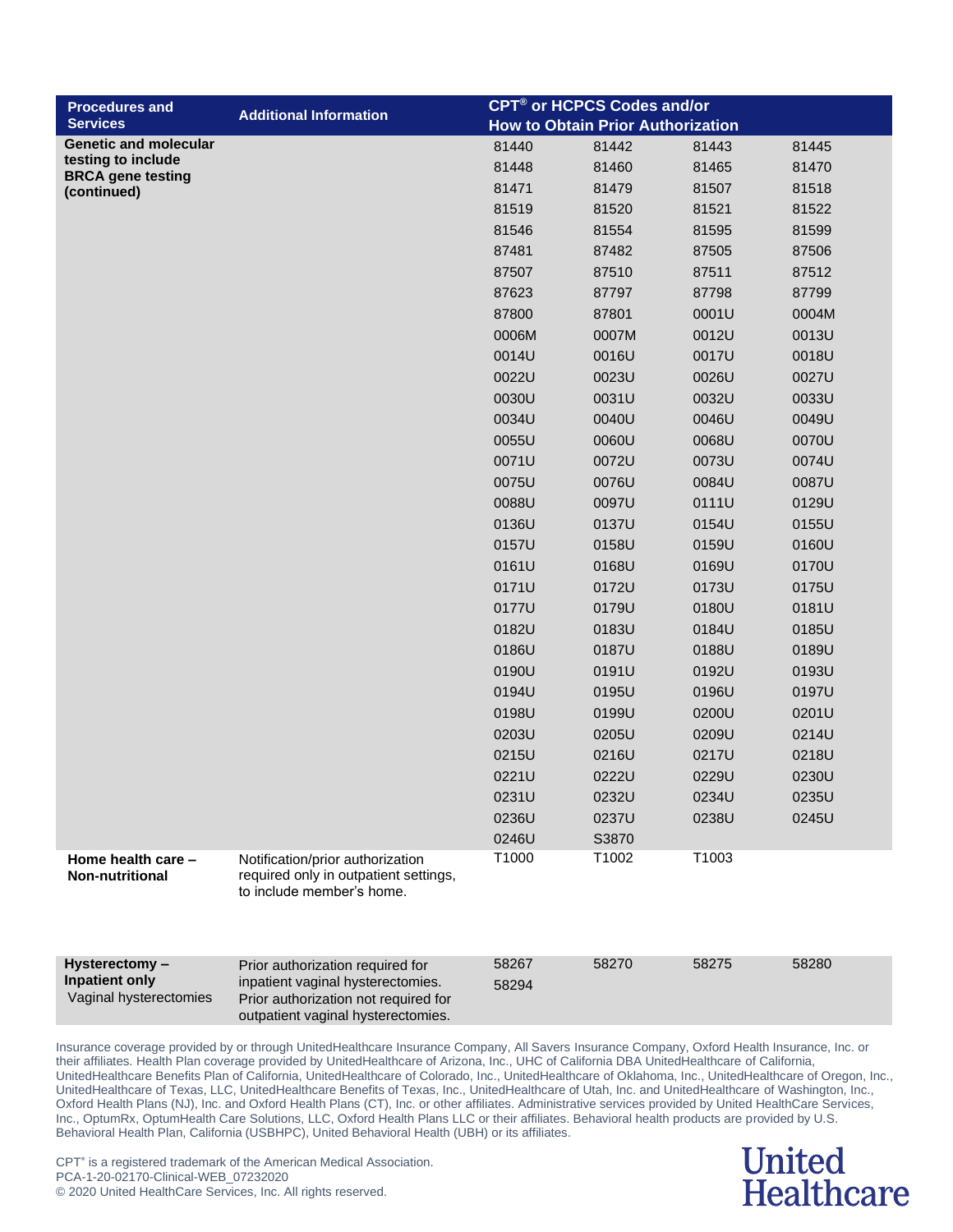| <b>Procedures and</b>                             | <b>Additional Information</b>                                      | <b>CPT<sup>®</sup> or HCPCS Codes and/or</b>                                           |                                                                                   |         |         |  |
|---------------------------------------------------|--------------------------------------------------------------------|----------------------------------------------------------------------------------------|-----------------------------------------------------------------------------------|---------|---------|--|
| <b>Services</b>                                   |                                                                    |                                                                                        | <b>How to Obtain Prior Authorization</b>                                          |         |         |  |
| Hysterectomy-                                     | Prior authorization required.                                      | 58150                                                                                  | 58152                                                                             | 58180   | 58541   |  |
| Inpatient and<br>outpatient procedures            |                                                                    | 58542                                                                                  | 58543                                                                             | 58544   | 58550   |  |
| Abdominal and                                     |                                                                    | 58552                                                                                  | 58553                                                                             | 58554   | 58570   |  |
| laparoscopic surgeries                            |                                                                    | 58571                                                                                  | 58572                                                                             | 58573   |         |  |
| <b>Infertility</b>                                | Prior authorization required.                                      | 55870                                                                                  | 58321                                                                             | 58322   | 58323   |  |
| Diagnostic and<br>treatment services              |                                                                    | 58345                                                                                  | 58752                                                                             | 58760   | 58970   |  |
| related to the inability to                       |                                                                    | 58974                                                                                  | 58976                                                                             | 76948   | 89250   |  |
| achieve pregnancy                                 |                                                                    | 89251                                                                                  | 89253                                                                             | 89254   | 89255   |  |
|                                                   |                                                                    | 89257                                                                                  | 89258                                                                             | 89259   | 89260   |  |
|                                                   |                                                                    | 89261                                                                                  | 89264                                                                             | 89268   | 89272   |  |
|                                                   |                                                                    | 89280                                                                                  | 89281                                                                             | 89290   | 89291   |  |
|                                                   |                                                                    | 89335                                                                                  | 89337                                                                             | 89342   | 89343   |  |
|                                                   |                                                                    | 89344                                                                                  | 89346                                                                             | 89352   | 89353   |  |
|                                                   |                                                                    | 89354                                                                                  | 89356                                                                             | S4011   | S4013   |  |
|                                                   |                                                                    | S4014                                                                                  | S4015                                                                             | S4016   | S4022   |  |
|                                                   |                                                                    | S4023                                                                                  | S4025                                                                             | S4026   | S4028   |  |
|                                                   |                                                                    | S4030                                                                                  | S4031                                                                             | S4035   | S4037   |  |
|                                                   |                                                                    | The following codes only require prior authorization if the<br>DX code is also listed: |                                                                                   |         |         |  |
|                                                   |                                                                    | 52402                                                                                  | 54500                                                                             | 54505   | 55550   |  |
|                                                   |                                                                    | 58140                                                                                  | 58145                                                                             | 58146   | 58545   |  |
|                                                   |                                                                    | 58546                                                                                  | 58660                                                                             | 58662   | 58670   |  |
|                                                   |                                                                    | 58672                                                                                  | 58673                                                                             | 58740   | 58770   |  |
|                                                   |                                                                    | 89398                                                                                  |                                                                                   |         |         |  |
|                                                   |                                                                    |                                                                                        |                                                                                   |         |         |  |
|                                                   |                                                                    | DX codes:<br>E23.0                                                                     | N46.01                                                                            | N46.021 | N46.022 |  |
|                                                   |                                                                    | N46.023                                                                                | N46.024                                                                           | N46.025 | N46.029 |  |
|                                                   |                                                                    | N46.11                                                                                 | N46.121                                                                           | N46.122 | N46.123 |  |
|                                                   |                                                                    | N46.124                                                                                | N46.125                                                                           | N46.129 | N46.8   |  |
|                                                   |                                                                    | N46.9                                                                                  | N97.0                                                                             | N97.1   | N97.2   |  |
|                                                   |                                                                    | N97.8                                                                                  | N97.8                                                                             | N97.9   | N98.1   |  |
| Injectable medications                            | Prior authorization required.                                      | Alpha1-Proteinase                                                                      |                                                                                   |         |         |  |
| A drug capable of being<br>injected intravenously |                                                                    | J0256                                                                                  | J0257                                                                             |         |         |  |
| through an intravenous                            | To submit a prior authorization<br>request and, for UHC Commercial | Anemia                                                                                 |                                                                                   |         |         |  |
| infusion, subcutaneously<br>or intra-muscularly   | Non-PAR providers, to submit a                                     | J0896                                                                                  | J1437                                                                             | J1439   | Q0138   |  |
|                                                   | Predetermination request, the<br>provider must log in to           |                                                                                        | Asthma - Nucala <sup>®</sup> /Xolair <sup>®</sup> /Cingair <sup>®</sup> /Fasenra™ |         |         |  |
|                                                   | UHCProvider.com and click on the                                   |                                                                                        |                                                                                   |         |         |  |
|                                                   | UnitedHealthcare Provider Portal                                   | J0517                                                                                  | J2182                                                                             | J2357   | J2786   |  |
|                                                   | in the upper right-hand corner.<br>Submit the request using the    | <b>Blood-modifying agents</b>                                                          |                                                                                   |         |         |  |
|                                                   | <b>Specialty Pharmacy Transactions</b>                             | J0223                                                                                  | J1300                                                                             | J1303   |         |  |
|                                                   | tile on the Provider Portal<br>Dashboard.                          |                                                                                        | <b>Central Nervous System Agents</b>                                              |         |         |  |
|                                                   |                                                                    |                                                                                        |                                                                                   |         |         |  |

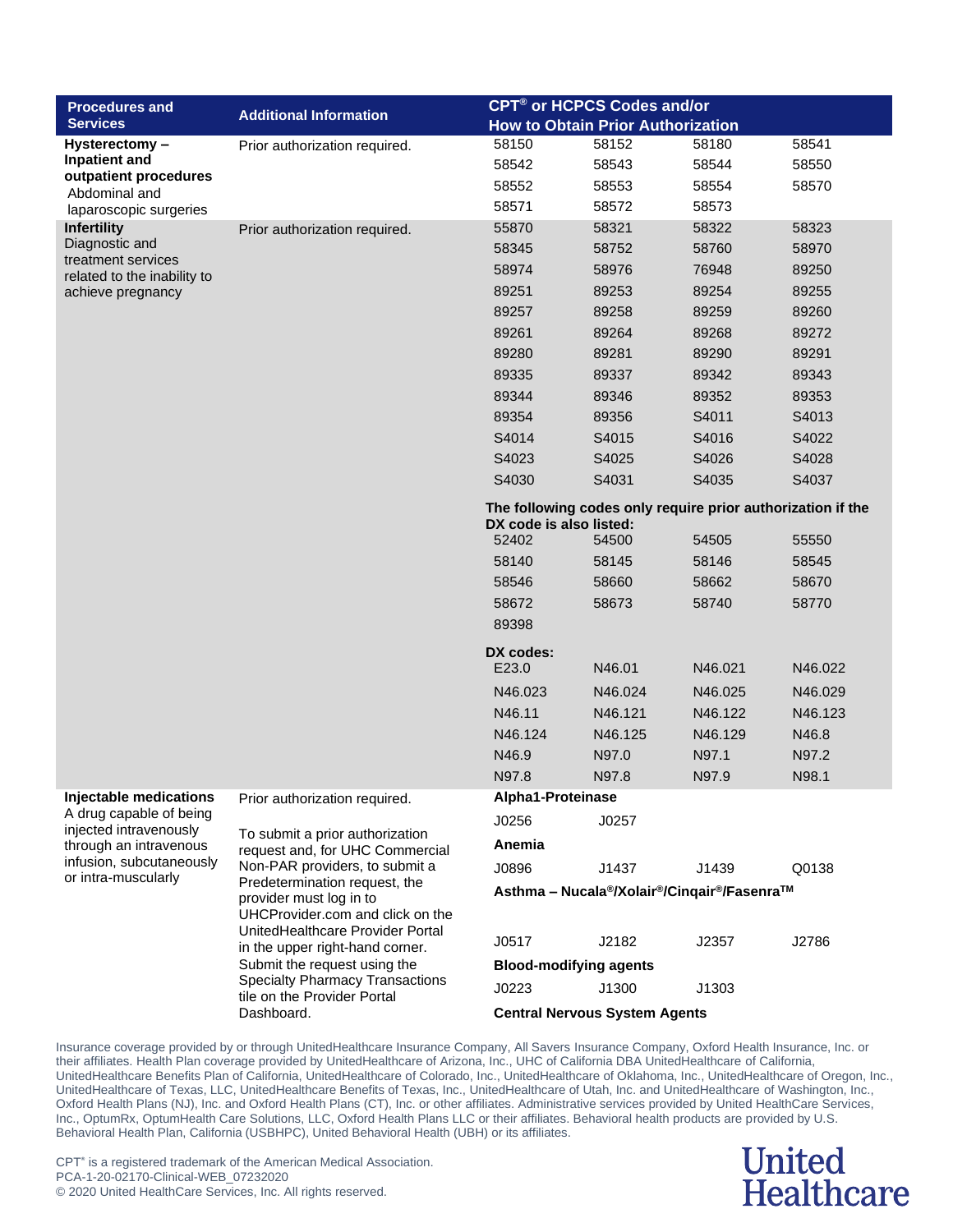| <b>Procedures and</b>                 | CPT <sup>®</sup> or HCPCS Codes and/or                                                                                                                                                                                                                                                                                                                                                                                                              |                                          |                                                |       |       |
|---------------------------------------|-----------------------------------------------------------------------------------------------------------------------------------------------------------------------------------------------------------------------------------------------------------------------------------------------------------------------------------------------------------------------------------------------------------------------------------------------------|------------------------------------------|------------------------------------------------|-------|-------|
| <b>Services</b>                       | <b>Additional Information</b>                                                                                                                                                                                                                                                                                                                                                                                                                       | <b>How to Obtain Prior Authorization</b> |                                                |       |       |
| Injectable medications<br>(continued) | For questions about this online                                                                                                                                                                                                                                                                                                                                                                                                                     | J0222                                    | J1426                                          | J1427 | J1428 |
|                                       | authorization process, the provider<br>may call Optum: 888-397-8129.                                                                                                                                                                                                                                                                                                                                                                                | J1429                                    | J2326                                          | J3032 |       |
|                                       | Hemophilia codes ONLY:                                                                                                                                                                                                                                                                                                                                                                                                                              | Collagenase                              |                                                |       |       |
|                                       | To submit a prior authorization<br>request and, for UHC Commercial                                                                                                                                                                                                                                                                                                                                                                                  | J0775                                    |                                                |       |       |
|                                       | Non-PAR providers, to submit a                                                                                                                                                                                                                                                                                                                                                                                                                      | Dermatology                              |                                                |       |       |
|                                       | Predetermination request, the<br>provider must log in to                                                                                                                                                                                                                                                                                                                                                                                            | J7352                                    |                                                |       |       |
|                                       | UHCProvider.com and click on the                                                                                                                                                                                                                                                                                                                                                                                                                    | <b>Endocrine</b>                         |                                                |       |       |
|                                       | UnitedHealthcare Provider Portal                                                                                                                                                                                                                                                                                                                                                                                                                    | J0224                                    | J0800                                          | J3241 |       |
|                                       | button in the upper right-hand<br>corner.                                                                                                                                                                                                                                                                                                                                                                                                           |                                          | Enzyme deficiency - POS 19 and 22 only         |       |       |
|                                       | Submit the request using the<br><b>Specialty Pharmacy Transactions</b>                                                                                                                                                                                                                                                                                                                                                                              | J0180                                    | J0221                                          | J1322 | J1458 |
|                                       | tile on the Provider Portal                                                                                                                                                                                                                                                                                                                                                                                                                         | J1743                                    | J1931                                          | J2504 | J2840 |
|                                       | Dashboard.                                                                                                                                                                                                                                                                                                                                                                                                                                          | J3397                                    |                                                |       |       |
|                                       | For questions about this online                                                                                                                                                                                                                                                                                                                                                                                                                     |                                          | <b>Enzyme replacement therapy</b>              |       |       |
|                                       | authorization process, the provider                                                                                                                                                                                                                                                                                                                                                                                                                 | C9085                                    | J0567                                          | J1786 | J3060 |
|                                       | may call Optum: 888-397-8129.                                                                                                                                                                                                                                                                                                                                                                                                                       |                                          | Erythropoiesis-Stimulating Agents <sup>4</sup> |       |       |
|                                       |                                                                                                                                                                                                                                                                                                                                                                                                                                                     | J0885                                    |                                                |       |       |
|                                       |                                                                                                                                                                                                                                                                                                                                                                                                                                                     |                                          | Gaucher's disease - POS 19 and 22 only         |       |       |
|                                       |                                                                                                                                                                                                                                                                                                                                                                                                                                                     | J3385                                    |                                                |       |       |
|                                       |                                                                                                                                                                                                                                                                                                                                                                                                                                                     | <b>Gene therapy</b>                      |                                                |       |       |
|                                       |                                                                                                                                                                                                                                                                                                                                                                                                                                                     | J3398                                    | J3399                                          |       |       |
|                                       |                                                                                                                                                                                                                                                                                                                                                                                                                                                     | Hemophilia                               |                                                |       |       |
|                                       |                                                                                                                                                                                                                                                                                                                                                                                                                                                     | J7170                                    | J7175                                          | J7177 | J7178 |
|                                       |                                                                                                                                                                                                                                                                                                                                                                                                                                                     | J7179                                    | J7180                                          | J7181 | J7182 |
|                                       |                                                                                                                                                                                                                                                                                                                                                                                                                                                     | J7183                                    | J7185                                          | J7186 | J7187 |
|                                       |                                                                                                                                                                                                                                                                                                                                                                                                                                                     | J7188                                    | J7189                                          | J7190 | J7191 |
|                                       |                                                                                                                                                                                                                                                                                                                                                                                                                                                     | J7192                                    | J7193                                          | J7194 | J7195 |
|                                       |                                                                                                                                                                                                                                                                                                                                                                                                                                                     | J7198                                    | J7199                                          | J7200 | J7201 |
|                                       |                                                                                                                                                                                                                                                                                                                                                                                                                                                     | J7202                                    | J7203                                          | J7204 | J7205 |
|                                       |                                                                                                                                                                                                                                                                                                                                                                                                                                                     | J7207                                    | J7208                                          | J7209 | J7210 |
|                                       |                                                                                                                                                                                                                                                                                                                                                                                                                                                     | J7211                                    | J7212                                          |       |       |
|                                       |                                                                                                                                                                                                                                                                                                                                                                                                                                                     |                                          | Hereditary Angioedema (HAE)                    |       |       |
|                                       |                                                                                                                                                                                                                                                                                                                                                                                                                                                     | J0596                                    | J0597                                          | J0598 | J1290 |
|                                       |                                                                                                                                                                                                                                                                                                                                                                                                                                                     | Immune globulin                          |                                                |       |       |
|                                       |                                                                                                                                                                                                                                                                                                                                                                                                                                                     | 90283                                    | 90284                                          | J1459 | J1554 |
|                                       |                                                                                                                                                                                                                                                                                                                                                                                                                                                     | J1555                                    | J1556                                          | J1557 | J1558 |
|                                       |                                                                                                                                                                                                                                                                                                                                                                                                                                                     | J1559                                    | J1561                                          | J1566 | J1568 |
|                                       |                                                                                                                                                                                                                                                                                                                                                                                                                                                     | J1569                                    | J1572                                          | J1575 | J1599 |
|                                       | Insurance coverage provided by or through UnitedHealthcare Insurance Company, All Savers Insurance Company, Oxford Health Insurance, Inc. or<br>their affiliates. Health Plan coverage provided by UnitedHealthcare of Arizona, Inc., UHC of California DBA UnitedHealthcare of California,<br>UnitedHealthcare Benefits Plan of California, UnitedHealthcare of Colorado, Inc., UnitedHealthcare of Oklahoma, Inc., UnitedHealthcare of Oregon, Ir |                                          |                                                |       |       |

UnitedHealthcare Benefits Plan of California, UnitedHealthcare of Colorado, Inc., UnitedHealthcare of Oklahoma, Inc., UnitedHealthcare of Oregon, Inc., UnitedHealthcare of Texas, LLC, UnitedHealthcare Benefits of Texas, Inc., UnitedHealthcare of Utah, Inc. and UnitedHealthcare of Washington, Inc., Oxford Health Plans (NJ), Inc. and Oxford Health Plans (CT), Inc. or other affiliates. Administrative services provided by United HealthCare Services, Inc., OptumRx, OptumHealth Care Solutions, LLC, Oxford Health Plans LLC or their affiliates. Behavioral health products are provided by U.S. Behavioral Health Plan, California (USBHPC), United Behavioral Health (UBH) or its affiliates.

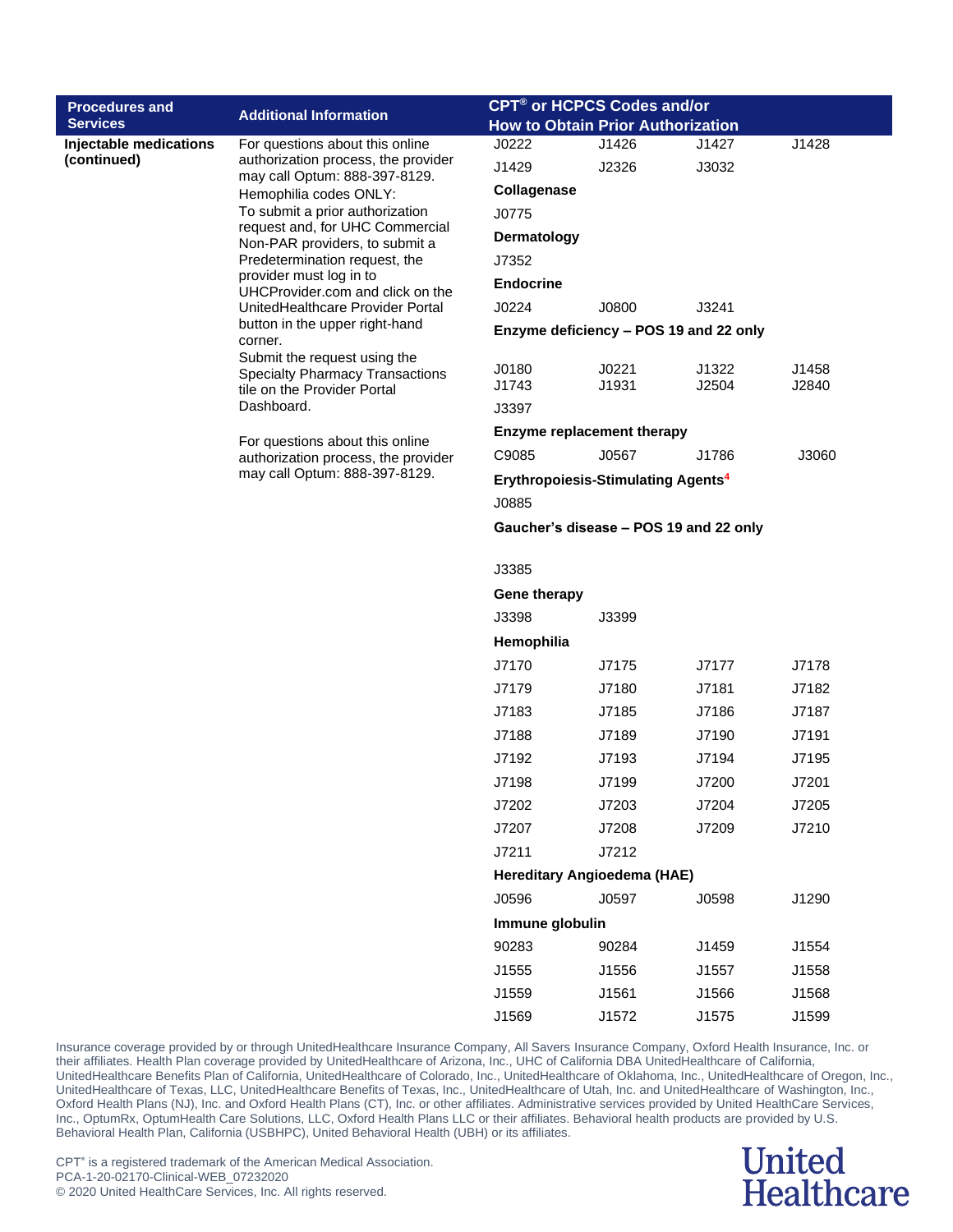| <b>Procedures and</b>  |                               |                                          | <b>CPT<sup>®</sup> or HCPCS Codes and/or</b>             |       |       |  |  |
|------------------------|-------------------------------|------------------------------------------|----------------------------------------------------------|-------|-------|--|--|
| <b>Services</b>        | <b>Additional Information</b> | <b>How to Obtain Prior Authorization</b> |                                                          |       |       |  |  |
| Injectable medications |                               |                                          | <b>Immunomodulator</b>                                   |       |       |  |  |
| (continued)            |                               | C9086                                    | J0638                                                    | J0490 | J1823 |  |  |
|                        |                               | J9210                                    |                                                          |       |       |  |  |
|                        |                               |                                          | <b>Inflammatory - All POS</b>                            |       |       |  |  |
|                        |                               | J0129                                    | J0717                                                    | J1602 | J1745 |  |  |
|                        |                               | J3262                                    | J3358                                                    | J3380 | Q5103 |  |  |
|                        |                               | Q5104                                    | Q5121                                                    |       |       |  |  |
|                        |                               | <b>Miscellaneous</b>                     |                                                          |       |       |  |  |
|                        |                               | J0584                                    | J1301                                                    | J1746 | J2507 |  |  |
|                        |                               | J3111                                    | J3245                                                    | J0741 |       |  |  |
|                        |                               | <b>Multiple sclerosis</b>                |                                                          |       |       |  |  |
|                        |                               | J0202                                    | J2323                                                    | J2350 |       |  |  |
|                        |                               | <b>Osteoporosis</b>                      |                                                          |       |       |  |  |
|                        |                               | J08973                                   |                                                          |       |       |  |  |
|                        |                               | <b>Rare Conditions</b>                   |                                                          |       |       |  |  |
|                        |                               | J1305                                    |                                                          |       |       |  |  |
|                        |                               | <b>Rituximab</b>                         |                                                          |       |       |  |  |
|                        |                               | J9311                                    | J9312                                                    | Q5115 | Q5119 |  |  |
|                        |                               | Q5123                                    |                                                          |       |       |  |  |
|                        |                               | <b>RSV Prophylaxis</b>                   |                                                          |       |       |  |  |
|                        |                               | 90378                                    |                                                          |       |       |  |  |
|                        |                               | <b>Sickle Cell disease</b>               |                                                          |       |       |  |  |
|                        |                               | J0791                                    |                                                          |       |       |  |  |
|                        |                               | Sodium hyaluronate                       |                                                          |       |       |  |  |
|                        |                               | J7320                                    | J7321                                                    | J7322 | J7324 |  |  |
|                        |                               | J7325                                    | J7326                                                    | J7327 | J7329 |  |  |
|                        |                               | J7331                                    | J7332                                                    |       |       |  |  |
|                        |                               |                                          | Therapeutic Radiopharmaceuticals <sup>2</sup>            |       |       |  |  |
|                        |                               | A9513                                    | A9590                                                    | A9606 | A9699 |  |  |
|                        |                               |                                          | Unclassified and temporary codes <sup>1</sup>            |       |       |  |  |
|                        |                               | C9085                                    | C9086                                                    | C9399 | J3490 |  |  |
|                        |                               | J3590                                    |                                                          |       |       |  |  |
|                        |                               |                                          | White blood cell colony-stimulating factors <sup>3</sup> |       |       |  |  |
|                        |                               | J1442                                    | J1447                                                    | J2506 | Q5101 |  |  |
|                        |                               | Q5108                                    | Q5110                                                    | Q5111 | Q5120 |  |  |
|                        |                               | Q5122                                    |                                                          |       |       |  |  |
|                        |                               |                                          | Please check our Review at Launch for New to Market      |       |       |  |  |

*Medications* policy for the most up-to-date information on drugs

Insurance coverage provided by or through UnitedHealthcare Insurance Company, All Savers Insurance Company, Oxford Health Insurance, Inc. or their affiliates. Health Plan coverage provided by UnitedHealthcare of Arizona, Inc., UHC of California DBA UnitedHealthcare of California, UnitedHealthcare Benefits Plan of California, UnitedHealthcare of Colorado, Inc., UnitedHealthcare of Oklahoma, Inc., UnitedHealthcare of Oregon, Inc., UnitedHealthcare of Texas, LLC, UnitedHealthcare Benefits of Texas, Inc., UnitedHealthcare of Utah, Inc. and UnitedHealthcare of Washington, Inc., Oxford Health Plans (NJ), Inc. and Oxford Health Plans (CT), Inc. or other affiliates. Administrative services provided by United HealthCare Services, Inc., OptumRx, OptumHealth Care Solutions, LLC, Oxford Health Plans LLC or their affiliates. Behavioral health products are provided by U.S. Behavioral Health Plan, California (USBHPC), United Behavioral Health (UBH) or its affiliates.

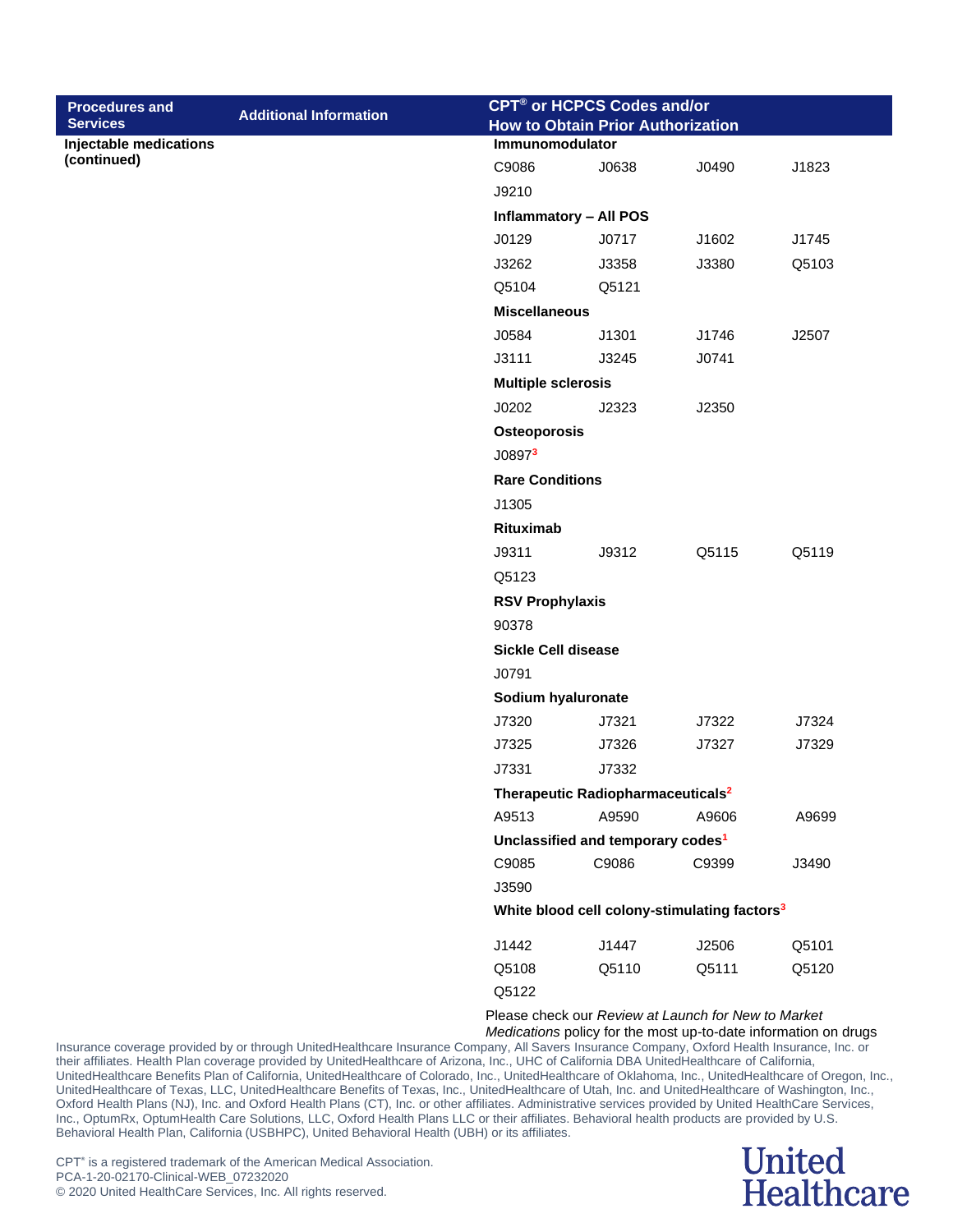| <b>Procedures and</b>                                                                                                                       | <b>Additional Information</b>                                                                                                                                                                                                                                                                                                                                                                                                                        | CPT <sup>®</sup> or HCPCS Codes and/or                                                                                                                                                                                                                                                                                                                                                                                                                                                                                                                                                                                                                                                                                                                                                                                                                                                                                                                                                                                                                                                                                                                                                                                                                                                                                                                                                                                                                                                                                                                                                                                                                                                                                           |
|---------------------------------------------------------------------------------------------------------------------------------------------|------------------------------------------------------------------------------------------------------------------------------------------------------------------------------------------------------------------------------------------------------------------------------------------------------------------------------------------------------------------------------------------------------------------------------------------------------|----------------------------------------------------------------------------------------------------------------------------------------------------------------------------------------------------------------------------------------------------------------------------------------------------------------------------------------------------------------------------------------------------------------------------------------------------------------------------------------------------------------------------------------------------------------------------------------------------------------------------------------------------------------------------------------------------------------------------------------------------------------------------------------------------------------------------------------------------------------------------------------------------------------------------------------------------------------------------------------------------------------------------------------------------------------------------------------------------------------------------------------------------------------------------------------------------------------------------------------------------------------------------------------------------------------------------------------------------------------------------------------------------------------------------------------------------------------------------------------------------------------------------------------------------------------------------------------------------------------------------------------------------------------------------------------------------------------------------------|
| <b>Services</b><br>Injectable medications<br>(continued)                                                                                    |                                                                                                                                                                                                                                                                                                                                                                                                                                                      | <b>How to Obtain Prior Authorization</b><br>newly approved by the Food & Drug Administration (FDA) and<br>included on our Review at Launch Medication List.<br>Predetermination is highly recommended for the drugs on the<br>list. The Review at Launch for New to Market Medications policy<br>is available at UHCprovider.com > Menu > Policies and<br>Protocols > Commercial Policies > Medical & Drug Policies and<br>Determination Guidelines for UnitedHealthcare Commercial<br>Plans.<br>1 For unclassified and temporary codes C9085, C9086, C9399,<br>J3490 and J3590, notification/prior authorization is only required<br>for Cutaquig®, Nexviazyme®, Nulibry™, Revcovi™ Ryplazm®,<br>and Saphnelo™<br>2 For prior authorization, please submit requests online by using<br>the Prior Authorization and Notification tool on UnitedHealthcare<br>Provider Portal. Go to UHCprovider.com and click on the<br>UnitedHealthcare Provider Portal button in the top right corner.<br>Then, select the Specialty Pharmacy Transactions tile on your<br>Provider Portal dashboard. Or, call 888-397-8129.<br>3 For codes J0897. J1442, J1447, J2506, Q5101, Q5108,<br>Q5110, Q5111, Q5120 and Q5122, prior authorization is<br>required for both oncology and non-oncology DX.<br>For oncology DX, please see Cancer supportive care section<br>above.<br>For non-oncology DX, submit online at <b>UHCProvider.com</b> ><br>UnitedHealthcare Provider Portal > Specialty Pharmacy<br>Transactions tile on your Provider Portal dashboard or call<br>888-397-8129.<br>4 For code J0885, prior authorization is required for both<br>oncology and non-oncology DX.<br>Prior authorization is not required for ESRD diagnosis. |
| Inpatient admissions-<br>post acute services                                                                                                | Prior authorization and notification<br>of admission date required for<br>these facilities providing post-acute<br>inpatient services:<br>Acute care hospitals<br>$\bullet$<br>Acute inpatient<br>$\bullet$<br>rehabilitation<br>Critical access hospitals<br>Long-term acute care<br>hospitals<br>Skilled nursing facilities                                                                                                                        |                                                                                                                                                                                                                                                                                                                                                                                                                                                                                                                                                                                                                                                                                                                                                                                                                                                                                                                                                                                                                                                                                                                                                                                                                                                                                                                                                                                                                                                                                                                                                                                                                                                                                                                                  |
| <b>MR-guided focused</b><br>ultrasound (MRgFUS)<br>to treat uterine fibroid<br>MR-guided focused<br>ultrasound procedures<br>and treatments | Prior authorization required.<br>MR-guided focused ultrasound is a<br>covered service for certain benefit<br>plans, subject to the terms and<br>conditions of those benefit plans,<br>which generally are as follows:<br>A physician and/or facility must<br>confirm coverage of the service<br>for the member.<br>A hospital and/or facility must be<br>contracted with UnitedHealthcare.<br>Members have no out-of-network<br>benefits for MRgFUS. | 0072T<br>0071T<br>Insurance coverage provided by or through UnitedHealthcare Insurance Company, All Savers Insurance Company, Oxford Health Insurance, Inc. or                                                                                                                                                                                                                                                                                                                                                                                                                                                                                                                                                                                                                                                                                                                                                                                                                                                                                                                                                                                                                                                                                                                                                                                                                                                                                                                                                                                                                                                                                                                                                                   |

> **United Healthcare**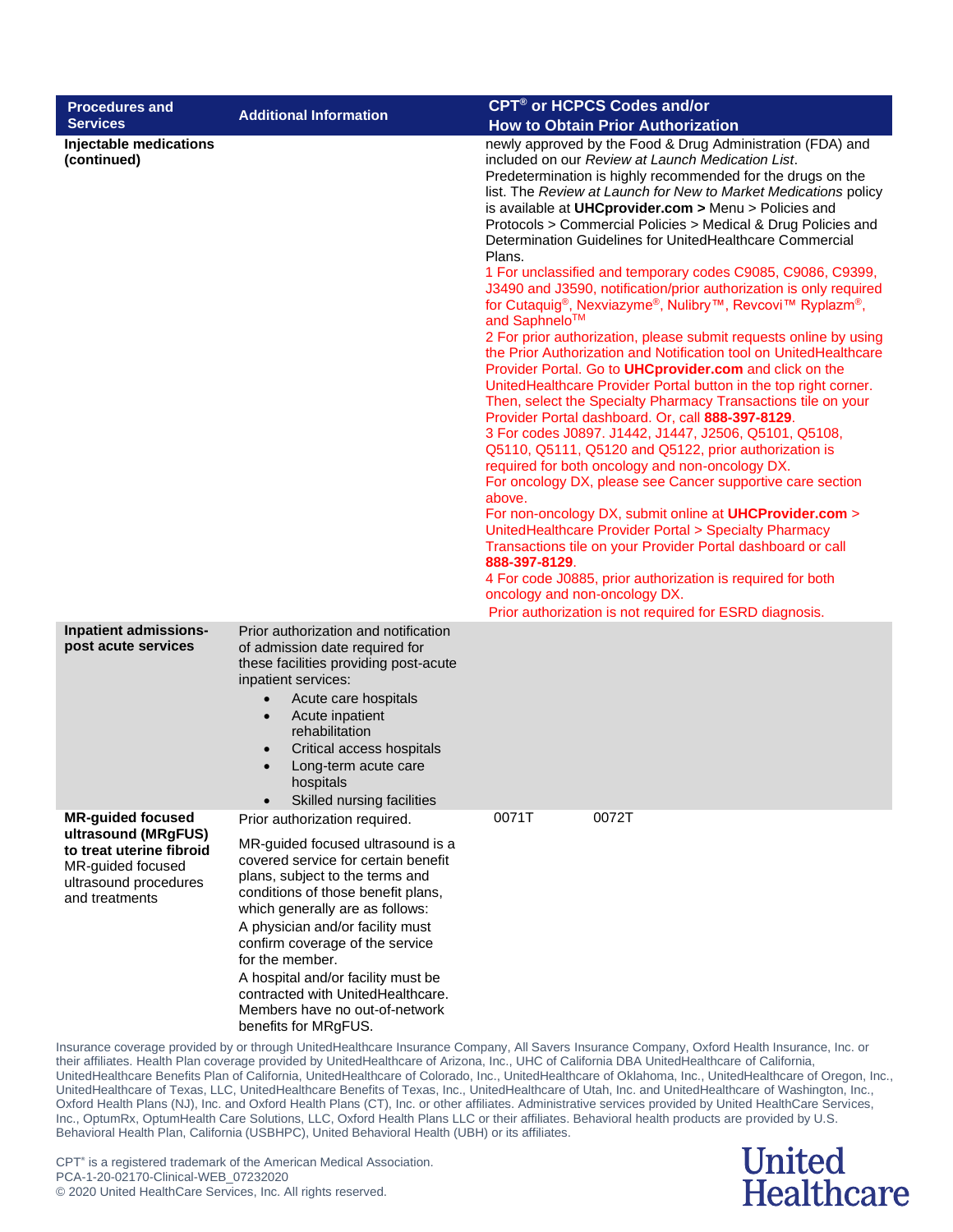| <b>Procedures and</b><br><b>Services</b>                                                                          | <b>Additional Information</b>                                                                                                                                                                                                                                                                                                                                                                                                                                                                                                                                                                                  | <b>CPT<sup>®</sup> or HCPCS Codes and/or</b><br><b>How to Obtain Prior Authorization</b>        |                                                                                                 |                                                                                        |                                                                                        |
|-------------------------------------------------------------------------------------------------------------------|----------------------------------------------------------------------------------------------------------------------------------------------------------------------------------------------------------------------------------------------------------------------------------------------------------------------------------------------------------------------------------------------------------------------------------------------------------------------------------------------------------------------------------------------------------------------------------------------------------------|-------------------------------------------------------------------------------------------------|-------------------------------------------------------------------------------------------------|----------------------------------------------------------------------------------------|----------------------------------------------------------------------------------------|
| <b>MR-guided focused</b><br>ultrasound (MRgFUS)<br>to treat uterine fibroid<br>(continued)                        | A member must consent in writing<br>to the procedure acknowledging<br>that UnitedHealthcare doesn't<br>believe sufficient clinical evidence<br>has been published in peer-<br>reviewed medical literature to<br>conclude the service is safe and/or<br>effective.<br>A member must agree in writing to<br>not hold UnitedHealthcare<br>responsible if they're not satisfied<br>with the results.<br>A physician and facility must have<br>demonstrated experience and<br>expertise in MRgFUS as<br>determined by UnitedHealthcare.<br>A physician and facility must follow<br>FDA-labeled indications for use. |                                                                                                 |                                                                                                 |                                                                                        |                                                                                        |
| Non-emergency air<br>transport<br>Non-urgent ambulance<br>transportation by air<br>between specified<br>locations | Prior authorization required.                                                                                                                                                                                                                                                                                                                                                                                                                                                                                                                                                                                  | A0430<br>S9960                                                                                  | A0431<br>S9961                                                                                  | A0435                                                                                  | A0436                                                                                  |
| <b>Orthognathic surgery</b><br>Treatment of<br>maxillofacial functional<br>impairment                             | Prior authorization required.                                                                                                                                                                                                                                                                                                                                                                                                                                                                                                                                                                                  | 21050<br>21125<br>21143<br>21150<br>21159<br>21194<br>21199<br>21210<br>21243<br>21247<br>21296 | 21060<br>21127<br>21145<br>21151<br>21160<br>21195<br>21206<br>21215<br>21244<br>21248<br>21299 | 21121<br>21141<br>21146<br>21154<br>21188<br>21196<br>21208<br>21240<br>21245<br>21249 | 21123<br>21142<br>21147<br>21155<br>21193<br>21198<br>21209<br>21242<br>21246<br>21255 |
| <b>Orthotics</b>                                                                                                  | Prior authorization required for<br>orthotics codes listed with a retail<br>purchase or cumulative rental cost<br>of more than \$1,000.                                                                                                                                                                                                                                                                                                                                                                                                                                                                        | L0220<br>L0486<br>L1680<br>L1720<br>L2005<br>L2037<br>L3253<br>L3901<br>L3975                   | L0480<br>L0636<br>L1685<br>L1755<br>L2020<br>L2038<br>L3485<br>L3904<br>L3976                   | L0482<br>L0638<br>L1700<br>L1844<br>L2034<br>L2330<br>L3766<br>L3961<br>L3977          | L0484<br>L1640<br>L1710<br>L1846<br>L2036<br>L3251<br>L3900<br>L3971                   |
| Out-of-network<br>services                                                                                        | Prior authorization required.<br>Please note that your agreement                                                                                                                                                                                                                                                                                                                                                                                                                                                                                                                                               |                                                                                                 |                                                                                                 |                                                                                        |                                                                                        |

A referral from a network physician or health care

se note that your agreement with UnitedHealthcare of the River Valley may include restrictions on

Insurance coverage provided by or through UnitedHealthcare Insurance Company, All Savers Insurance Company, Oxford Health Insurance, Inc. or their affiliates. Health Plan coverage provided by UnitedHealthcare of Arizona, Inc., UHC of California DBA UnitedHealthcare of California, UnitedHealthcare Benefits Plan of California, UnitedHealthcare of Colorado, Inc., UnitedHealthcare of Oklahoma, Inc., UnitedHealthcare of Oregon, Inc., UnitedHealthcare of Texas, LLC, UnitedHealthcare Benefits of Texas, Inc., UnitedHealthcare of Utah, Inc. and UnitedHealthcare of Washington, Inc., Oxford Health Plans (NJ), Inc. and Oxford Health Plans (CT), Inc. or other affiliates. Administrative services provided by United HealthCare Services, Inc., OptumRx, OptumHealth Care Solutions, LLC, Oxford Health Plans LLC or their affiliates. Behavioral health products are provided by U.S. Behavioral Health Plan, California (USBHPC), United Behavioral Health (UBH) or its affiliates.

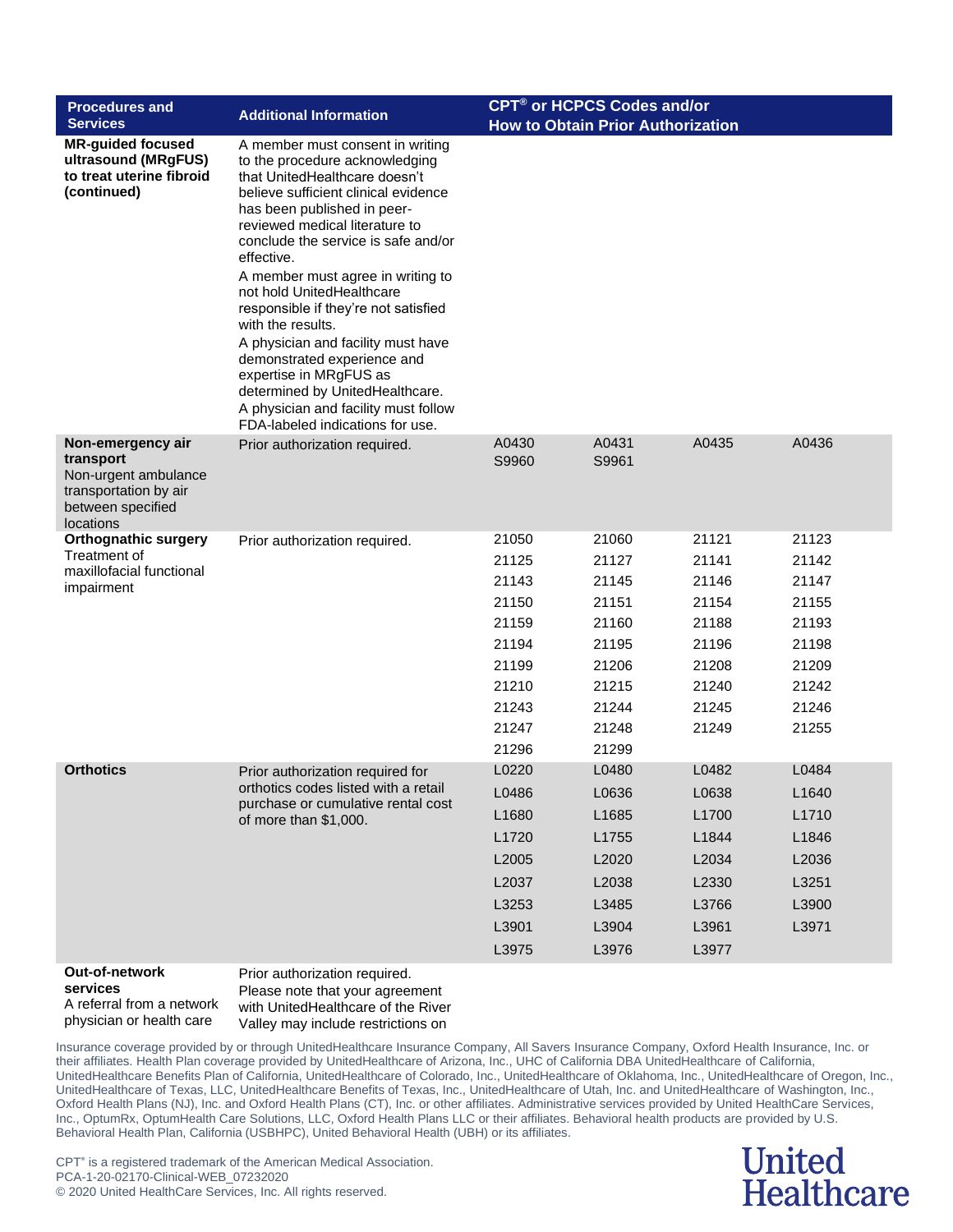| <b>Procedures and</b>                                                                                                                                                                                                                                                                                                                                                                                                                                                                                              | <b>Additional Information</b>                                                                                                                                                                                                                                                                                                                                                                                                                                                                                                                                                                                     | <b>CPT<sup>®</sup> or HCPCS Codes and/or</b>                                                                                                                                                                                                                                                                                       |                                           |                                           |                                           |
|--------------------------------------------------------------------------------------------------------------------------------------------------------------------------------------------------------------------------------------------------------------------------------------------------------------------------------------------------------------------------------------------------------------------------------------------------------------------------------------------------------------------|-------------------------------------------------------------------------------------------------------------------------------------------------------------------------------------------------------------------------------------------------------------------------------------------------------------------------------------------------------------------------------------------------------------------------------------------------------------------------------------------------------------------------------------------------------------------------------------------------------------------|------------------------------------------------------------------------------------------------------------------------------------------------------------------------------------------------------------------------------------------------------------------------------------------------------------------------------------|-------------------------------------------|-------------------------------------------|-------------------------------------------|
| <b>Services</b>                                                                                                                                                                                                                                                                                                                                                                                                                                                                                                    |                                                                                                                                                                                                                                                                                                                                                                                                                                                                                                                                                                                                                   | <b>How to Obtain Prior Authorization</b>                                                                                                                                                                                                                                                                                           |                                           |                                           |                                           |
| provider to a hospital,<br>physician or other health<br>care provider who isn't<br>contracted with<br>UnitedHealthcare of the<br><b>River Valley</b>                                                                                                                                                                                                                                                                                                                                                               | directing members outside of the<br>health plan service area.<br>Members who use non-network<br>physicians, health care<br>professionals or facilities may have<br>increased out-of-pocket expenses<br>or no coverage.                                                                                                                                                                                                                                                                                                                                                                                            |                                                                                                                                                                                                                                                                                                                                    |                                           |                                           |                                           |
| Pain management and<br>Injection                                                                                                                                                                                                                                                                                                                                                                                                                                                                                   | Prior authorization required.                                                                                                                                                                                                                                                                                                                                                                                                                                                                                                                                                                                     | 62320<br>62326<br>62360<br>64520<br>E0783                                                                                                                                                                                                                                                                                          | 62322<br>62327<br>62361<br>64620<br>E0785 | 62324<br>62350<br>64451<br>64640<br>E0786 | 62325<br>62351<br>64484<br>E0782<br>G0260 |
| <b>Physical</b><br><b>Therapy/Occupational</b><br>Therapy (PT/OT)                                                                                                                                                                                                                                                                                                                                                                                                                                                  | Physical therapy and/or<br>occupational therapy visits<br>performed by care providers<br>contracted by Optum Physical<br>Health require prior authorization,<br>which includes the plan member's<br>initial evaluation. After the initial<br>visit, care providers must complete<br>and submit a Patient Summary<br>Form (PSF) through the<br>OptumHealth Physical Health<br>website at<br>myoptumhealthphysicalhealth.com.<br>PSFs should be sent within three<br>days of initiating a plan member's<br>treatment and must be received<br>within 10 days from the initial date<br>of service listed on the form. | For specific information on prior authorization requirements<br>based upon Provider Specialty or for network status inquiries,<br>please access the Optum Provider Portal:<br>myoptumhealthphysicalhealth.com > Tools and Resources<br>and use the UHC Quick Group Check. Or, call OptumHealth<br>Physical Health at 888-329-5182. |                                           |                                           |                                           |
| <b>Potentially unproven</b><br>services (including<br>experimental/<br>investigational and/or<br>linked services)<br>Services, including<br>medications, determined<br>to be ineffective in treating<br>a medical condition and/or<br>to have no beneficial effect<br>on health outcomes.<br>Determination made when<br>there's insufficient clinical<br>evidence from well-<br>conducted randomized<br>controlled trials or cohort<br>studies in the prevailing<br>published, peer-reviewed<br>medical literature | Prior authorization required                                                                                                                                                                                                                                                                                                                                                                                                                                                                                                                                                                                      | 26340<br>33364<br>33477<br>A9274                                                                                                                                                                                                                                                                                                   | 33361<br>33365<br>36514                   | 33362<br>33366<br>64722                   | 33363<br>33369<br>0376T                   |
| Pregnancy                                                                                                                                                                                                                                                                                                                                                                                                                                                                                                          | Voluntary notification for case and<br>disease management enrollment:<br>Please provide us with voluntary                                                                                                                                                                                                                                                                                                                                                                                                                                                                                                         | Upon confirmation of pregnancy, please notify us for ICD-<br>10-CM codes:<br>O09.00<br>O09.10                                                                                                                                                                                                                                      | O09.01<br>O09.11                          | O09.02<br>O09.12                          | O09.03<br>O09.13                          |
|                                                                                                                                                                                                                                                                                                                                                                                                                                                                                                                    | notification of a pregnancy                                                                                                                                                                                                                                                                                                                                                                                                                                                                                                                                                                                       | O09.211                                                                                                                                                                                                                                                                                                                            | O09.212                                   | O09.213                                   | O09.219                                   |

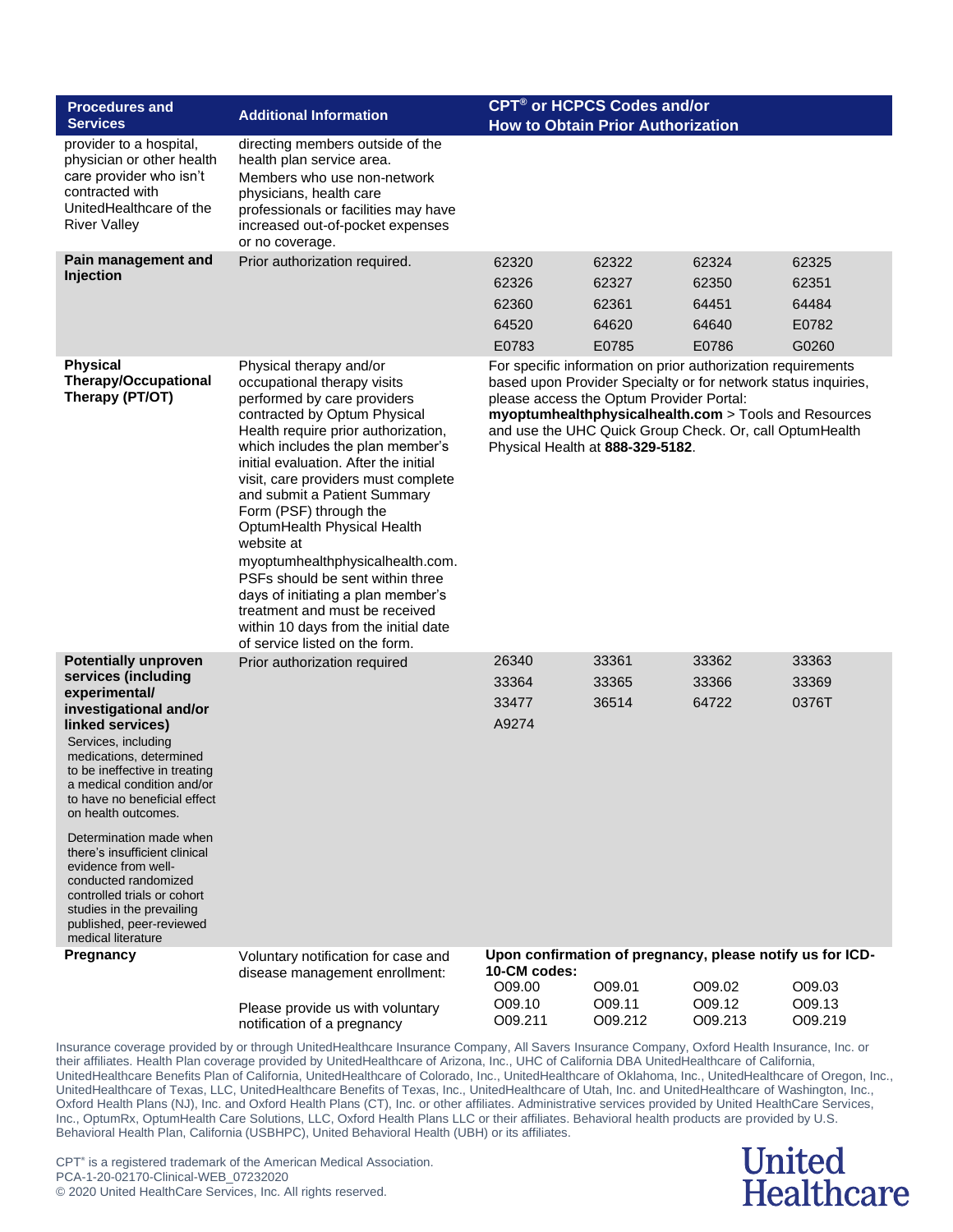| <b>Procedures and</b>        | <b>Additional Information</b>                                                  | <b>CPT<sup>®</sup> or HCPCS Codes and/or</b> |                                          |                    |                    |
|------------------------------|--------------------------------------------------------------------------------|----------------------------------------------|------------------------------------------|--------------------|--------------------|
| <b>Services</b>              |                                                                                |                                              | <b>How to Obtain Prior Authorization</b> |                    |                    |
| <b>Pregnancy (continued)</b> | diagnosis. Notification allows                                                 | O09.291                                      | O09.292                                  | O09.293            | O09.299            |
|                              | UnitedHealthcare of the River                                                  | O09.30                                       | O09.31                                   | O09.32             | O09.33             |
|                              | Valley to enroll a pregnant member                                             | O09.40                                       | O09.41                                   | O09.42             | O09.43             |
|                              | in the Healthy Pregnancy Program,                                              | O09.511                                      | O09.512                                  | O09.513            | O09.519            |
|                              | our case and disease management                                                | O09.521                                      | O09.522                                  | O09.523            | O09.529            |
|                              | program, before their baby's                                                   | O09.611                                      | O09.612                                  | O09.613            | O09.619            |
|                              | arrival. As part of these programs,                                            | O09.621                                      | O09.622                                  | O09.623            | O09.629            |
|                              | members will have access to the<br>Healthy Pregnancy app and other             | O09.70                                       | O09.71                                   | O09.72             | O09.73             |
|                              | available resources. Voluntary                                                 | O09.891                                      | O09.892                                  | O09.893            | O09.899            |
|                              | notification doesn't indicate or                                               | O09.90                                       | O09.91                                   | O09.92             | O09.93             |
|                              | imply coverage, which is                                                       | O12.00                                       | O12.01                                   | O12.02             | O12.03             |
|                              | determined according to the                                                    | O12.10                                       | 012.11                                   | 012.12             | O12.13             |
|                              | member's benefit plan.                                                         | O12.20                                       | 012.21                                   | 012.22             | 012.23             |
|                              |                                                                                | O21.0                                        | O21.1                                    | O21.8              | O <sub>21.9</sub>  |
|                              | Please notify us only once per                                                 | O24.011                                      | O24.012                                  | O24.013            | O24.111            |
|                              | pregnancy. We're not requesting                                                | O24.112                                      | O24.113                                  | O24.311            | O24.312            |
|                              | notification for ancillary services,                                           | O24.313                                      | O <sub>24.811</sub>                      | O24.812            | O24.813            |
|                              | such as ultrasound and lab work.                                               | O24.911                                      | O24.912                                  | O24.913            | O <sub>26.00</sub> |
|                              |                                                                                | O26.01                                       | O26.02                                   | O <sub>26.03</sub> | O26.831            |
|                              | After notification, please contact                                             | O26.832                                      | O <sub>26.833</sub>                      | O26.839            | O30.001            |
|                              | us if the member is no longer                                                  | O30.002                                      | O30.003                                  | O30.011            | O30.012            |
|                              | appropriate for the Healthy                                                    | O30.013                                      | O30.031                                  | O30.032            | O30.033            |
|                              | Pregnancy Program - for example,                                               | O30.041                                      | O30.042                                  | O30.043            | O30.091            |
|                              | if a pregnancy is terminated.                                                  | O30.092                                      | O30.093                                  | O30.101            | O30.102            |
|                              |                                                                                | O30.103                                      | O30.111                                  | O30.112            | O30.113            |
|                              |                                                                                | O30.121                                      | O30.122                                  | O30.123            | O30.191            |
|                              |                                                                                | O30.192                                      | O30.193                                  | O30.201            | O30.202            |
|                              |                                                                                | O30.203                                      | O30.211                                  | O30.212            | O30.213            |
|                              |                                                                                | O30.221                                      | O30.222                                  | O30.223            | O30.291            |
|                              |                                                                                | O30.292                                      | O30.293                                  | O30.91             | O30.92             |
|                              |                                                                                | O30.93                                       | O47.00                                   | O47.02             | O47.03             |
|                              |                                                                                | O47.1                                        | O47.9                                    | O60.00             | O60.02             |
|                              |                                                                                | O60.03                                       | O99.011                                  | O99.012            | O99.013            |
|                              |                                                                                | O99.280                                      | O99.89                                   | Z32.01             | Z33.1              |
|                              |                                                                                | Z34.00                                       | Z34.01                                   | Z34.02             | Z34.03<br>Z34.83   |
|                              |                                                                                | Z34.80                                       | Z34.81<br>Z34.91                         | Z34.82<br>Z34.92   | Z34.93             |
|                              |                                                                                | Z34.90<br>Z36                                |                                          |                    |                    |
|                              |                                                                                |                                              |                                          |                    |                    |
|                              |                                                                                |                                              |                                          |                    |                    |
| <b>Prostate procedures</b>   | Prior authorization required                                                   | 52441                                        | 52442                                    | 53850              | 55866              |
|                              |                                                                                | 55874                                        |                                          |                    |                    |
| <b>Prosthetics</b>           | Prior authorization required only for<br>prosthetic codes listed with a retail | L5010                                        | L5020                                    | L5050              | L5060              |
|                              | purchase or cumulative rental cost                                             | L5100                                        | L5105                                    | L5150              | L5160              |
|                              | of more than \$1,000.                                                          | L5200                                        | L5210                                    | L5230              | L5250              |
|                              |                                                                                | L5270                                        | L5280                                    | L5301              | L5321              |
|                              |                                                                                | L5331                                        | L5400                                    | L5420              | L5530              |
|                              |                                                                                | L5535                                        | L5540                                    | L5585              | L5590              |
|                              |                                                                                | L5616                                        | L5639                                    | L5643              | L5649              |
|                              |                                                                                | L5651                                        | L5681                                    | L5683              | L5703              |
|                              |                                                                                |                                              |                                          |                    |                    |
|                              |                                                                                | L5707                                        | L5724                                    | L5726              | L5728              |

### **United Healthcare**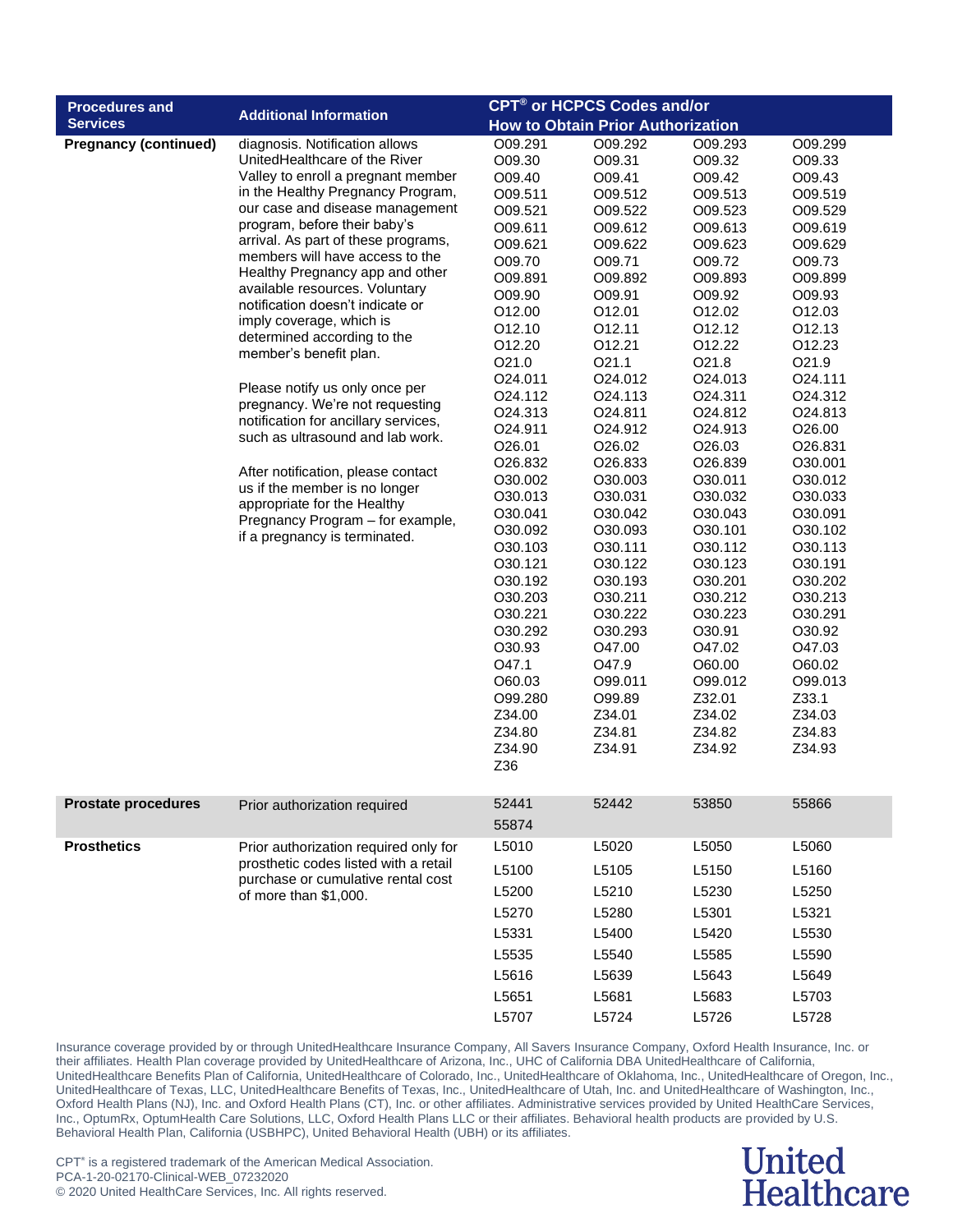| <b>Procedures and</b>    |                               | CPT <sup>®</sup> or HCPCS Codes and/or |                                                |                                                            |                                                             |
|--------------------------|-------------------------------|----------------------------------------|------------------------------------------------|------------------------------------------------------------|-------------------------------------------------------------|
| <b>Services</b>          | <b>Additional Information</b> |                                        | <b>How to Obtain Prior Authorization</b>       |                                                            |                                                             |
| <b>Prosthetics</b>       |                               | L5780                                  | L5795                                          | L5814                                                      | L5818                                                       |
| (continued)              |                               | L5822                                  | L5824                                          | L5826                                                      | L5828                                                       |
|                          |                               | L5830                                  | L5840                                          | L5845                                                      | L5848                                                       |
|                          |                               | L5856                                  | L5858                                          | L5930                                                      | L5960                                                       |
|                          |                               | L5966                                  | L5968                                          | L5973                                                      | L5979                                                       |
|                          |                               | L5980                                  | L5981                                          | L5987                                                      | L5988                                                       |
|                          |                               | L6000                                  | L6010                                          | L6020                                                      | L6026                                                       |
|                          |                               | L6050                                  | L6055                                          | L6120                                                      | L6130                                                       |
|                          |                               | L6200                                  | L6205                                          | L6310                                                      | L6320                                                       |
|                          |                               | L6350                                  | L6360                                          | L6370                                                      | L6400                                                       |
|                          |                               | L6450                                  | L6570                                          | L6580                                                      | L6582                                                       |
|                          |                               | L6584                                  | L6586                                          | L6588                                                      | L6590                                                       |
|                          |                               | L6621                                  | L6624                                          | L6638                                                      | L6648                                                       |
|                          |                               | L6693                                  | L6696                                          | L6697                                                      | L6707                                                       |
|                          |                               | L6881                                  | L6882                                          | L6884                                                      | L6885                                                       |
|                          |                               | L6900                                  | L6905                                          | L6910                                                      | L6920                                                       |
|                          |                               | L6925                                  | L6930                                          | L6935                                                      | L6940                                                       |
|                          |                               | L6945                                  | L6950                                          | L6955                                                      | L6960                                                       |
|                          |                               | L6965                                  | L6970                                          | L6975                                                      | L7007                                                       |
|                          |                               | L7008                                  | L7009                                          | L7040                                                      | L7045                                                       |
|                          |                               | L7170                                  | L7180                                          | L7181                                                      | L7185                                                       |
|                          |                               | L7186                                  | L7190                                          | L7191                                                      | L7499                                                       |
|                          |                               | L8042                                  | L8043                                          | L8044                                                      | L8049                                                       |
|                          |                               | V2629                                  |                                                |                                                            |                                                             |
| <b>Radiation Therapy</b> | Prior authorization required. | <b>IGRT</b>                            |                                                |                                                            |                                                             |
|                          |                               | 77014                                  | 77387                                          | G6001                                                      | G6002                                                       |
|                          |                               | G6017                                  |                                                |                                                            |                                                             |
|                          |                               | <b>IMRT</b>                            |                                                |                                                            |                                                             |
|                          |                               | 77385                                  | Intensity-Modulated Radiation Therapy<br>77386 | G6015                                                      | G6016                                                       |
|                          |                               | <b>Proton Beam</b>                     |                                                |                                                            |                                                             |
|                          |                               |                                        |                                                | Focused radiation therapy that uses beams of protons (tiny |                                                             |
|                          |                               |                                        | particles with a positive charge)              |                                                            |                                                             |
|                          |                               | 77520                                  | 77522                                          | 77523                                                      | 77525                                                       |
|                          |                               | 77331                                  | <b>Special/Associated Services</b><br>77370    | 77399                                                      | 77470                                                       |
|                          |                               | <b>SRS/SBRT</b>                        |                                                |                                                            |                                                             |
|                          |                               | 77371                                  | 77372                                          | 77373                                                      | G0339                                                       |
|                          |                               | G0340                                  |                                                |                                                            |                                                             |
|                          |                               |                                        | <b>Standard Radiation Therapy (2D/3D)</b>      |                                                            | Prior Auth required only when obtained with diagnosis codes |
|                          |                               | in the following ranges:               |                                                |                                                            |                                                             |
|                          |                               | C84.7A, D05.00 - D05.92                |                                                |                                                            | C34.00 - C34.92, C50.011 - C50.929, C61, C79.51 - C79.52,   |
|                          |                               | 77401                                  | 77402                                          | 77407                                                      | 77412                                                       |
|                          |                               | G6003                                  | G6004                                          | G6005                                                      | G6006                                                       |

#### **United Healthcare**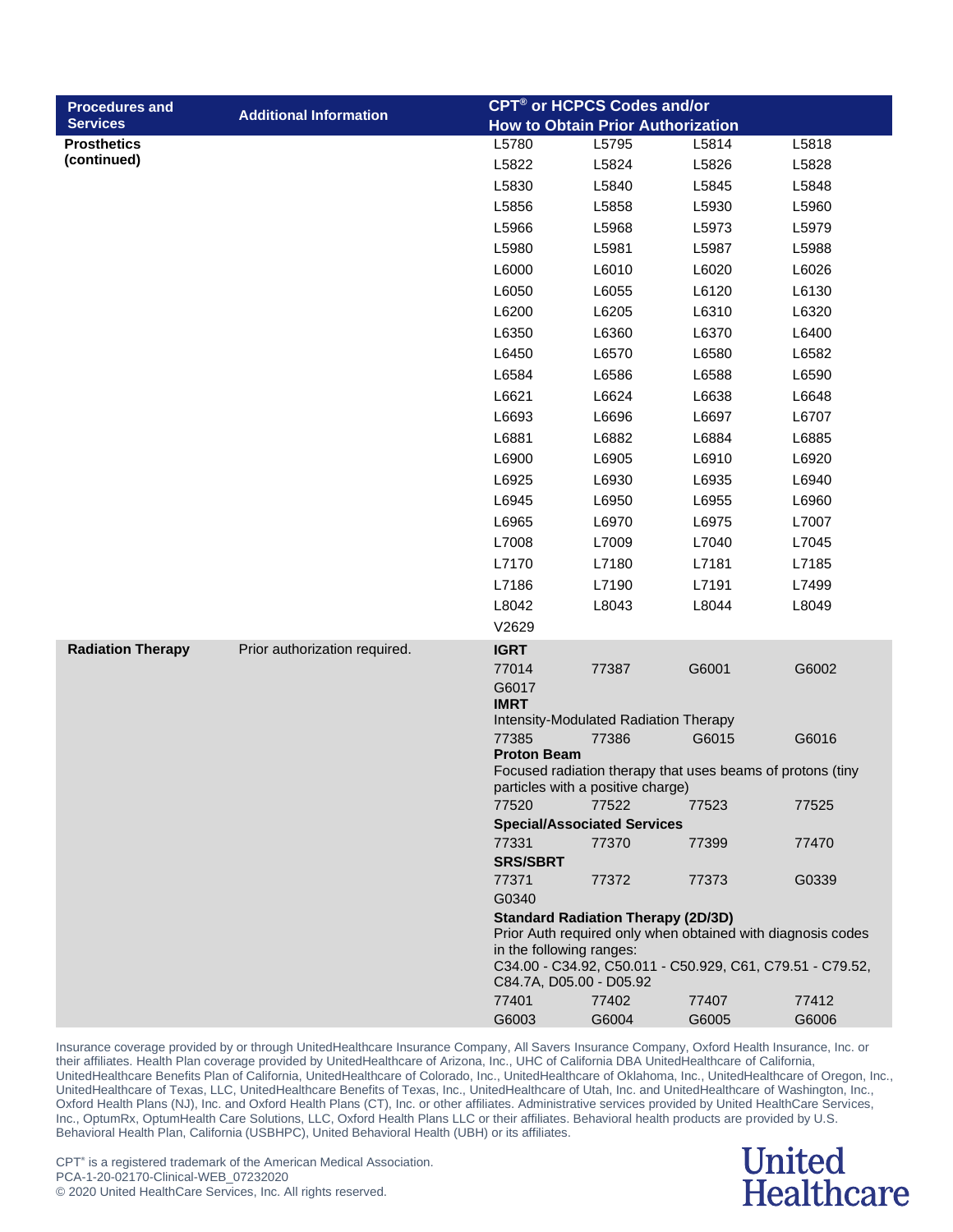| CPT <sup>®</sup> or HCPCS Codes and/or<br><b>Procedures and</b>                                  |                                                                                                                                                                                                                                                                                                   |                                                                                                                                                                                                                                                                                                                                                                                                                                                                                                                                                                                                                                                                                                                                                                                   |                                                    |                                           |                                  |
|--------------------------------------------------------------------------------------------------|---------------------------------------------------------------------------------------------------------------------------------------------------------------------------------------------------------------------------------------------------------------------------------------------------|-----------------------------------------------------------------------------------------------------------------------------------------------------------------------------------------------------------------------------------------------------------------------------------------------------------------------------------------------------------------------------------------------------------------------------------------------------------------------------------------------------------------------------------------------------------------------------------------------------------------------------------------------------------------------------------------------------------------------------------------------------------------------------------|----------------------------------------------------|-------------------------------------------|----------------------------------|
| <b>Services</b>                                                                                  | <b>Additional Information</b>                                                                                                                                                                                                                                                                     | <b>How to Obtain Prior Authorization</b>                                                                                                                                                                                                                                                                                                                                                                                                                                                                                                                                                                                                                                                                                                                                          |                                                    |                                           |                                  |
| <b>Radiation Therapy</b><br>(continued)                                                          |                                                                                                                                                                                                                                                                                                   | G6008<br>G6009<br>G6010<br>G6007<br>G6014<br>G6011<br>G6012<br>G6013<br><b>Y90</b><br>Implantable Beta-Emitting Microspheres for treatment of<br>malignant tumors<br>S2095<br>79445<br>To submit an online request for prior authorization, sign in to<br>UnitedHealthcare Provider Portal to access the Prior<br>Authorizationand Notification tool. Select the "Radiology,<br>Cardiology, Oncology, and Radiation Therapy" box.<br>After selecting Commercial as the product type, you will be<br>directed to another website to process<br>the authorization requests                                                                                                                                                                                                          |                                                    |                                           |                                  |
| Radiology                                                                                        | Prior authorization required for<br>participating physicians who<br>request these advanced outpatient<br>imaging procedures:<br>Certain CT, MRI, MRA and PET<br>scans<br>Nuclear medicine and nuclear<br>cardiology procedures                                                                    | Care providers ordering an advanced outpatient imaging<br>procedure are required to notify UnitedHealthcare of the River<br>Valley and complete the prior authorization process before<br>scheduling the procedure.<br>For prior authorization, please submit requests online by using<br>the Prior Authorization and Notification tool on UnitedHealthcare<br>Provider Portal. Go to UHCprovider.com and click on the<br>UnitedHealthcare Provider Portal button in the top right corner.<br>Then, select the Prior Authorization and Notification tool on your<br>Provider Portal dashboard. Or, call 866-889-8054.<br>For more details and the CPT codes that<br>require prior authorization, please visit<br><b>UHCprovider.com/priorauth &gt; Radiology &gt; Commercial.</b> |                                                    |                                           |                                  |
| <b>Rhinoplasty</b><br><b>Treatment of nasal</b><br>functional impairment<br>and septal deviation | Prior authorization required                                                                                                                                                                                                                                                                      | 30400<br>30435<br>30465                                                                                                                                                                                                                                                                                                                                                                                                                                                                                                                                                                                                                                                                                                                                                           | 30410<br>30450                                     | 30420<br>30460                            | 30430<br>30462                   |
| <b>Sinuplasty</b>                                                                                | Prior authorization required                                                                                                                                                                                                                                                                      | 31295                                                                                                                                                                                                                                                                                                                                                                                                                                                                                                                                                                                                                                                                                                                                                                             | 31296                                              | 31297                                     | 31298                            |
| Site of service (SOS) -<br>Office-based program                                                  | Prior authorization required if<br>performed in an outpatient hospital<br>setting or ambulatory surgery<br>center.<br>Prior authorization not required if<br>performed in an office.<br>Notification/prior authorization not<br>required for care providers in AK,<br>MA, PR, TX, UT, VI, AND WI. | Dermatologic<br>11402<br>11404<br>11424<br><b>General Surgery</b><br>19000<br><b>Muscular/Skeletal</b><br>27096<br>20552<br><b>Neurologic</b><br>62270<br><b>OB/GYN</b><br>57460<br><b>Respiratory</b><br>31579                                                                                                                                                                                                                                                                                                                                                                                                                                                                                                                                                                   | 11403<br>11420<br>11426<br>64479<br>20553<br>62321 | 11406<br>11421<br>11442<br>64490<br>64633 | 11422<br>11423<br>64493<br>64635 |
| Site of service (SOS)-<br><b>Outpatient hospital</b>                                             | Notification/prior authorization only<br>required when requesting service<br>in an outpatient hospital setting.                                                                                                                                                                                   | <b>Carpal tunnel surgery</b><br>64721<br><b>Cataract surgery</b>                                                                                                                                                                                                                                                                                                                                                                                                                                                                                                                                                                                                                                                                                                                  |                                                    |                                           |                                  |

### **United Healthcare**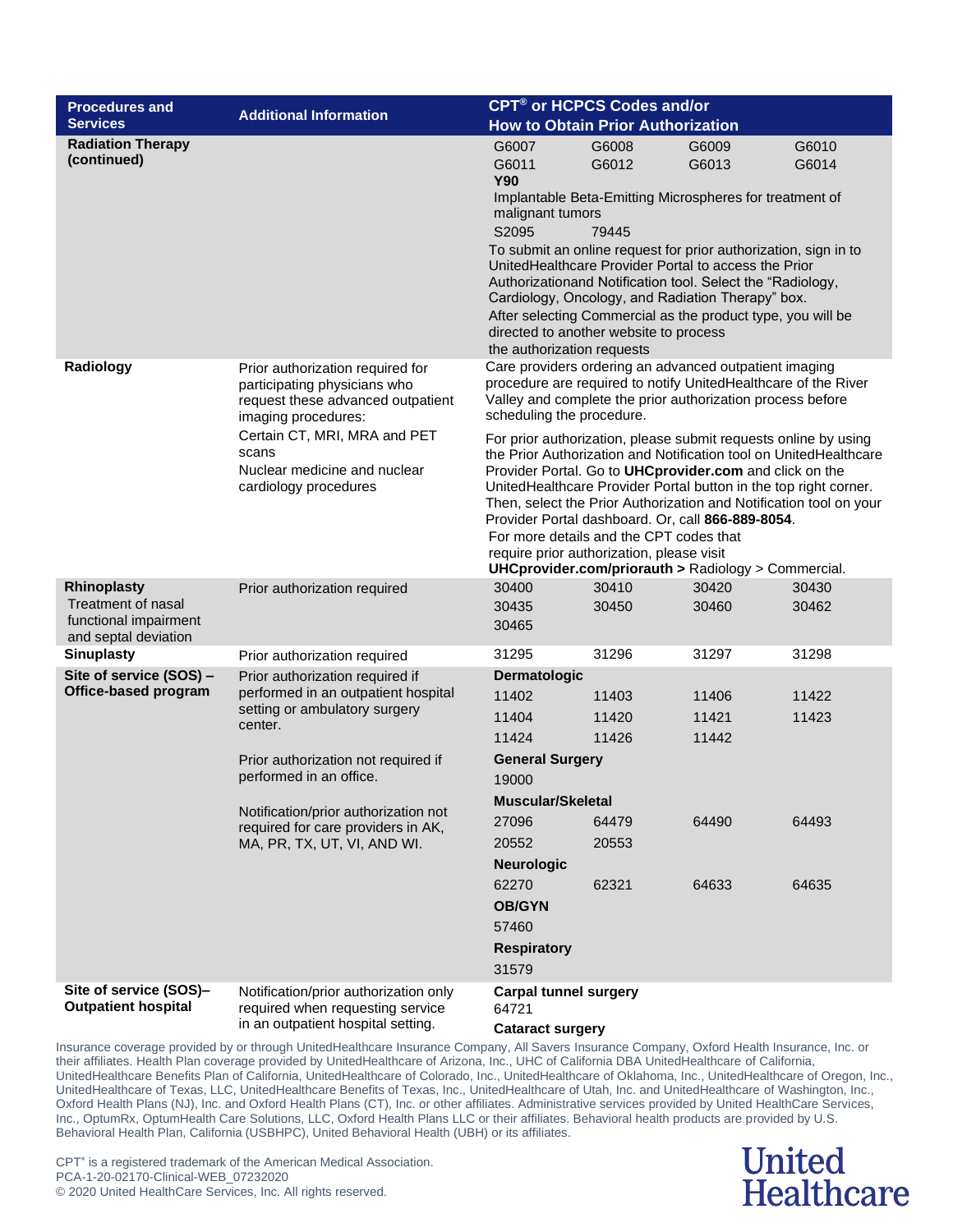| CPT <sup>®</sup> or HCPCS Codes and/or<br><b>Procedures and</b> |                                                          |                                                          |                                    |                |                |  |
|-----------------------------------------------------------------|----------------------------------------------------------|----------------------------------------------------------|------------------------------------|----------------|----------------|--|
| <b>Services</b>                                                 | <b>Additional Information</b>                            | <b>How to Obtain Prior Authorization</b>                 |                                    |                |                |  |
| Site of service (SOS)-                                          | Notification/prior authorization not                     | 66821                                                    | 66982                              | 66984          |                |  |
| <b>Outpatient hospital</b><br>(continued)                       | required if performed at a                               |                                                          | <b>Cosmetic and reconstructive</b> |                |                |  |
|                                                                 | participating Ambulatory Surgery<br>Center (ASC).        | 13101                                                    | 13132                              | 14040          | 14060          |  |
|                                                                 | Notification/prior authorization not                     | 14301                                                    | 21552                              | 21931          |                |  |
|                                                                 | required for care providers in AK,                       | Ear, nose and throat                                     |                                    |                |                |  |
|                                                                 | MA, PR, TX, UT, VI, AND WI.                              | (ENT) procedures<br>21320                                | 30140                              | 30520          | 69436          |  |
|                                                                 |                                                          | 69631                                                    |                                    |                |                |  |
|                                                                 |                                                          | <b>Gynecologic procedures</b>                            |                                    |                |                |  |
|                                                                 |                                                          | 57522                                                    | 58353                              | 58558          | 58563          |  |
|                                                                 |                                                          | 58565                                                    |                                    |                |                |  |
|                                                                 |                                                          | Hernia repair                                            |                                    |                |                |  |
|                                                                 |                                                          | 49505                                                    | 49585                              | 49587          | 49650          |  |
|                                                                 |                                                          | 49651                                                    | 49652                              | 49653          | 49654          |  |
|                                                                 |                                                          | 49655                                                    |                                    |                |                |  |
|                                                                 |                                                          | Liver biopsy<br>47000                                    |                                    |                |                |  |
|                                                                 |                                                          | <b>Miscellaneous</b><br>20680                            |                                    |                |                |  |
|                                                                 |                                                          | Ophthalmologic                                           |                                    |                |                |  |
|                                                                 |                                                          | 65426                                                    | 65730                              | 65855          | 66170          |  |
|                                                                 |                                                          | 66761                                                    | 67028                              | 67036          | 67040          |  |
|                                                                 |                                                          | 67228                                                    | 67311                              | 67312          |                |  |
|                                                                 |                                                          | <b>Tonsillectomy and adenoidectomy</b><br>42821<br>42826 |                                    |                |                |  |
|                                                                 |                                                          | Upper and lower gastrointestinal                         |                                    |                |                |  |
|                                                                 |                                                          | endoscopy                                                |                                    |                |                |  |
|                                                                 |                                                          | 43235                                                    | 43239                              | 43249          | 45378          |  |
|                                                                 |                                                          | 45380                                                    | 45384                              | 45385          |                |  |
|                                                                 |                                                          | <b>Urologic procedures</b>                               |                                    |                |                |  |
|                                                                 |                                                          | 50590<br>52224                                           | 52000<br>52234                     | 52005<br>52235 | 52204<br>52260 |  |
|                                                                 |                                                          | 52281                                                    | 52310                              | 52332          | 52351          |  |
|                                                                 |                                                          | 52352                                                    | 52353                              | 52356          | 54161          |  |
|                                                                 |                                                          | 55040                                                    | 55700                              |                |                |  |
| Site of service (SOS)-                                          | Prior authorization only required                        | <b>Auditory System</b>                                   |                                    |                |                |  |
| <b>Outpatient hospital</b>                                      | when requesting service in an                            | 69100                                                    | 69110                              | 69140          | 69145          |  |
| expansion                                                       | outpatient hospital setting                              | 69205                                                    | 69222                              | 69310          | 69320          |  |
|                                                                 | Prior authorization not required if                      | 69421                                                    | 69424                              | 69433          | 69440          |  |
|                                                                 | performed at a participating                             |                                                          |                                    |                |                |  |
|                                                                 | Ambulatory Surgery Center (ASC)                          | 69450                                                    | 69505                              | 69550          | 69602          |  |
|                                                                 |                                                          | 69610                                                    | 69620                              | 69632          | 69633          |  |
|                                                                 | Prior authorization not required for                     | 69635                                                    | 69636                              | 69641          | 69642          |  |
|                                                                 | care providers in AK, MA, PR, RI,<br>TX, UT, VI, AND WI. | 69643                                                    | 69644                              | 69645          | 69646          |  |
|                                                                 |                                                          | 69650                                                    | 69660                              | 69661          | 69662          |  |
|                                                                 |                                                          | 69801                                                    | 69805                              | 69806          |                |  |

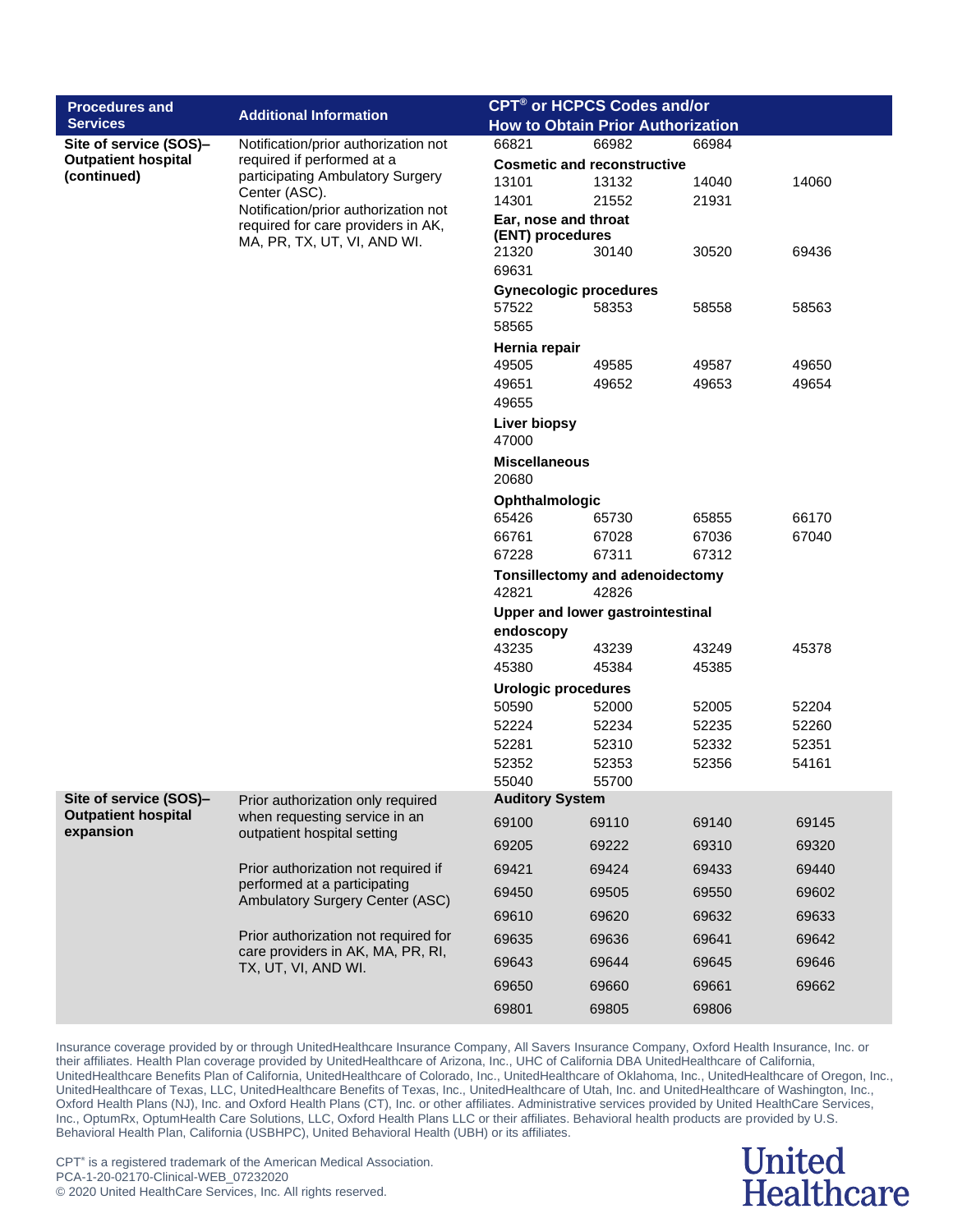| <b>Procedures and</b><br><b>Services</b> | <b>Additional Information</b> |                         | CPT <sup>®</sup> or HCPCS Codes and/or                                   |       |       |  |  |
|------------------------------------------|-------------------------------|-------------------------|--------------------------------------------------------------------------|-------|-------|--|--|
| Site of service (SOS)-                   |                               |                         | <b>How to Obtain Prior Authorization</b><br><b>Cardiovascular System</b> |       |       |  |  |
| <b>Outpatient hospital</b>               |                               | 33215                   | 33216                                                                    | 33241 | 35045 |  |  |
| expansion<br>(continued)                 |                               | 36000                   | 36010                                                                    | 36012 | 36215 |  |  |
|                                          |                               | 36246                   | 36556                                                                    | 36569 | 36571 |  |  |
|                                          |                               | 36581                   | 36582                                                                    | 36589 | 36590 |  |  |
|                                          |                               | 36821                   | 36901                                                                    | 36902 | 37242 |  |  |
|                                          |                               | 37248                   | 37607                                                                    | 37609 | 37761 |  |  |
|                                          |                               | 37765                   | 37766                                                                    | 37785 |       |  |  |
|                                          |                               | <b>Digestive System</b> |                                                                          |       |       |  |  |
|                                          |                               | 40520                   | 40525                                                                    | 40810 | 40812 |  |  |
|                                          |                               | 40814                   | 40816                                                                    | 41110 | 41112 |  |  |
|                                          |                               | 41113                   | 41520                                                                    | 41825 | 42100 |  |  |
|                                          |                               | 42104                   | 42106                                                                    | 42107 | 42140 |  |  |
|                                          |                               | 42330                   | 42335                                                                    | 42405 | 42408 |  |  |
|                                          |                               | 42410                   | 42415                                                                    | 42420 | 42425 |  |  |
|                                          |                               | 42440                   | 42450                                                                    | 42500 | 42650 |  |  |
|                                          |                               | 42800                   | 42804                                                                    | 42808 | 42810 |  |  |
|                                          |                               | 42831                   | 42870                                                                    | 43191 | 43195 |  |  |
|                                          |                               | 43197                   | 43200                                                                    | 43202 | 43214 |  |  |
|                                          |                               | 43220                   | 43226                                                                    | 43229 | 43233 |  |  |
|                                          |                               | 43236                   | 43237                                                                    | 43238 | 43241 |  |  |
|                                          |                               | 43242                   | 43245                                                                    | 43246 | 43247 |  |  |
|                                          |                               | 43248                   | 43250                                                                    | 43251 | 43253 |  |  |
|                                          |                               | 43254                   | 43255                                                                    | 43259 | 43260 |  |  |
|                                          |                               | 43261                   | 43270                                                                    | 43450 | 43453 |  |  |
|                                          |                               | 44340                   | 44360                                                                    | 44361 | 44364 |  |  |
|                                          |                               | 44369                   | 44376                                                                    | 44377 | 44380 |  |  |
|                                          |                               | 44381                   | 44382                                                                    | 44385 | 44386 |  |  |
|                                          |                               | 44388                   | 44389                                                                    | 44392 | 44394 |  |  |
|                                          |                               | 44705                   | 45100                                                                    | 45171 | 45172 |  |  |
|                                          |                               | 45190                   | 45305                                                                    | 45334 | 45335 |  |  |
|                                          |                               | 45340                   | 45341                                                                    | 45342 | 45346 |  |  |
|                                          |                               | 45349                   | 45350                                                                    | 45379 | 45381 |  |  |
|                                          |                               | 45386                   | 45390                                                                    | 45398 | 45505 |  |  |
|                                          |                               | 45541                   | 45560                                                                    | 45905 | 45910 |  |  |
|                                          |                               | 45915                   | 45990                                                                    | 46020 | 46030 |  |  |
|                                          |                               | 46080                   | 46083                                                                    | 46200 | 46220 |  |  |
|                                          |                               | 46221                   | 46230                                                                    | 46250 | 46255 |  |  |

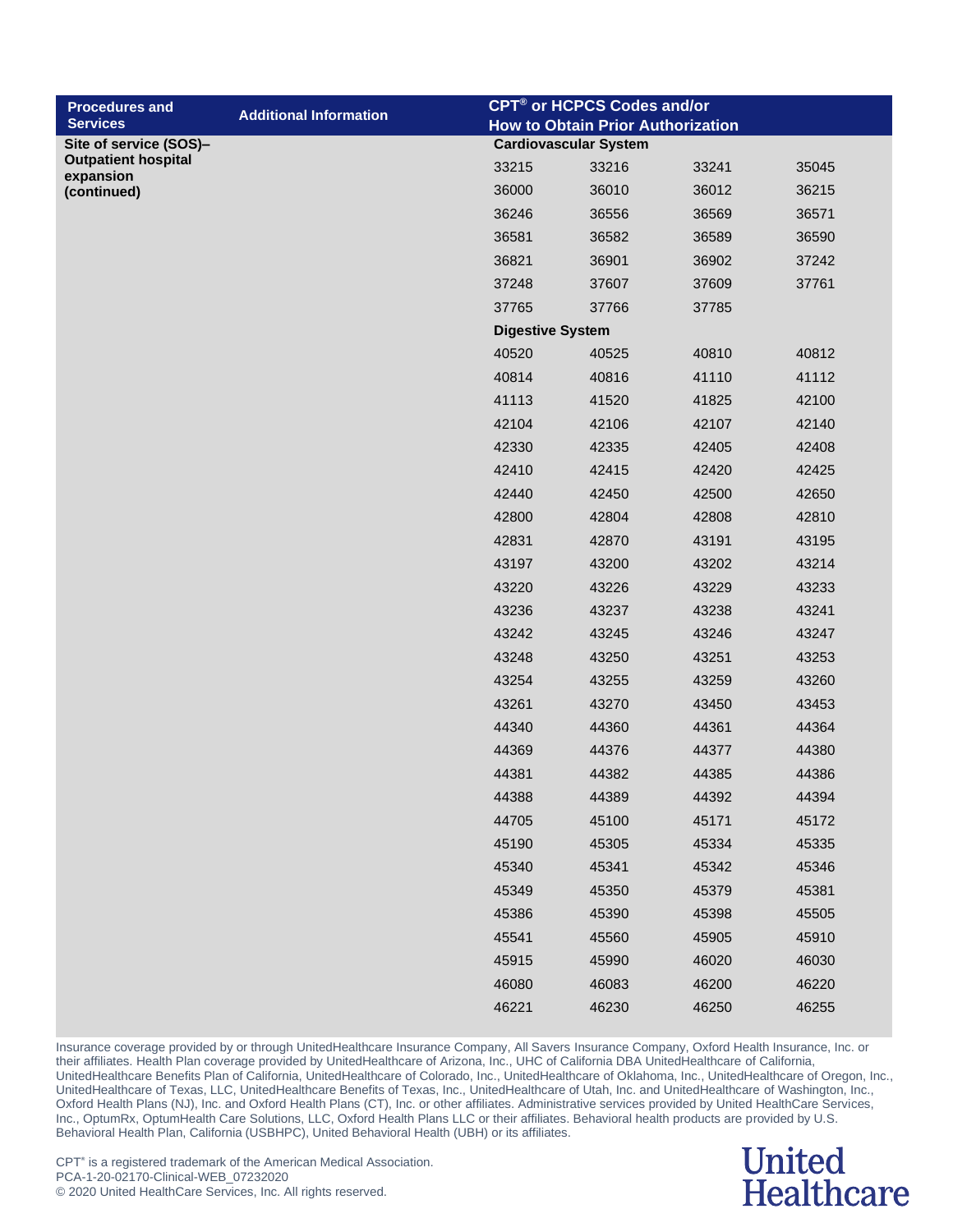| <b>Procedures and</b>                   | <b>Additional Information</b> |                         | CPT <sup>®</sup> or HCPCS Codes and/or   |       |       |
|-----------------------------------------|-------------------------------|-------------------------|------------------------------------------|-------|-------|
| <b>Services</b>                         |                               |                         | <b>How to Obtain Prior Authorization</b> |       |       |
| Site of service (SOS)-                  |                               | 46257                   | 46258                                    | 46261 | 46262 |
| <b>Outpatient hospital</b><br>expansion |                               | 46270                   | 46275                                    | 46280 | 46285 |
| (continued)                             |                               | 46288                   | 46320                                    | 46505 | 46606 |
|                                         |                               | 46607                   | 46610                                    | 46612 | 46615 |
|                                         |                               | 46706                   | 46707                                    | 46750 | 46910 |
|                                         |                               | 46917                   | 46924                                    | 46930 | 46940 |
|                                         |                               | 46945                   | 46946                                    | 46947 | 46948 |
|                                         |                               | 49082                   | 49083                                    | 49180 | 49250 |
|                                         |                               | 49422                   | 49520                                    | 49521 | 49525 |
|                                         |                               | 49550                   | 49553                                    | 49570 | 49572 |
|                                         |                               | 49656                   | G0105                                    | G0121 |       |
|                                         |                               | <b>Endocrine System</b> |                                          |       |       |
|                                         |                               | 62281                   |                                          |       |       |
|                                         |                               |                         | <b>Eye and Ocular Adnexa</b>             |       |       |
|                                         |                               | 65400                   | 65420                                    | 65435 | 65436 |
|                                         |                               | 65710                   | 65750                                    | 65755 | 65756 |
|                                         |                               | 65772                   | 65778                                    | 65779 | 65780 |
|                                         |                               | 65800                   | 65815                                    | 65820 | 65850 |
|                                         |                               | 65865                   | 65875                                    | 65920 | 66172 |
|                                         |                               | 66185                   | 66250                                    | 66682 | 66710 |
|                                         |                               | 66711                   | 66825                                    | 66840 | 66850 |
|                                         |                               | 66852                   | 66983                                    | 66985 | 66986 |
|                                         |                               | 66987                   | 66988                                    | 67005 | 67010 |
|                                         |                               | 67025                   | 67039                                    | 67041 | 67042 |
|                                         |                               | 67043                   | 67101                                    | 67105 | 67107 |
|                                         |                               | 67108                   | 67110                                    | 67113 | 67120 |
|                                         |                               | 67121                   | 67145                                    | 67210 | 67218 |
|                                         |                               | 67220                   | 67221                                    | 67314 | 67316 |
|                                         |                               | 67318                   | 67345                                    | 67400 | 67412 |
|                                         |                               | 67414                   | 67420                                    | 67445 | 67550 |
|                                         |                               | 67560                   | 67700                                    | 67800 | 67801 |
|                                         |                               | 67805                   | 67808                                    | 67840 | 67875 |
|                                         |                               | 67880                   | 67935                                    | 67938 | 67971 |
|                                         |                               | 67973                   | 67975                                    | 68100 | 68110 |
|                                         |                               | 68115                   | 68135                                    | 68320 | 68440 |
|                                         |                               | 68700                   | 68720                                    | 68750 | 68811 |
|                                         |                               | 68815                   |                                          |       |       |

**Female Genital System**

Insurance coverage provided by or through UnitedHealthcare Insurance Company, All Savers Insurance Company, Oxford Health Insurance, Inc. or their affiliates. Health Plan coverage provided by UnitedHealthcare of Arizona, Inc., UHC of California DBA UnitedHealthcare of California, UnitedHealthcare Benefits Plan of California, UnitedHealthcare of Colorado, Inc., UnitedHealthcare of Oklahoma, Inc., UnitedHealthcare of Oregon, Inc., UnitedHealthcare of Texas, LLC, UnitedHealthcare Benefits of Texas, Inc., UnitedHealthcare of Utah, Inc. and UnitedHealthcare of Washington, Inc., Oxford Health Plans (NJ), Inc. and Oxford Health Plans (CT), Inc. or other affiliates. Administrative services provided by United HealthCare Services, Inc., OptumRx, OptumHealth Care Solutions, LLC, Oxford Health Plans LLC or their affiliates. Behavioral health products are provided by U.S. Behavioral Health Plan, California (USBHPC), United Behavioral Health (UBH) or its affiliates.

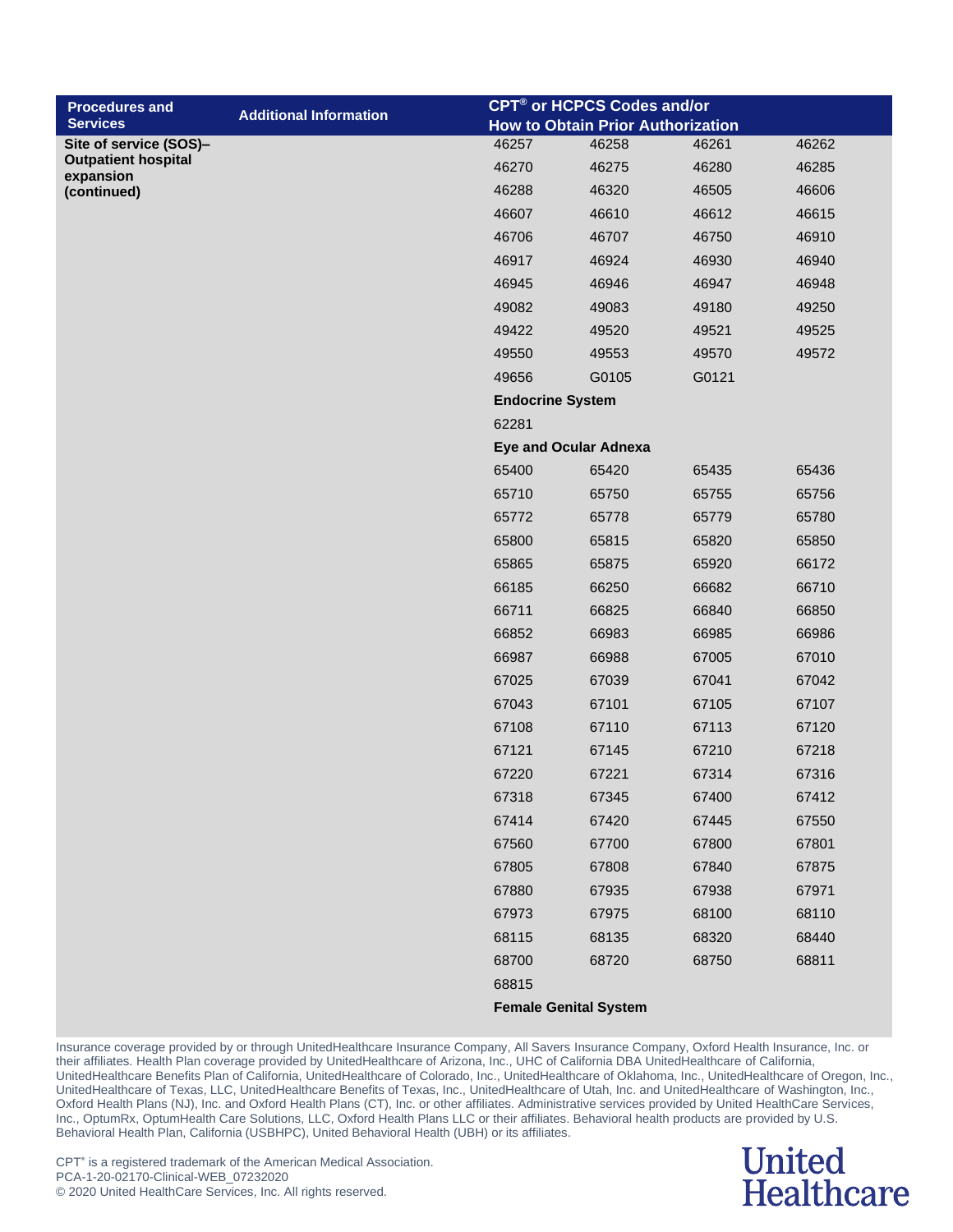| <b>Procedures and</b>                   |                               |                     | CPT <sup>®</sup> or HCPCS Codes and/or   |       |       |
|-----------------------------------------|-------------------------------|---------------------|------------------------------------------|-------|-------|
| <b>Services</b>                         | <b>Additional Information</b> |                     | <b>How to Obtain Prior Authorization</b> |       |       |
| Site of service (SOS)-                  |                               | 56405               | 56420                                    | 56440 | 56441 |
| <b>Outpatient hospital</b><br>expansion |                               | 56442               | 56501                                    | 56515 | 56605 |
| (continued)                             |                               | 56620               | 56700                                    | 56740 | 56810 |
|                                         |                               | 56821               | 57000                                    | 57061 | 57065 |
|                                         |                               | 57100               | 57105                                    | 57106 | 57130 |
|                                         |                               | 57135               | 57240                                    | 57250 | 57260 |
|                                         |                               | 57268               | 57282                                    | 57283 | 57287 |
|                                         |                               | 57295               | 57300                                    | 57410 | 57415 |
|                                         |                               | 57420               | 57421                                    | 57425 | 57452 |
|                                         |                               | 57454               | 57456                                    | 57461 | 57500 |
|                                         |                               | 57505               | 57510                                    | 57511 | 57513 |
|                                         |                               | 57520               | 57530                                    | 57700 | 57720 |
|                                         |                               | 57800               | 58100                                    | 58120 | 58263 |
|                                         |                               | 58560               | 58561                                    | 58562 | 58700 |
|                                         |                               | 58925               |                                          |       |       |
|                                         |                               | <b>Foot Surgery</b> |                                          |       |       |
|                                         |                               | 28295               |                                          |       |       |
|                                         |                               |                     | <b>Hemic and Lymphatic Systems</b>       |       |       |
|                                         |                               | 38221               | 38222                                    | 38500 | 38505 |
|                                         |                               | 38510               | 38520                                    | 38525 | 38740 |
|                                         |                               | 38760               |                                          |       |       |
|                                         |                               |                     | <b>Integumentary System</b>              |       |       |
|                                         |                               | 10121               | 10180                                    | 11010 | 11012 |
|                                         |                               | 11440               | 11441                                    | 11443 | 11444 |
|                                         |                               | 11446               | 11450                                    | 11451 | 11462 |
|                                         |                               | 11463               | 11470                                    | 11471 | 11601 |
|                                         |                               | 11602               | 11603                                    | 11604 | 11620 |
|                                         |                               | 11621               | 11622                                    | 11623 | 11624 |
|                                         |                               | 11640               | 11641                                    | 11642 | 11643 |
|                                         |                               | 11644               | 11750                                    | 11755 | 11760 |
|                                         |                               | 11770               | 11772                                    | 12031 | 12032 |
|                                         |                               | 12034               | 12035                                    | 12041 | 12042 |
|                                         |                               | 12051               | 12052                                    | 13100 | 13120 |
|                                         |                               | 13121               | 13131                                    | 13151 | 15100 |
|                                         |                               | 15120               | 15220                                    | 15240 | 15576 |
|                                         |                               | 15760               | 15770                                    | 15850 | 17000 |
|                                         |                               | 17004               | 17110                                    | 17111 | 17311 |
|                                         |                               | 17313               | 19101                                    | 19110 | 19112 |

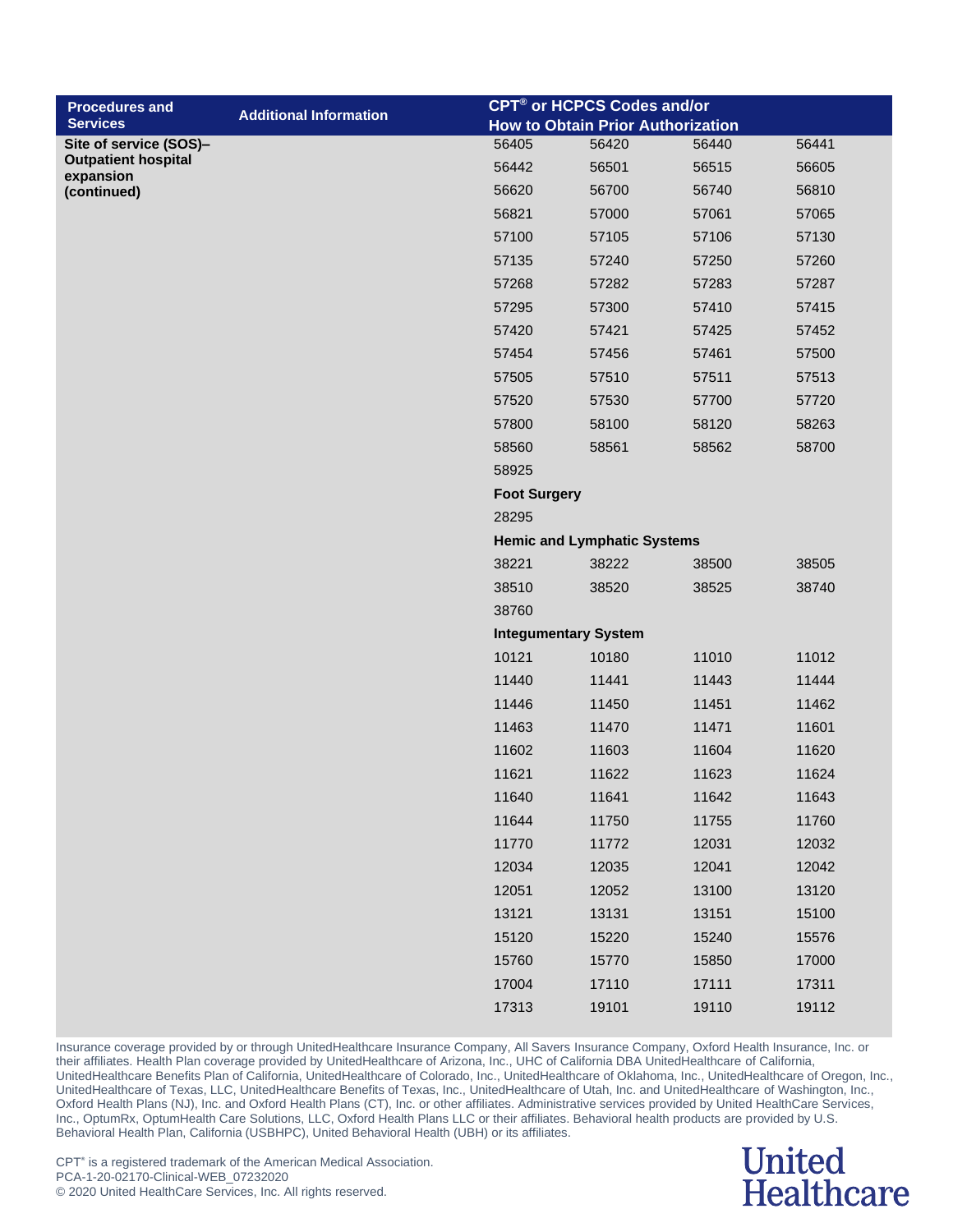| <b>Procedures and</b>                   |                               |                            | CPT <sup>®</sup> or HCPCS Codes and/or   |       |       |
|-----------------------------------------|-------------------------------|----------------------------|------------------------------------------|-------|-------|
| <b>Services</b>                         | <b>Additional Information</b> |                            | <b>How to Obtain Prior Authorization</b> |       |       |
| Site of service (SOS)-                  |                               | 19120                      | 19125                                    |       |       |
| <b>Outpatient hospital</b><br>expansion |                               | <b>Male Genital System</b> |                                          |       |       |
| (continued)                             |                               | 54001                      | 54055                                    | 54057 | 54060 |
|                                         |                               | 54100                      | 54110                                    | 54150 | 54162 |
|                                         |                               | 54163                      | 54164                                    | 54300 | 54360 |
|                                         |                               | 54450                      | 54512                                    | 54530 | 54600 |
|                                         |                               | 54620                      | 54640                                    | 54700 | 54830 |
|                                         |                               | 54840                      | 54860                                    | 55041 | 55060 |
|                                         |                               | 55100                      | 55110                                    | 55120 | 55500 |
|                                         |                               | 55520                      | 55540                                    |       |       |
|                                         |                               |                            | <b>Musculoskeletal System</b>            |       |       |
|                                         |                               | 20200                      | 20205                                    | 20220 | 20225 |
|                                         |                               | 20240                      | 20245                                    | 20520 | 20525 |
|                                         |                               | 20526                      | 20551                                    | 20600 | 20604 |
|                                         |                               | 20605                      | 20606                                    | 20610 | 20611 |
|                                         |                               | 20612                      | 20693                                    | 20694 | 20912 |
|                                         |                               | 21011                      | 21012                                    | 21013 | 21014 |
|                                         |                               | 21030                      | 21031                                    | 21040 | 21046 |
|                                         |                               | 21048                      | 21315                                    | 21325 | 21330 |
|                                         |                               | 21335                      | 21336                                    | 21337 | 21356 |
|                                         |                               | 21550                      | 21555                                    | 21556 | 21557 |
|                                         |                               | 21920                      | 21930                                    | 21932 | 21933 |
|                                         |                               | 22900                      | 22901                                    | 22902 | 22903 |
|                                         |                               | 23071                      | 23075                                    | 23076 | 23120 |
|                                         |                               | 23140                      | 23150                                    | 23405 | 23415 |
|                                         |                               | 23430                      | 23440                                    | 23480 | 23615 |
|                                         |                               | 23630                      | 23700                                    | 24000 | 24006 |
|                                         |                               | 24065                      | 24066                                    | 24071 | 24073 |
|                                         |                               | 24075                      | 24076                                    | 24101 | 24102 |
|                                         |                               | 24105                      | 24110                                    | 24120 | 24130 |
|                                         |                               | 24147                      | 24200                                    | 24201 | 24300 |
|                                         |                               | 24310                      | 24340                                    | 24341 | 24342 |
|                                         |                               | 24343                      | 24357                                    | 24358 | 24366 |
|                                         |                               | 24515                      | 24516                                    | 24586 | 24615 |
|                                         |                               | 24665                      | 24666                                    | 25000 | 25071 |
|                                         |                               | 25073                      | 25075                                    | 25076 | 25085 |
|                                         |                               | 25105                      | 25107                                    | 25109 | 25110 |
|                                         |                               | 25111                      | 25112                                    | 25115 | 25118 |

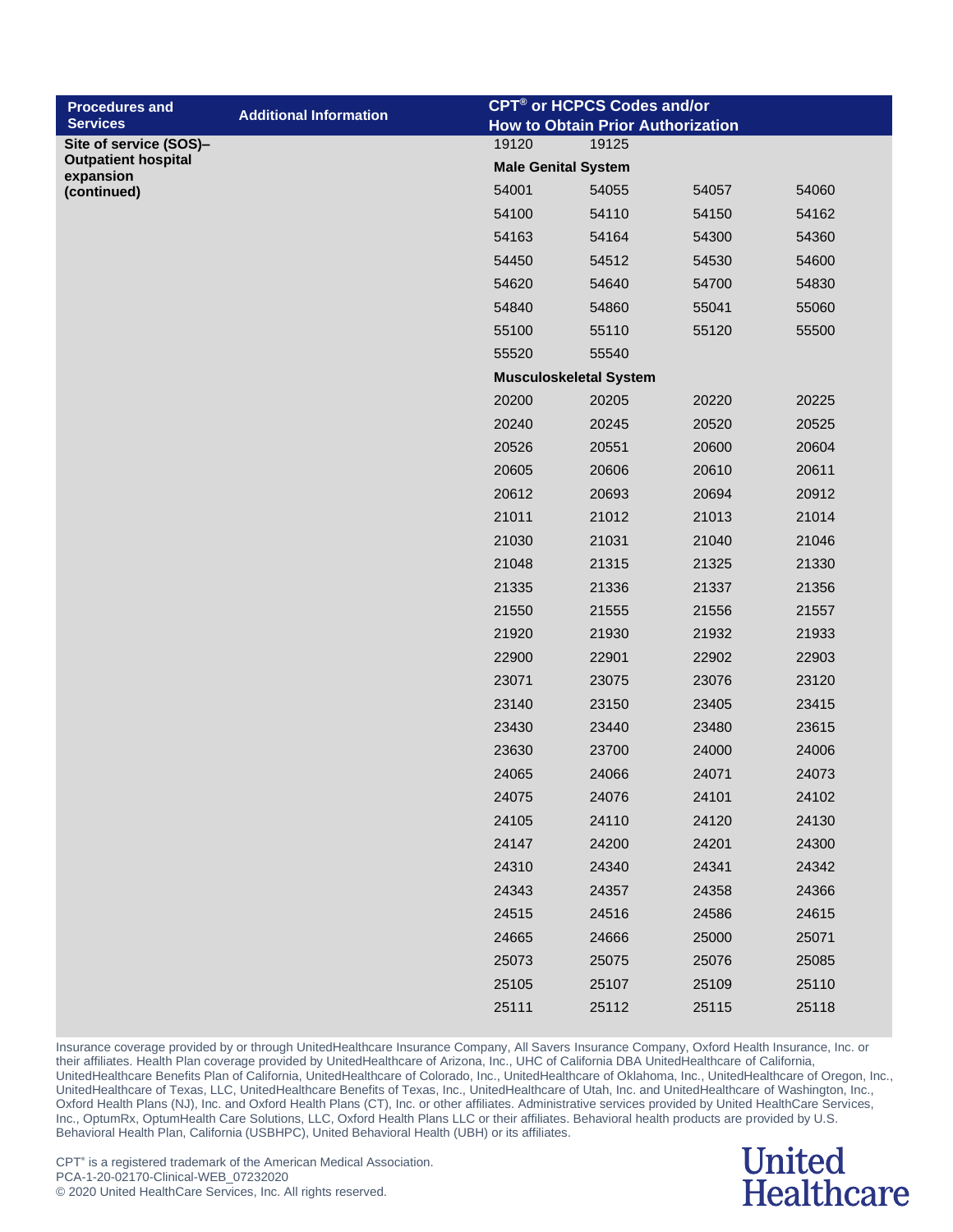| <b>Procedures and</b>                                | <b>Additional Information</b> |       | <b>CPT<sup>®</sup> or HCPCS Codes and/or</b> |       |       |
|------------------------------------------------------|-------------------------------|-------|----------------------------------------------|-------|-------|
| <b>Services</b>                                      |                               |       | <b>How to Obtain Prior Authorization</b>     |       |       |
| Site of service (SOS)-<br><b>Outpatient hospital</b> |                               | 25120 | 25130                                        | 25151 | 25210 |
| expansion                                            |                               | 25215 | 25230                                        | 25240 | 25260 |
| (continued)                                          |                               | 25270 | 25275                                        | 25280 | 25290 |
|                                                      |                               | 25295 | 25350                                        | 25445 | 25545 |
|                                                      |                               | 25605 | 25606                                        | 25607 | 25608 |
|                                                      |                               | 25609 | 25624                                        | 25628 | 25645 |
|                                                      |                               | 25652 | 25810                                        | 25825 | 26011 |
|                                                      |                               | 26020 | 26045                                        | 26055 | 26070 |
|                                                      |                               | 26075 | 26080                                        | 26105 | 26110 |
|                                                      |                               | 26111 | 26113                                        | 26115 | 26116 |
|                                                      |                               | 26121 | 26123                                        | 26160 | 26180 |
|                                                      |                               | 26200 | 26210                                        | 26215 | 26236 |
|                                                      |                               | 26320 | 26350                                        | 26356 | 26357 |
|                                                      |                               | 26392 | 26410                                        | 26418 | 26420 |
|                                                      |                               | 26426 | 26432                                        | 26433 | 26437 |
|                                                      |                               | 26440 | 26442                                        | 26445 | 26455 |
|                                                      |                               | 26480 | 26500                                        | 26502 | 26516 |
|                                                      |                               | 26520 | 26525                                        | 26530 | 26535 |
|                                                      |                               | 26540 | 26541                                        | 26542 | 26567 |
|                                                      |                               | 26608 | 26615                                        | 26650 | 26665 |
|                                                      |                               | 26676 | 26715                                        | 26727 | 26735 |
|                                                      |                               | 26742 | 26746                                        | 26756 | 26765 |
|                                                      |                               | 26841 | 26842                                        | 26850 | 26860 |
|                                                      |                               | 26862 | 26910                                        | 26951 | 26952 |
|                                                      |                               | 27006 | 27043                                        | 27045 | 27047 |
|                                                      |                               | 27048 | 27062                                        | 27093 | 27095 |
|                                                      |                               | 27310 | 27323                                        | 27324 | 27327 |
|                                                      |                               | 27328 | 27329                                        | 27331 | 27332 |
|                                                      |                               | 27334 | 27335                                        | 27337 | 27339 |
|                                                      |                               | 27340 | 27345                                        | 27347 | 27372 |
|                                                      |                               | 27403 | 27407                                        | 27418 | 27570 |
|                                                      |                               | 27606 | 27613                                        | 27614 | 27618 |
|                                                      |                               | 27619 | 27620                                        | 27626 | 27632 |
|                                                      |                               | 27634 | 27638                                        | 27640 | 27658 |
|                                                      |                               | 27659 | 27665                                        | 27680 | 27685 |
|                                                      |                               | 27690 | 27696                                        | 27705 | 27720 |
|                                                      |                               | 27756 | 27788                                        | 28005 | 28010 |
|                                                      |                               | 28011 | 28020                                        | 28022 | 28035 |

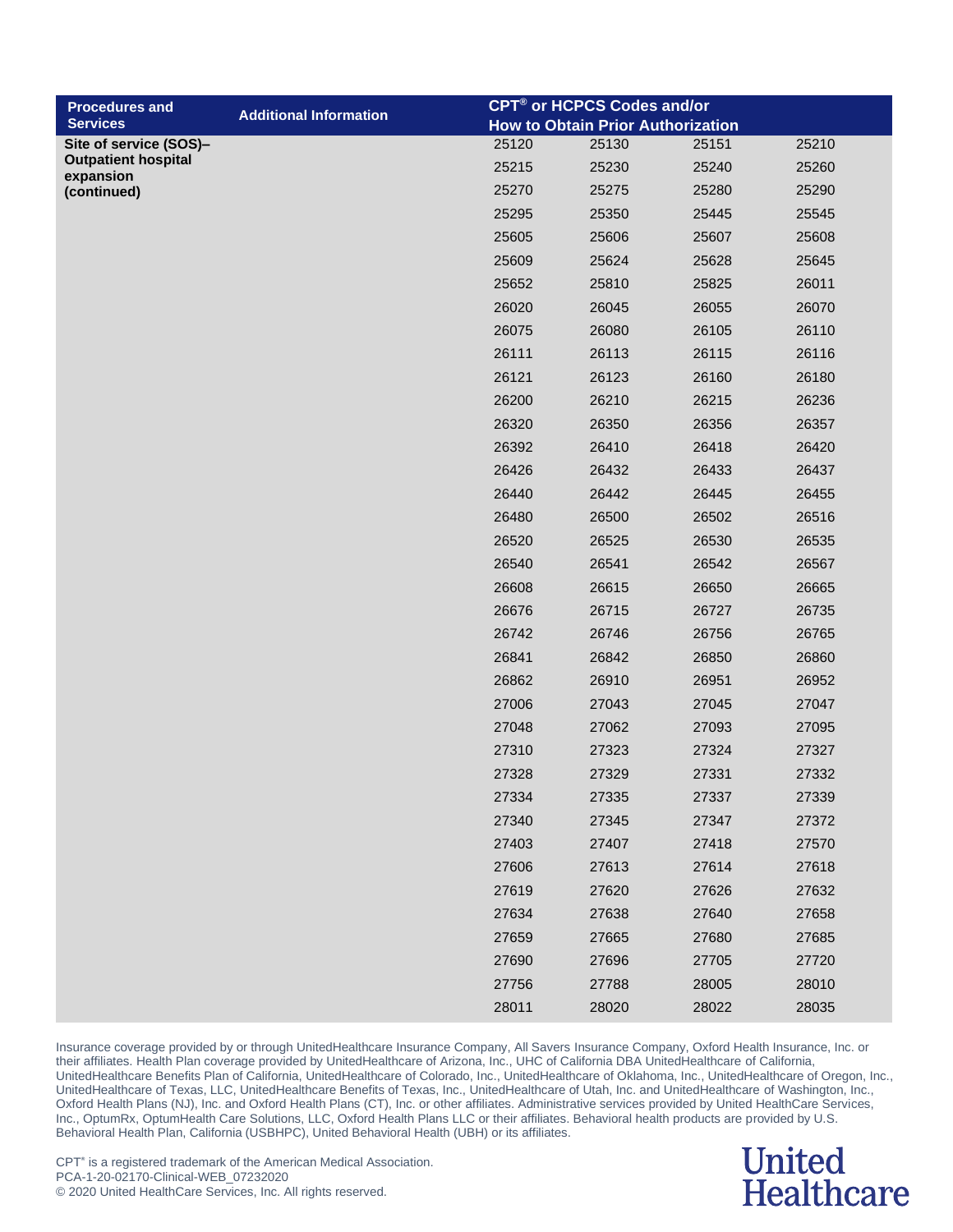| <b>Procedures and</b>                   |                               |                           | CPT <sup>®</sup> or HCPCS Codes and/or   |       |       |
|-----------------------------------------|-------------------------------|---------------------------|------------------------------------------|-------|-------|
| <b>Services</b>                         | <b>Additional Information</b> |                           | <b>How to Obtain Prior Authorization</b> |       |       |
| Site of service (SOS)-                  |                               | 28039                     | 28041                                    | 28043 | 28045 |
| <b>Outpatient hospital</b><br>expansion |                               | 28047                     | 28055                                    | 28060 | 28080 |
| (continued)                             |                               | 28086                     | 28088                                    | 28090 | 28092 |
|                                         |                               | 28100                     | 28103                                    | 28104 | 28108 |
|                                         |                               | 28110                     | 28111                                    | 28112 | 28113 |
|                                         |                               | 28118                     | 28119                                    | 28120 | 28122 |
|                                         |                               | 28124                     | 28126                                    | 28153 | 28160 |
|                                         |                               | 28190                     | 28192                                    | 28193 | 28200 |
|                                         |                               | 28208                     | 28225                                    | 28232 | 28234 |
|                                         |                               | 28238                     | 28250                                    | 28272 | 28280 |
|                                         |                               | 28286                     | 28288                                    | 28306 | 28310 |
|                                         |                               | 28312                     | 28313                                    | 28315 | 28322 |
|                                         |                               | 28475                     | 28476                                    | 28496 | 28515 |
|                                         |                               | 28525                     | 28645                                    | 28666 | 28675 |
|                                         |                               | 28755                     | 28760                                    | 28810 | 28825 |
|                                         |                               | 29800                     | 29804                                    | 29900 | 29901 |
|                                         |                               | 29902                     | 29906                                    |       |       |
|                                         |                               | <b>Nervous System</b>     |                                          |       |       |
|                                         |                               | 64425                     | 64530                                    | 64561 | 64581 |
|                                         |                               | 64585                     | 64600                                    | 64610 | 64642 |
|                                         |                               | 64644                     | 64646                                    | 64647 | 64702 |
|                                         |                               | 64718                     | 64719                                    | 64774 | 64776 |
|                                         |                               | 64782                     | 64784                                    | 64788 | 64795 |
|                                         |                               | 64831                     | 64835                                    |       |       |
|                                         |                               | <b>Respiratory System</b> |                                          |       |       |
|                                         |                               | 30000                     | 30020                                    | 30100 | 30110 |
|                                         |                               | 30115                     | 30118                                    | 30130 | 30220 |
|                                         |                               | 30310                     | 30580                                    | 30630 | 30801 |
|                                         |                               | 30802                     | 30930                                    | 31020 | 31030 |
|                                         |                               | 31032                     | 31200                                    | 31205 | 31525 |
|                                         |                               | 31526                     | 31528                                    | 31529 | 31530 |
|                                         |                               | 31535                     | 31536                                    | 31540 | 31541 |
|                                         |                               | 31545                     | 31570                                    | 31571 | 31574 |
|                                         |                               | 31575                     | 31576                                    | 31578 | 31591 |
|                                         |                               | 31611                     | 31622                                    | 31623 | 31624 |
|                                         |                               | 31625                     | 31628                                    | 31652 | 32408 |
|                                         |                               | 32555                     | 32557                                    |       |       |
|                                         |                               | <b>Urinary System</b>     |                                          |       |       |

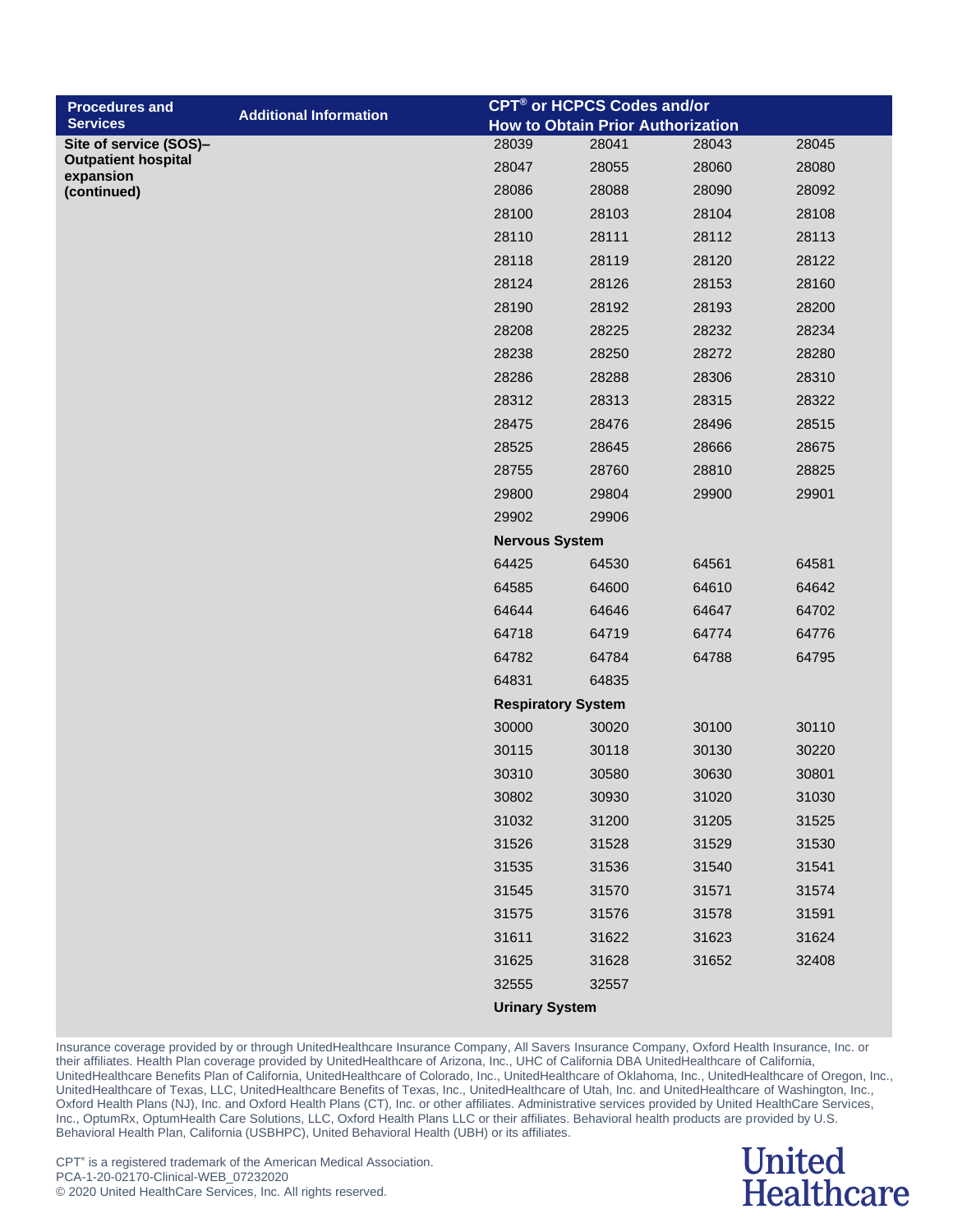| <b>Procedures and</b>                                                                                                                      | <b>Additional Information</b>                                                                                                                                                                                                                                                                                                                                                                                                               |                                                                                                                                                                                                                          | <b>CPT<sup>®</sup> or HCPCS Codes and/or</b> |       |       |  |
|--------------------------------------------------------------------------------------------------------------------------------------------|---------------------------------------------------------------------------------------------------------------------------------------------------------------------------------------------------------------------------------------------------------------------------------------------------------------------------------------------------------------------------------------------------------------------------------------------|--------------------------------------------------------------------------------------------------------------------------------------------------------------------------------------------------------------------------|----------------------------------------------|-------|-------|--|
| <b>Services</b>                                                                                                                            |                                                                                                                                                                                                                                                                                                                                                                                                                                             |                                                                                                                                                                                                                          | <b>How to Obtain Prior Authorization</b>     |       |       |  |
| Site of service (SOS)-                                                                                                                     |                                                                                                                                                                                                                                                                                                                                                                                                                                             | 50430                                                                                                                                                                                                                    | 50435                                        | 50575 | 50688 |  |
| <b>Outpatient hospital</b><br>expansion                                                                                                    |                                                                                                                                                                                                                                                                                                                                                                                                                                             | 51102                                                                                                                                                                                                                    | 51702                                        | 51710 | 51715 |  |
| (continued)                                                                                                                                |                                                                                                                                                                                                                                                                                                                                                                                                                                             | 51720                                                                                                                                                                                                                    | 51726                                        | 51728 | 51729 |  |
|                                                                                                                                            |                                                                                                                                                                                                                                                                                                                                                                                                                                             | 52001                                                                                                                                                                                                                    | 52007                                        | 52214 | 52265 |  |
|                                                                                                                                            |                                                                                                                                                                                                                                                                                                                                                                                                                                             | 52275                                                                                                                                                                                                                    | 52276                                        | 52282 | 52283 |  |
|                                                                                                                                            |                                                                                                                                                                                                                                                                                                                                                                                                                                             | 52285                                                                                                                                                                                                                    | 52287                                        | 52300 | 52315 |  |
|                                                                                                                                            |                                                                                                                                                                                                                                                                                                                                                                                                                                             | 52317                                                                                                                                                                                                                    | 52320                                        | 52325 | 52327 |  |
|                                                                                                                                            |                                                                                                                                                                                                                                                                                                                                                                                                                                             | 52330                                                                                                                                                                                                                    | 52341                                        | 52344 | 52354 |  |
|                                                                                                                                            |                                                                                                                                                                                                                                                                                                                                                                                                                                             | 52450                                                                                                                                                                                                                    | 52500                                        | 52630 | 52640 |  |
|                                                                                                                                            |                                                                                                                                                                                                                                                                                                                                                                                                                                             | 53020                                                                                                                                                                                                                    | 53230                                        | 53260 | 53265 |  |
|                                                                                                                                            |                                                                                                                                                                                                                                                                                                                                                                                                                                             | 53270                                                                                                                                                                                                                    | 53440                                        | 53445 | 53450 |  |
|                                                                                                                                            |                                                                                                                                                                                                                                                                                                                                                                                                                                             | 53500                                                                                                                                                                                                                    | 53605                                        | 53665 | 54065 |  |
| Sleep apnea<br>procedures                                                                                                                  | Prior authorization required                                                                                                                                                                                                                                                                                                                                                                                                                | Prior authorization is required for all states.<br>21685<br>41599                                                                                                                                                        |                                              |       |       |  |
| and surgeries<br>Maxillomandibular<br>advancement or oral<br>pharyngeal tissue<br>reduction for treatment<br>of obstructive sleep<br>apnea | Applies to inpatient or outpatient<br>procedures and surgeries<br>including, but not limited to,<br>palatopharyngoplasty - oral<br>pharyngeal reconstructive surgery<br>that includes laser-assisted<br>uvulopalatoplasty.<br>Applies only for surgical sleep<br>apnea procedures and not sleep<br>studies.                                                                                                                                 | Prior authorization is required for all states. In addition, site of<br>service will be reviewed as part of the prior authorization<br>process for the following codes except in AK, PR, TX, UT, VI,<br>and WI.<br>42145 |                                              |       |       |  |
| <b>Sleep studies</b>                                                                                                                       | Prior authorization required                                                                                                                                                                                                                                                                                                                                                                                                                | 95805                                                                                                                                                                                                                    | 95807                                        | 95808 | 95810 |  |
| Laboratory-assisted<br>and related studies,<br>including<br>polysomnography, to<br>diagnosis sleep apnea<br>and other sleep<br>disorders   | Excludes sleep studies performed<br>in the home. Not applicable to<br>sleep apnea procedures and<br>surgeries - see Sleep apnea<br>procedures and surgeries.                                                                                                                                                                                                                                                                                | 95811                                                                                                                                                                                                                    |                                              |       |       |  |
| <b>Specific medications</b><br>as indicated on the<br>prescription drug list<br>(PDL)                                                      | Notification/prior authorization<br>required for certain medications to<br>make sure they're a covered<br>benefit for the indication for which<br>they're prescribed. For a list of<br>medications requiring<br>notification/prior authorization,<br>please refer to the PDL at<br>UHCprovider.com > Menu ><br>Resource Library > Drug Lists and<br>Pharmacy > UnitedHealthcare<br>Prescription Drug List.<br>Please call 800-711-4555 when |                                                                                                                                                                                                                          |                                              |       |       |  |
|                                                                                                                                            | prescribing medications that<br>require notification/prior<br>authorization. You may also fax<br>specialty medication requests to:<br>877-342-4596.                                                                                                                                                                                                                                                                                         |                                                                                                                                                                                                                          |                                              |       |       |  |
|                                                                                                                                            | Insurance coverage provided by or through UnitedHealthcare Insurance Company, All Savers Insurance Company, Oxford Health Insurance, Inc. or<br>their affiliates. Health Plan coverage provided by UnitedHealthcare of Arizona, Inc., UHC of California DBA UnitedHealthcare of California,                                                                                                                                                 |                                                                                                                                                                                                                          |                                              |       |       |  |

UnitedHealthcare Benefits Plan of California, UnitedHealthcare of Colorado, Inc., UnitedHealthcare of Oklahoma, Inc., UnitedHealthcare of Oregon, Inc., UnitedHealthcare of Texas, LLC, UnitedHealthcare Benefits of Texas, Inc., UnitedHealthcare of Utah, Inc. and UnitedHealthcare of Washington, Inc., Oxford Health Plans (NJ), Inc. and Oxford Health Plans (CT), Inc. or other affiliates. Administrative services provided by United HealthCare Services, Inc., OptumRx, OptumHealth Care Solutions, LLC, Oxford Health Plans LLC or their affiliates. Behavioral health products are provided by U.S. Behavioral Health Plan, California (USBHPC), United Behavioral Health (UBH) or its affiliates.

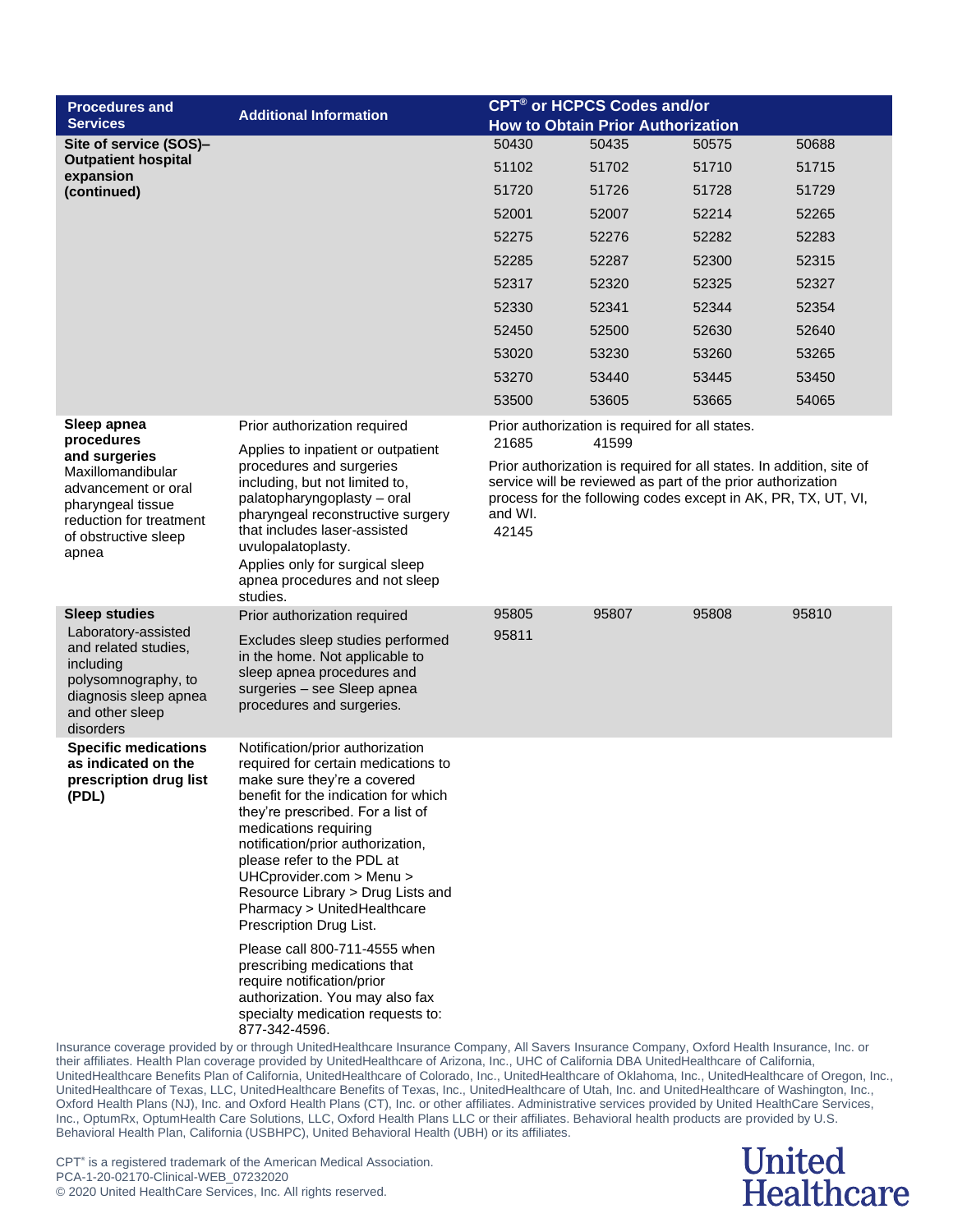| <b>Procedures and</b>                                                           |                               |                                          | CPT® or HCPCS Codes and/or                                                                                                   |       |       |  |
|---------------------------------------------------------------------------------|-------------------------------|------------------------------------------|------------------------------------------------------------------------------------------------------------------------------|-------|-------|--|
| <b>Services</b>                                                                 | <b>Additional Information</b> | <b>How to Obtain Prior Authorization</b> |                                                                                                                              |       |       |  |
| <b>Spinal cord</b>                                                              | Prior authorization required. |                                          | Prior authorization is required for all states.                                                                              |       |       |  |
| stimulators<br>Spinal cord stimulators<br>when implanted for pain<br>management |                               | 63650                                    | 63655                                                                                                                        | 63662 | 63664 |  |
|                                                                                 |                               | 63685                                    | 63688                                                                                                                        | 64553 | 64570 |  |
|                                                                                 |                               | L8679                                    | L8680                                                                                                                        | L8682 | L8683 |  |
|                                                                                 |                               | L8685                                    | L8686                                                                                                                        | L8687 | L8688 |  |
|                                                                                 |                               |                                          | Prior authorization is required for all states. In addition, site of                                                         |       |       |  |
|                                                                                 |                               |                                          | service will be reviewed as part of the prior authorization<br>process for the following codes except in AK, MA, PR, TX, UT, |       |       |  |
|                                                                                 |                               | VI, and WI.                              |                                                                                                                              |       |       |  |
|                                                                                 |                               | 63661                                    | 63663                                                                                                                        |       |       |  |
| <b>Spinal surgery</b>                                                           | Prior authorization required. |                                          | Prior authorization is required for all states                                                                               |       |       |  |
|                                                                                 |                               | 20930                                    | 20931                                                                                                                        | 20939 | 22100 |  |
|                                                                                 |                               | 22101                                    | 22102                                                                                                                        | 22103 | 22110 |  |
|                                                                                 |                               | 22112                                    | 22114                                                                                                                        | 22116 | 22206 |  |
|                                                                                 |                               | 22207                                    | 22208                                                                                                                        | 22210 | 22212 |  |
|                                                                                 |                               | 22214                                    | 22216                                                                                                                        | 22220 | 22222 |  |
|                                                                                 |                               | 22224                                    | 22226                                                                                                                        | 22510 | 22511 |  |
|                                                                                 |                               | 22512                                    | 22515                                                                                                                        | 22532 | 22533 |  |
|                                                                                 |                               | 22534                                    | 22548                                                                                                                        | 22551 | 22552 |  |
|                                                                                 |                               | 22554                                    | 22556                                                                                                                        | 22558 | 22585 |  |
|                                                                                 |                               | 22586                                    | 22590                                                                                                                        | 22595 | 22600 |  |
|                                                                                 |                               | 22610                                    | 22612                                                                                                                        | 22614 | 22630 |  |
|                                                                                 |                               | 22632                                    | 22633                                                                                                                        | 22634 | 22800 |  |
|                                                                                 |                               | 22802                                    | 22804                                                                                                                        | 22808 | 22810 |  |
|                                                                                 |                               | 22812                                    | 22818                                                                                                                        | 22819 | 22830 |  |
|                                                                                 |                               | 22840                                    | 22841                                                                                                                        | 22842 | 22843 |  |
|                                                                                 |                               | 22844                                    | 22845                                                                                                                        | 22846 | 22847 |  |
|                                                                                 |                               | 22848                                    | 22849                                                                                                                        | 22850 | 22852 |  |
|                                                                                 |                               | 22853                                    | 22854                                                                                                                        | 22855 | 22856 |  |
|                                                                                 |                               | 22857                                    | 22858                                                                                                                        | 22859 | 22861 |  |
|                                                                                 |                               | 22862                                    | 22864                                                                                                                        | 22865 | 22899 |  |
|                                                                                 |                               | 27279                                    | 27280                                                                                                                        | 63001 | 63003 |  |
|                                                                                 |                               | 63005                                    | 63011                                                                                                                        | 63012 | 63015 |  |
|                                                                                 |                               | 63016                                    | 63017                                                                                                                        | 63020 | 63030 |  |
|                                                                                 |                               | 63035                                    | 63040                                                                                                                        | 63042 | 63043 |  |
|                                                                                 |                               | 63044                                    | 63045                                                                                                                        | 63046 | 63047 |  |
|                                                                                 |                               | 63048                                    | 63050                                                                                                                        | 63051 | 63055 |  |
|                                                                                 |                               | 63056                                    | 63057                                                                                                                        | 63064 | 63066 |  |
|                                                                                 |                               | 63075                                    | 63076                                                                                                                        | 63077 | 63078 |  |
|                                                                                 |                               | 63081                                    | 63082                                                                                                                        | 63085 | 63086 |  |
|                                                                                 |                               | 63087                                    | 63088                                                                                                                        | 63090 | 63091 |  |
|                                                                                 |                               | 63101                                    | 63102                                                                                                                        | 63103 | 63170 |  |
|                                                                                 |                               | 63172                                    | 63173                                                                                                                        | 63185 | 63190 |  |
|                                                                                 |                               | 63191                                    | 63197                                                                                                                        | 63200 | 63250 |  |

### **United Healthcare**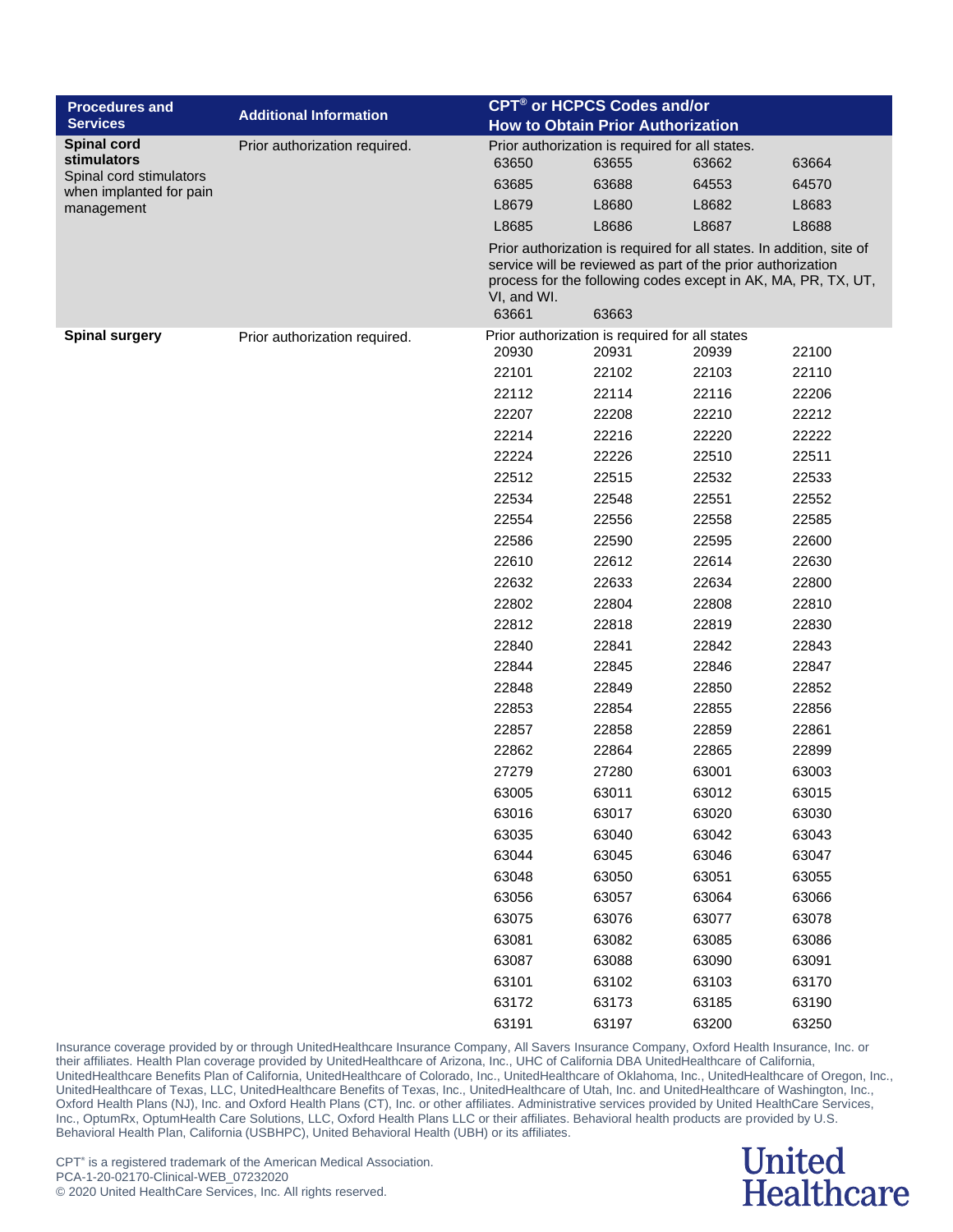| <b>Procedures and</b>                                                                                                         |                                                                                                                         |                                                    | <b>CPT<sup>®</sup> or HCPCS Codes and/or</b>                                                                                                                                                                                                                                                |       |                                                           |
|-------------------------------------------------------------------------------------------------------------------------------|-------------------------------------------------------------------------------------------------------------------------|----------------------------------------------------|---------------------------------------------------------------------------------------------------------------------------------------------------------------------------------------------------------------------------------------------------------------------------------------------|-------|-----------------------------------------------------------|
| <b>Services</b>                                                                                                               | <b>Additional Information</b>                                                                                           |                                                    | <b>How to Obtain Prior Authorization</b>                                                                                                                                                                                                                                                    |       |                                                           |
| <b>Spinal surgery</b>                                                                                                         |                                                                                                                         | 63251                                              | 63252                                                                                                                                                                                                                                                                                       | 63265 | 63266                                                     |
| (continued)                                                                                                                   |                                                                                                                         | 63267                                              | 63268                                                                                                                                                                                                                                                                                       | 63270 | 63271                                                     |
|                                                                                                                               |                                                                                                                         | 63272                                              | 63273                                                                                                                                                                                                                                                                                       | 63275 | 63276                                                     |
|                                                                                                                               |                                                                                                                         | 63277                                              | 63278                                                                                                                                                                                                                                                                                       | 63280 | 63281                                                     |
|                                                                                                                               |                                                                                                                         | 63282                                              | 63283                                                                                                                                                                                                                                                                                       | 63285 | 63286                                                     |
|                                                                                                                               |                                                                                                                         | 63287                                              | 63290                                                                                                                                                                                                                                                                                       | 63295 | 63300                                                     |
|                                                                                                                               |                                                                                                                         | 63301                                              | 63302                                                                                                                                                                                                                                                                                       | 63303 | 63304                                                     |
|                                                                                                                               |                                                                                                                         | 63305                                              | 63306                                                                                                                                                                                                                                                                                       | 63307 | 63308                                                     |
|                                                                                                                               |                                                                                                                         | 0095T                                              | 0098T                                                                                                                                                                                                                                                                                       | 0164T | 0309T                                                     |
|                                                                                                                               |                                                                                                                         | VI, and WI.<br>22513                               | Prior authorization is required for all states. In addition, site of<br>service will be reviewed as part of the prior authorization<br>process for the following codes except in AK, MA, PR, TX, UT,<br>22514                                                                               |       |                                                           |
| Stimulators – not                                                                                                             | Prior authorization required.                                                                                           | <b>Bone growth stimulator</b>                      |                                                                                                                                                                                                                                                                                             |       |                                                           |
| related to spine<br>Implantation of a device                                                                                  |                                                                                                                         | E0747                                              | E0748                                                                                                                                                                                                                                                                                       | E0749 | E0760                                                     |
| that sends electrical                                                                                                         |                                                                                                                         | Neurostimulator                                    |                                                                                                                                                                                                                                                                                             |       |                                                           |
| impulses                                                                                                                      |                                                                                                                         | 43647                                              | 43648                                                                                                                                                                                                                                                                                       | 43881 | 43882                                                     |
|                                                                                                                               |                                                                                                                         | 61863                                              | 61864                                                                                                                                                                                                                                                                                       | 61867 | 61868                                                     |
|                                                                                                                               |                                                                                                                         | 61885                                              | 61886                                                                                                                                                                                                                                                                                       | 64555 | 64568                                                     |
|                                                                                                                               |                                                                                                                         | 64590                                              | 64595                                                                                                                                                                                                                                                                                       | 0312T | 0313T                                                     |
|                                                                                                                               |                                                                                                                         | 0314T                                              | 0315T                                                                                                                                                                                                                                                                                       | 0316T | 0317T                                                     |
| <b>Transplant</b><br>Organ or tissue<br>transplant or transplant<br>related services before<br>pre-treatment or<br>evaluation | Prior authorization required for<br>transplant or transplant-related<br>services before pre-treatment<br>or evaluation. | health plan ID card.<br><b>Bone marrow harvest</b> | Abecma® (Idecaptagene Cicleucel), Breyanzi®<br>(Lisocabtagene), Kymriah <sup>™</sup> (tisagenlecleucel) Tecartus™<br>(brexucabtagene autoleucel) and Yescarta <sup>™</sup><br>(axicabtagene ciloleucel), please call 888-936-7246 or<br>the notification number on the back of the member's |       | For transplant and CAR T-Cell therapy services, including |
|                                                                                                                               |                                                                                                                         | 38240                                              | 38241                                                                                                                                                                                                                                                                                       | 38242 | S2150                                                     |
|                                                                                                                               |                                                                                                                         | <b>Evaluation for transplant</b>                   |                                                                                                                                                                                                                                                                                             |       |                                                           |
|                                                                                                                               |                                                                                                                         | 99205                                              |                                                                                                                                                                                                                                                                                             |       |                                                           |
|                                                                                                                               |                                                                                                                         | Heart                                              |                                                                                                                                                                                                                                                                                             |       |                                                           |
|                                                                                                                               |                                                                                                                         |                                                    |                                                                                                                                                                                                                                                                                             |       |                                                           |
|                                                                                                                               |                                                                                                                         | 33940                                              | 33944                                                                                                                                                                                                                                                                                       | 33945 |                                                           |
|                                                                                                                               |                                                                                                                         | Heart/lung                                         |                                                                                                                                                                                                                                                                                             |       |                                                           |
|                                                                                                                               |                                                                                                                         | 33930                                              | 33935                                                                                                                                                                                                                                                                                       |       |                                                           |
|                                                                                                                               |                                                                                                                         | Intestine                                          |                                                                                                                                                                                                                                                                                             |       |                                                           |
|                                                                                                                               |                                                                                                                         | 44132                                              | 44133                                                                                                                                                                                                                                                                                       | 44135 | S2053                                                     |
|                                                                                                                               |                                                                                                                         | <b>Kidney</b>                                      |                                                                                                                                                                                                                                                                                             |       |                                                           |
|                                                                                                                               |                                                                                                                         | 50300                                              | 50320                                                                                                                                                                                                                                                                                       | 50323 | 50340                                                     |
|                                                                                                                               |                                                                                                                         | 50360                                              | 50365                                                                                                                                                                                                                                                                                       | 50370 | 50380                                                     |

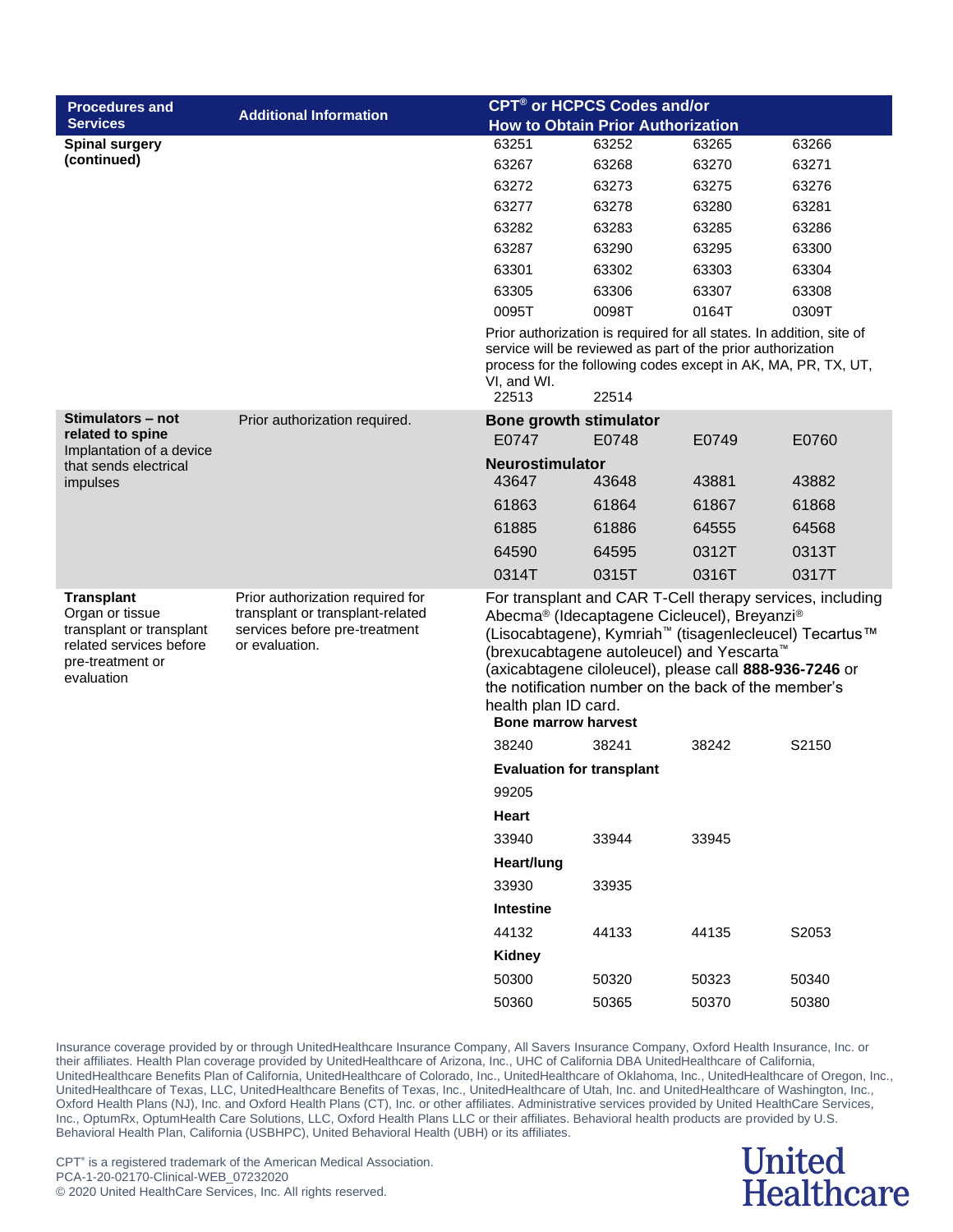|                               | 50547<br>Kidney/Pancreas<br>S2065<br>Liver<br>47135<br>Lung | 47143          | 47147                                                    |                                                                                             |
|-------------------------------|-------------------------------------------------------------|----------------|----------------------------------------------------------|---------------------------------------------------------------------------------------------|
|                               |                                                             |                |                                                          |                                                                                             |
|                               |                                                             |                |                                                          |                                                                                             |
|                               |                                                             |                |                                                          |                                                                                             |
|                               |                                                             |                |                                                          |                                                                                             |
|                               |                                                             |                |                                                          |                                                                                             |
|                               |                                                             |                |                                                          |                                                                                             |
|                               |                                                             | 32851          | 32852                                                    | 32853                                                                                       |
|                               | 32854                                                       | 32856          | S2060                                                    | S2061                                                                                       |
|                               | <b>Pancreas</b>                                             |                |                                                          |                                                                                             |
|                               | 48551                                                       | 48552          | 48554                                                    |                                                                                             |
|                               |                                                             |                |                                                          |                                                                                             |
|                               | 32855                                                       | 33933          | 38206                                                    | 38208                                                                                       |
|                               | 38209                                                       | 38210          | 38212                                                    | 38213                                                                                       |
|                               | 38214                                                       | 38215          | 38232*                                                   | 44137                                                                                       |
|                               | 44715                                                       | 44720          | 44721                                                    | 47133                                                                                       |
|                               | 47140                                                       | 47141          | 47142                                                    | 47144                                                                                       |
|                               | 47145                                                       | 47146          | 50325                                                    | S2054                                                                                       |
|                               | S2140                                                       | S2142          | S2152                                                    |                                                                                             |
|                               |                                                             |                |                                                          |                                                                                             |
|                               | 0537T                                                       | 0538T          | 0539T                                                    | 0540T                                                                                       |
|                               | Q2041                                                       | Q2042          | Q2053                                                    | Q2054                                                                                       |
|                               | Q2055                                                       |                |                                                          |                                                                                             |
|                               |                                                             |                |                                                          |                                                                                             |
| Prior authorization required. | L8680                                                       | L8686          |                                                          |                                                                                             |
| Prior authorization required. | 36468                                                       | 36470          | 36471                                                    | 36473                                                                                       |
|                               | 36474                                                       | 36475          | 36476                                                    | 36478                                                                                       |
|                               | 36479                                                       | 37243          | 37700                                                    | 37718                                                                                       |
|                               |                                                             |                |                                                          |                                                                                             |
|                               |                                                             | 32850<br>37722 | <b>CAR T-Cell therapy</b><br>oncology diagnosis<br>37780 | Services related to transplants<br>*Code 38232 will only require prior authorization for an |

#### **United Healthcare**